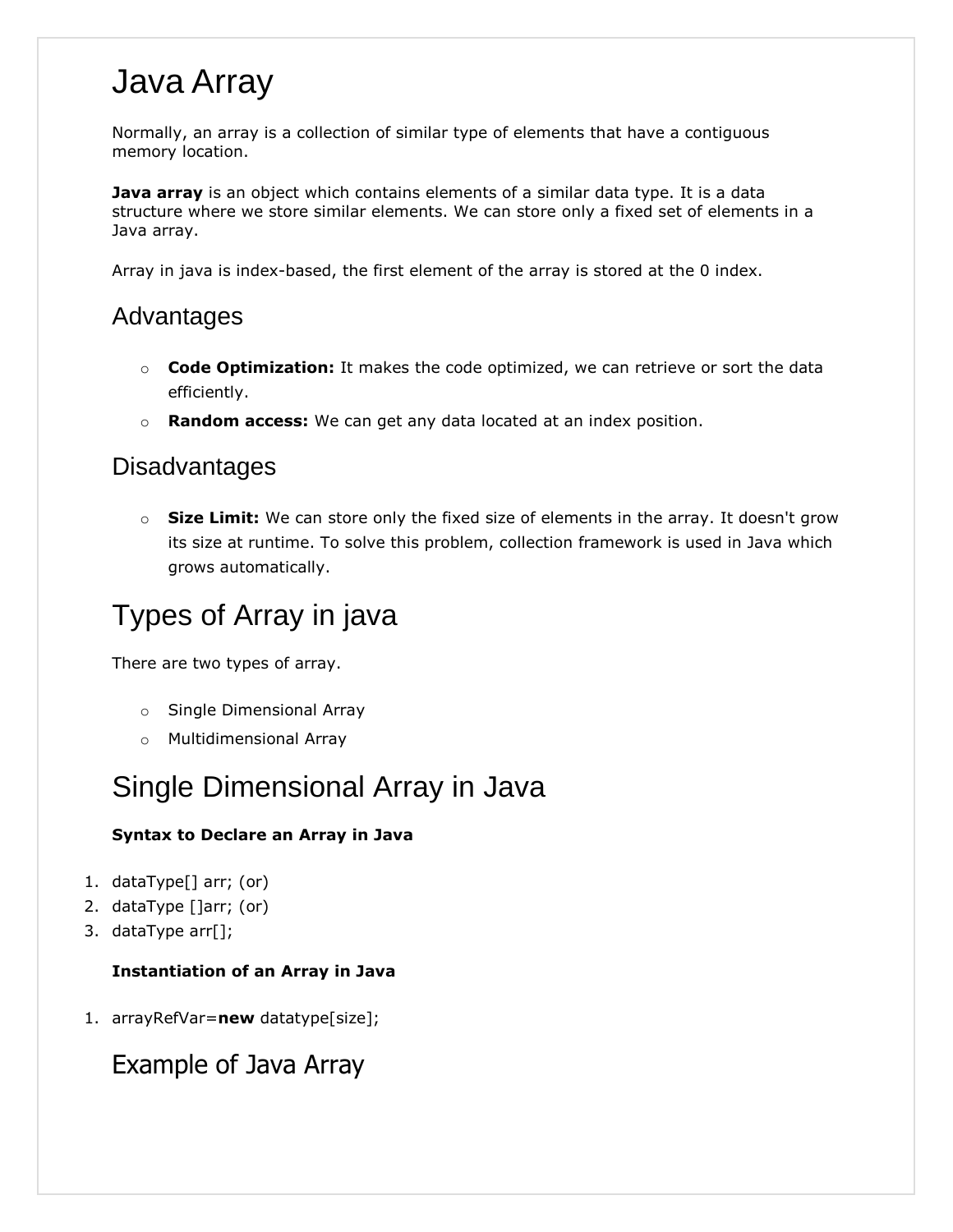Let's see the simple example of java array, where we are going to declare, instantiate, initialize and traverse an array.

- 1. //Java Program to illustrate how to declare, instantiate, initialize
- 2. //and traverse the Java array.
- 3. **class** Testarray{
- 4. **public static void** main(String args[]){
- 5. **int** a[]=**new int**[5];//declaration and instantiation
- 6. a[0]=10;//initialization
- 7. a[1]=20;
- 8. a[2]=70;
- 9. a[3]=40;
- $10. a[4] = 50;$
- 11. //traversing array
- 12. **for**(**int** i=0;i<a.length;i++)//length is the property of array
- 13.System.out.println(a[i]);
- 14. }}

Output:

50

### Declaration, Instantiation and Initialization of Java Array

We can declare, instantiate and initialize the java array together by:

1. **int** a[]={33,3,4,5};//declaration, instantiation and initialization

Let's see the simple example to print this array.

- 1. //Java Program to illustrate the use of declaration, instantiation
- 2. //and initialization of Java array in a single line
- 3. **class** Testarray1{
- 4. **public static void** main(String args[]){
- 5. **int** a[]={33,3,4,5};//declaration, instantiation and initialization
- 6. //printing array
- 7. **for**(**int** i=0;i<a.length;i++)//length is the property of array
- 8. System.out.println(a[i]);

```
9. }}
```
Output: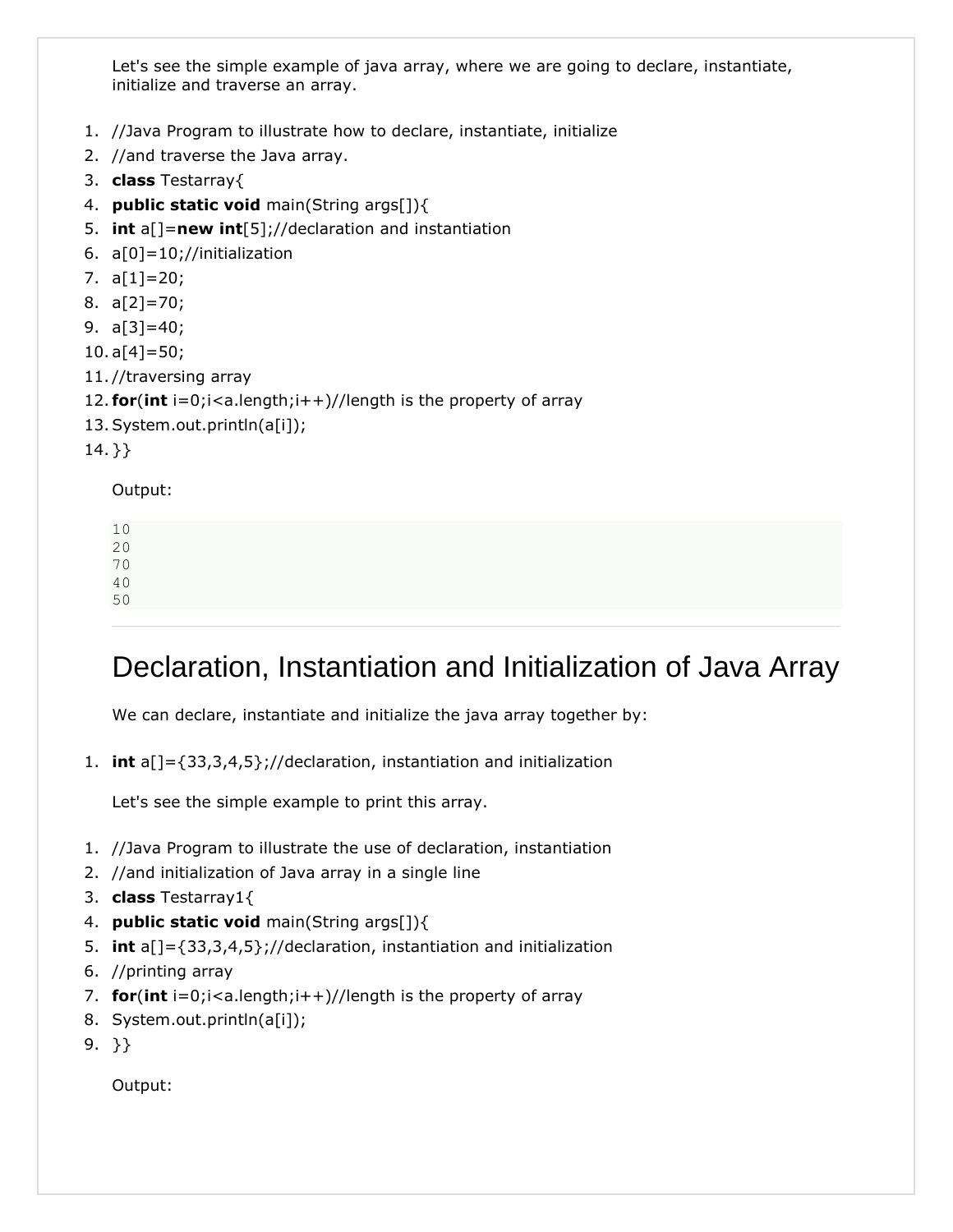### Multidimensional Array in Java

In such case, data is stored in row and column based index (also known as matrix form).

#### **Syntax to Declare Multidimensional Array in Java**

- 1. dataType[][] arrayRefVar; (or)
- 2. dataType [][]arrayRefVar; (or)
- 3. dataType arrayRefVar[][]; (or)
- 4. dataType []arrayRefVar[];

#### **Example to instantiate Multidimensional Array in Java**

1. **int**[][] arr=**new int**[3][3];//3 row and 3 column

#### **Example to initialize Multidimensional Array in Java**

- 1. arr[0][0]=1;
- 2. arr[0][1]=2;
- 3. arr[0][2]=3;
- 4. arr[1][0]=4;
- 5. arr[1][1]=5;
- 6. arr[1][2]=6;
- 7. arr[2][0]=7;
- 8. arr[2][1]=8;
- 9. arr[2][2]=9;

#### Example of Multidimensional Java Array

Let's see the simple example to declare, instantiate, initialize and print the 2Dimensional array.

- 1. //Java Program to illustrate the use of multidimensional array
- 2. **class** Testarray3{
- 3. **public static void** main(String args[]){
- 4. //declaring and initializing 2D array
- 5. **int** arr[][]={{1,2,3},{2,4,5},{4,4,5}};
- 6. //printing 2D array
- 7. **for**(**int** i=0;i<3;i++){
- 8. **for**(**int** j=0;j<3;j++){
- 9. System.out.print(arr[i][j]+" ");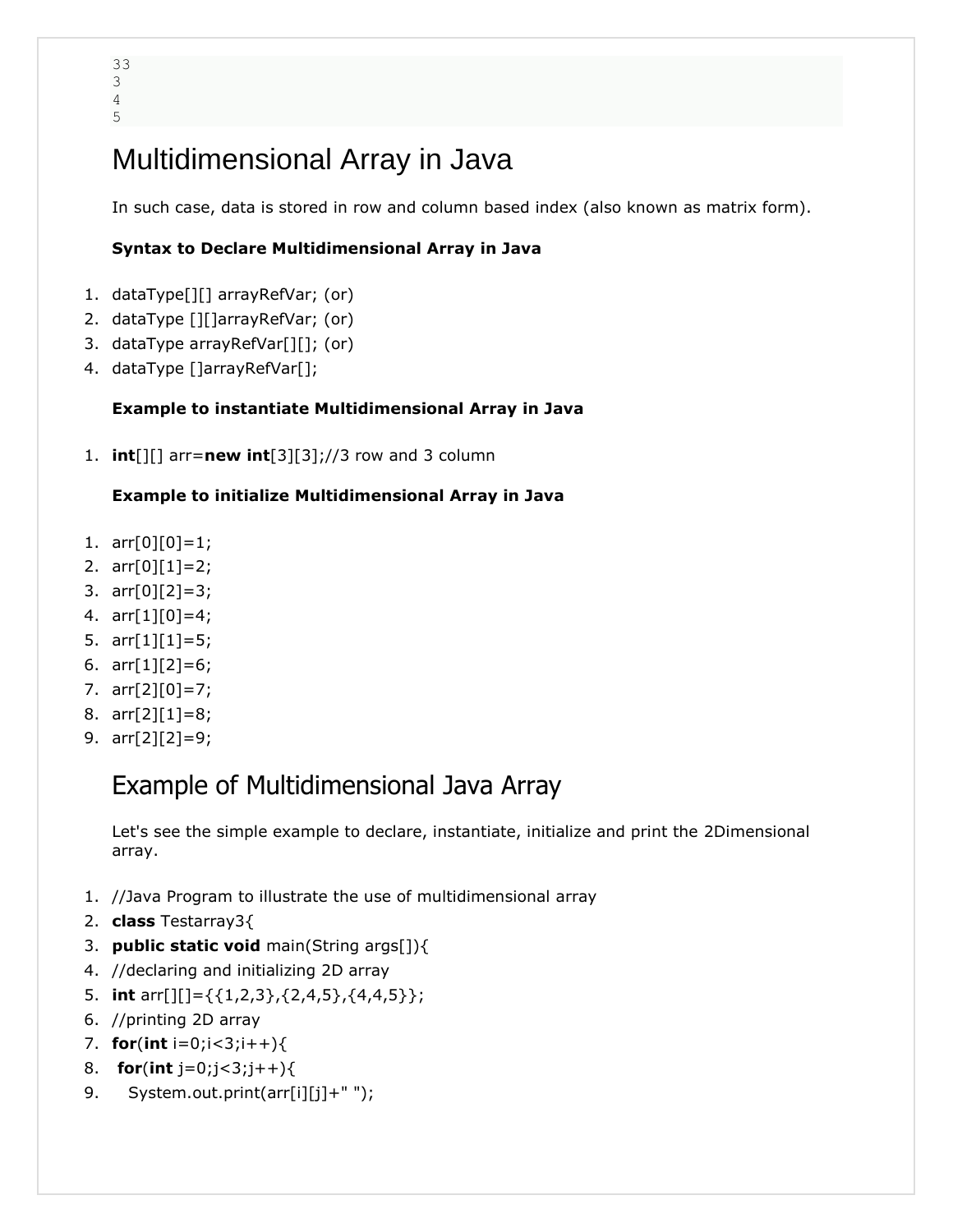10. } 11. System.out.println();  $12.$ } 13. }}

#### Output:

1 2 3 2 4 5 4 4 5

## Java - The Vector Class

Vector implements a dynamic array. It is similar to ArrayList, but with two differences −

- Vector is synchronized.
- Vector contains many legacy methods that are not part of the collections framework.

Vector proves to be very useful if you don't know the size of the array in advance or you just need one that can change sizes over the lifetime of a program.

Following is the list of constructors provided by the vector class.

| Sr.No.         | <b>Constructor &amp; Description</b>                                                                                                                                                                                                                              |
|----------------|-------------------------------------------------------------------------------------------------------------------------------------------------------------------------------------------------------------------------------------------------------------------|
| 1              | Vector()<br>This constructor creates a default vector, which has an initial size of 10.                                                                                                                                                                           |
| $\overline{2}$ | <b>Vector(int size)</b><br>This constructor accepts an argument that equals to the required size, and creates<br>a vector whose initial capacity is specified by size.                                                                                            |
| 3              | Vector(int size, int incr)<br>This constructor creates a vector whose initial capacity is specified by size and<br>whose increment is specified by incr. The increment specifies the number of<br>elements to allocate each time that a vector is resized upward. |
| 4              | <b>Vector(Collection c)</b>                                                                                                                                                                                                                                       |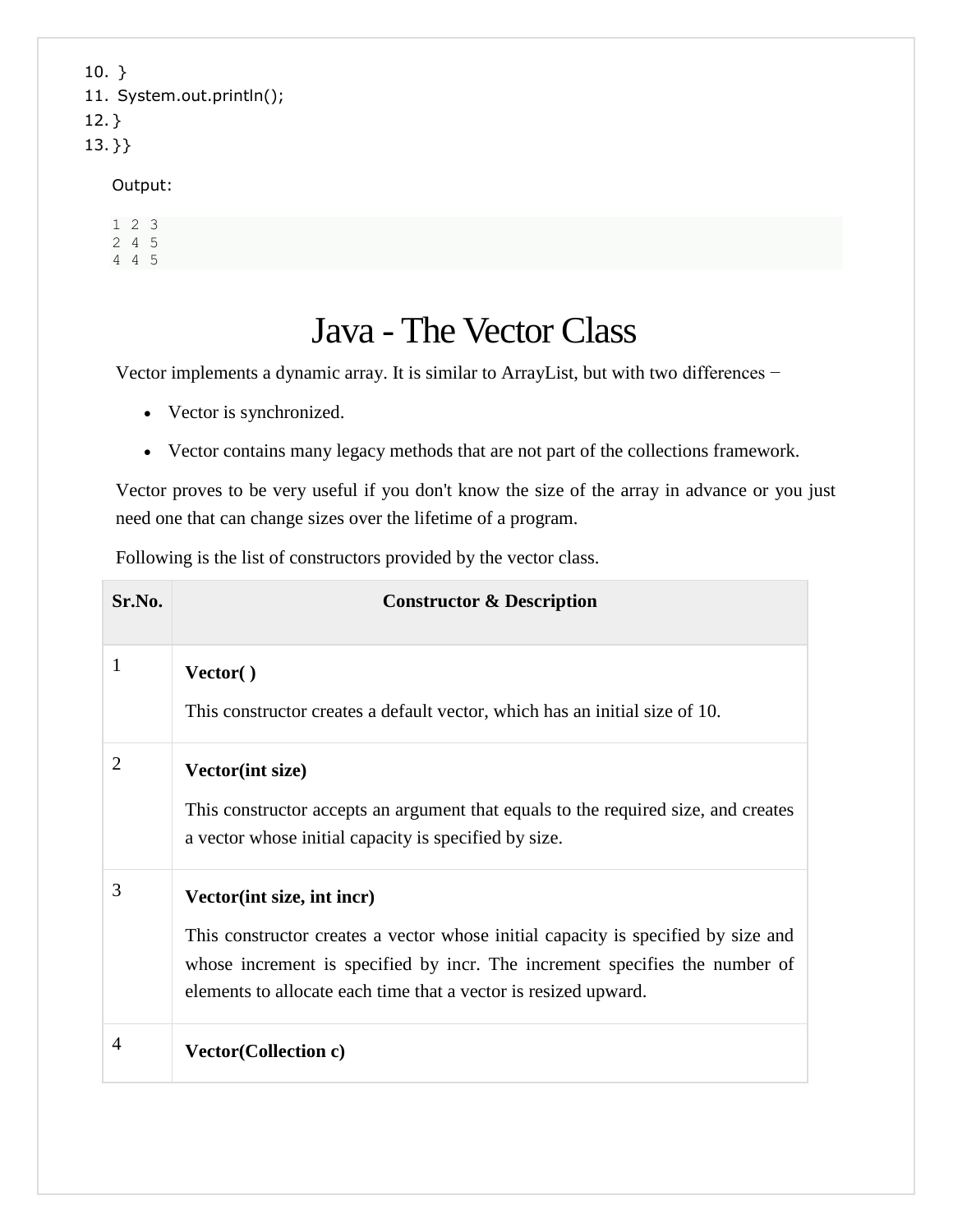This constructor creates a vector that contains the elements of collection c.

Apart from the methods inherited from its parent classes, Vector defines the following methods −

| Sr.No.      | <b>Method &amp; Description</b>                                                                                                                                      |
|-------------|----------------------------------------------------------------------------------------------------------------------------------------------------------------------|
| $\mathbf 1$ | void add(int index, Object element)                                                                                                                                  |
|             | Inserts the specified element at the specified position in this Vector.                                                                                              |
| 2           | boolean add(Object o)                                                                                                                                                |
|             | Appends the specified element to the end of this Vector.                                                                                                             |
| 3           | boolean addAll(Collection c)                                                                                                                                         |
|             | Appends all of the elements in the specified Collection to the end of this<br>Vector, in the order that they are returned by the specified Collection's<br>Iterator. |
| 4           | boolean addAll(int index, Collection c)                                                                                                                              |
|             | Inserts all of the elements in in the specified Collection into this Vector<br>at the specified position.                                                            |
| 5           | void addElement(Object obj)                                                                                                                                          |
|             | Adds the specified component to the end of this vector, increasing its<br>size by one.                                                                               |
| 6           | int capacity()                                                                                                                                                       |
|             | Returns the current capacity of this vector.                                                                                                                         |
| 7           | void clear()                                                                                                                                                         |
|             | Removes all of the elements from this vector.                                                                                                                        |
| 8           | Object clone()                                                                                                                                                       |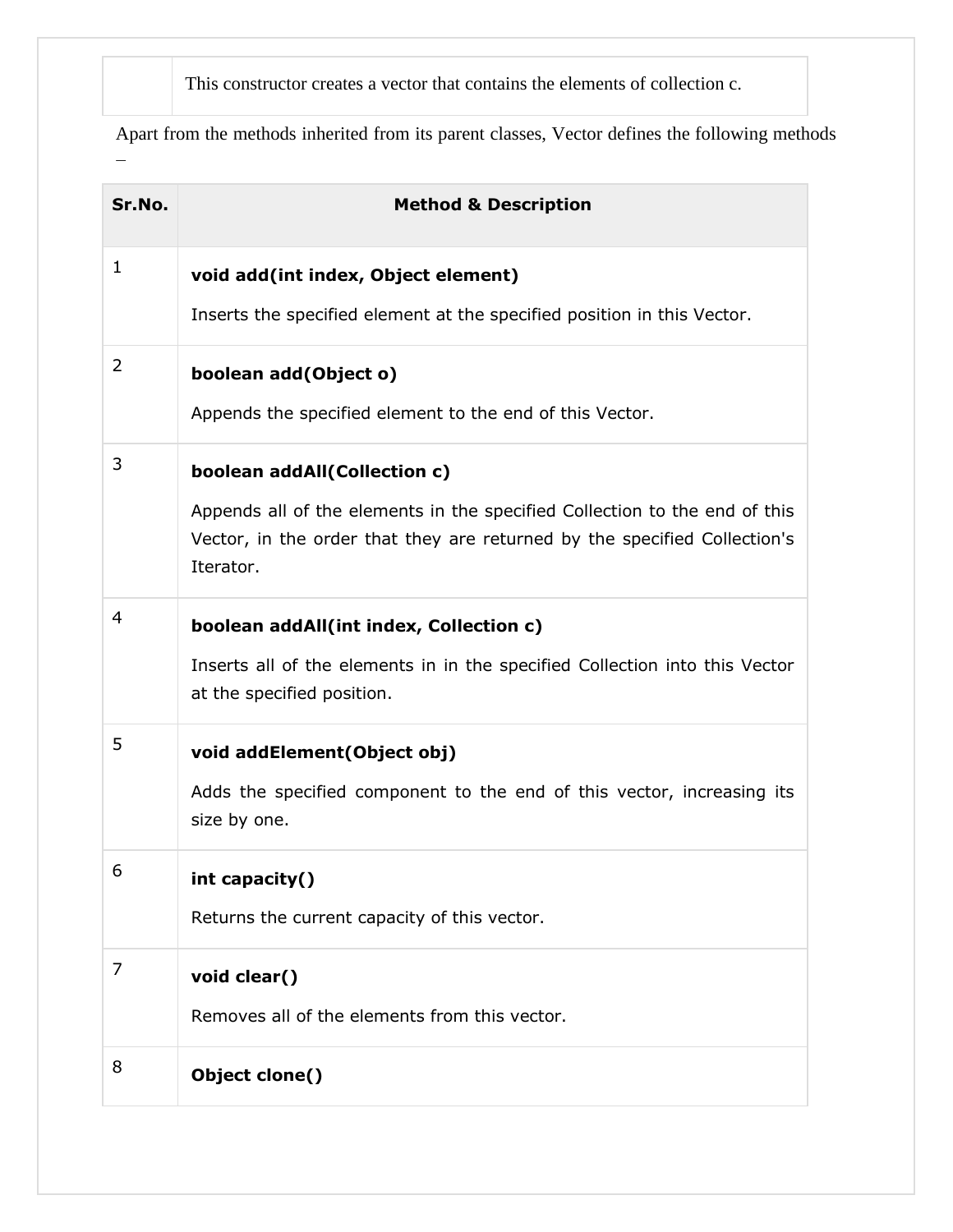|    | Returns a clone of this vector.                                                                                                                                                                             |
|----|-------------------------------------------------------------------------------------------------------------------------------------------------------------------------------------------------------------|
| 9  | boolean contains (Object elem)<br>Tests if the specified object is a component in this vector.                                                                                                              |
| 10 | boolean containsAll(Collection c)<br>Returns true if this vector contains all of the elements in the specified<br>Collection.                                                                               |
| 11 | void copyInto(Object[] anArray)<br>Copies the components of this vector into the specified array.                                                                                                           |
| 12 | Object elementAt(int index)<br>Returns the component at the specified index.                                                                                                                                |
| 13 | <b>Enumeration elements()</b><br>Returns an enumeration of the components of this vector.                                                                                                                   |
| 14 | void ensureCapacity(int minCapacity)<br>Increases the capacity of this vector, if necessary, to ensure that it can<br>hold at least the number of components specified by the minimum<br>capacity argument. |
| 15 | boolean equals(Object o)<br>Compares the specified Object with this vector for equality.                                                                                                                    |
| 16 | <b>Object firstElement()</b><br>Returns the first component (the item at index 0) of this vector.                                                                                                           |
| 17 | Object get(int index)<br>Returns the element at the specified position in this vector.                                                                                                                      |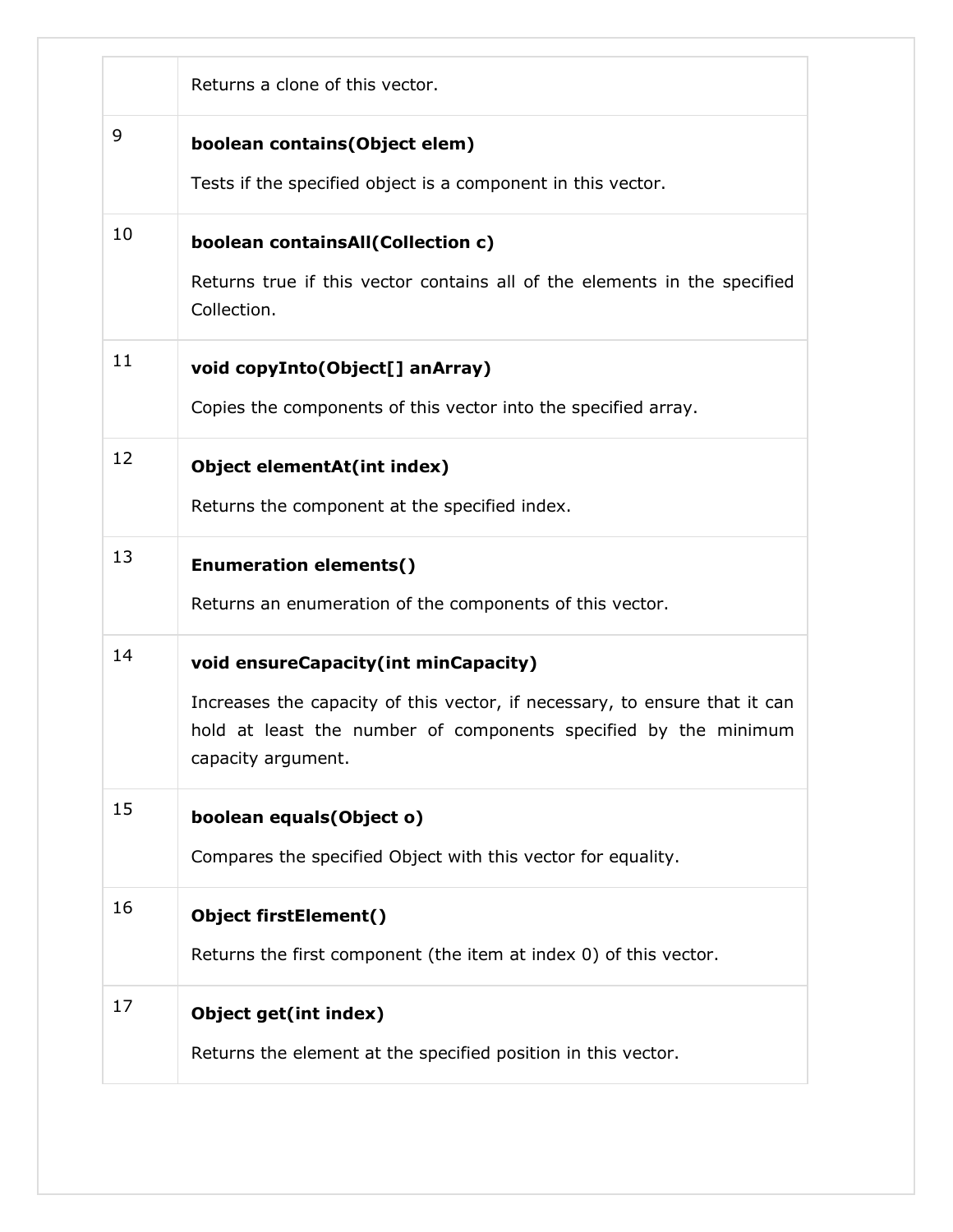| 18 | int hashCode()<br>Returns the hash code value for this vector.                                                                                                                     |
|----|------------------------------------------------------------------------------------------------------------------------------------------------------------------------------------|
| 19 | int indexOf(Object elem)<br>Searches for the first occurence of the given argument, testing for<br>equality using the equals method.                                               |
| 20 | int indexOf(Object elem, int index)<br>Searches for the first occurence of the given argument, beginning the<br>search at index, and testing for equality using the equals method. |
| 21 | void insertElementAt(Object obj, int index)<br>Inserts the specified object as a component in this vector at the<br>specified index.                                               |
| 22 | boolean isEmpty()<br>Tests if this vector has no components.                                                                                                                       |
| 23 | <b>Object lastElement()</b><br>Returns the last component of the vector.                                                                                                           |
| 24 | int lastIndexOf(Object elem)<br>Returns the index of the last occurrence of the specified object in this<br>vector.                                                                |
| 25 | int lastIndexOf(Object elem, int index)<br>Searches backwards for the specified object, starting from the specified<br>index, and returns an index to it.                          |
| 26 | Object remove(int index)<br>Removes the element at the specified position in this vector.                                                                                          |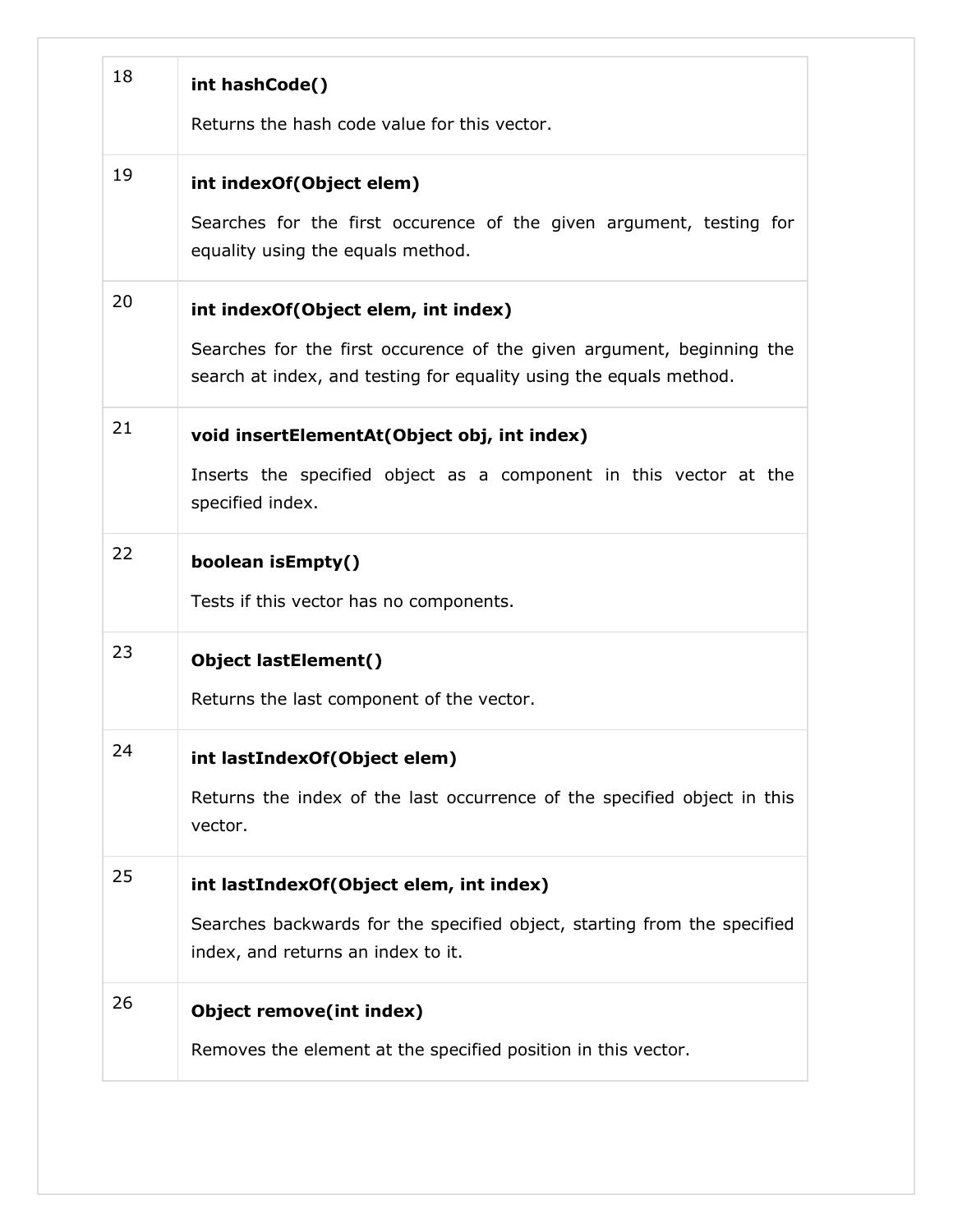| 27 | boolean remove(Object o)<br>Removes the first occurrence of the specified element in this vector, If<br>the vector does not contain the element, it is unchanged.           |
|----|-----------------------------------------------------------------------------------------------------------------------------------------------------------------------------|
| 28 | boolean removeAll(Collection c)<br>Removes from this vector all of its elements that are contained in the<br>specified Collection.                                          |
| 29 | void removeAllElements()<br>Removes all components from this vector and sets its size to zero.                                                                              |
| 30 | boolean removeElement(Object obj)<br>Removes the first (lowest-indexed) occurrence of the argument from<br>this vector.                                                     |
| 31 | void removeElementAt(int index)<br>removeElementAt(int index).                                                                                                              |
| 32 | protected void removeRange(int fromIndex, int toIndex)<br>Removes from this List all of the elements whose index is between<br>fromIndex, inclusive and toIndex, exclusive. |
| 33 | boolean retainAll(Collection c)<br>Retains only the elements in this vector that are contained in the<br>specified Collection.                                              |
| 34 | Object set(int index, Object element)<br>Replaces the element at the specified position in this vector with the<br>specified element.                                       |
| 35 | void setElementAt(Object obj, int index)<br>Sets the component at the specified index of this vector to be the                                                              |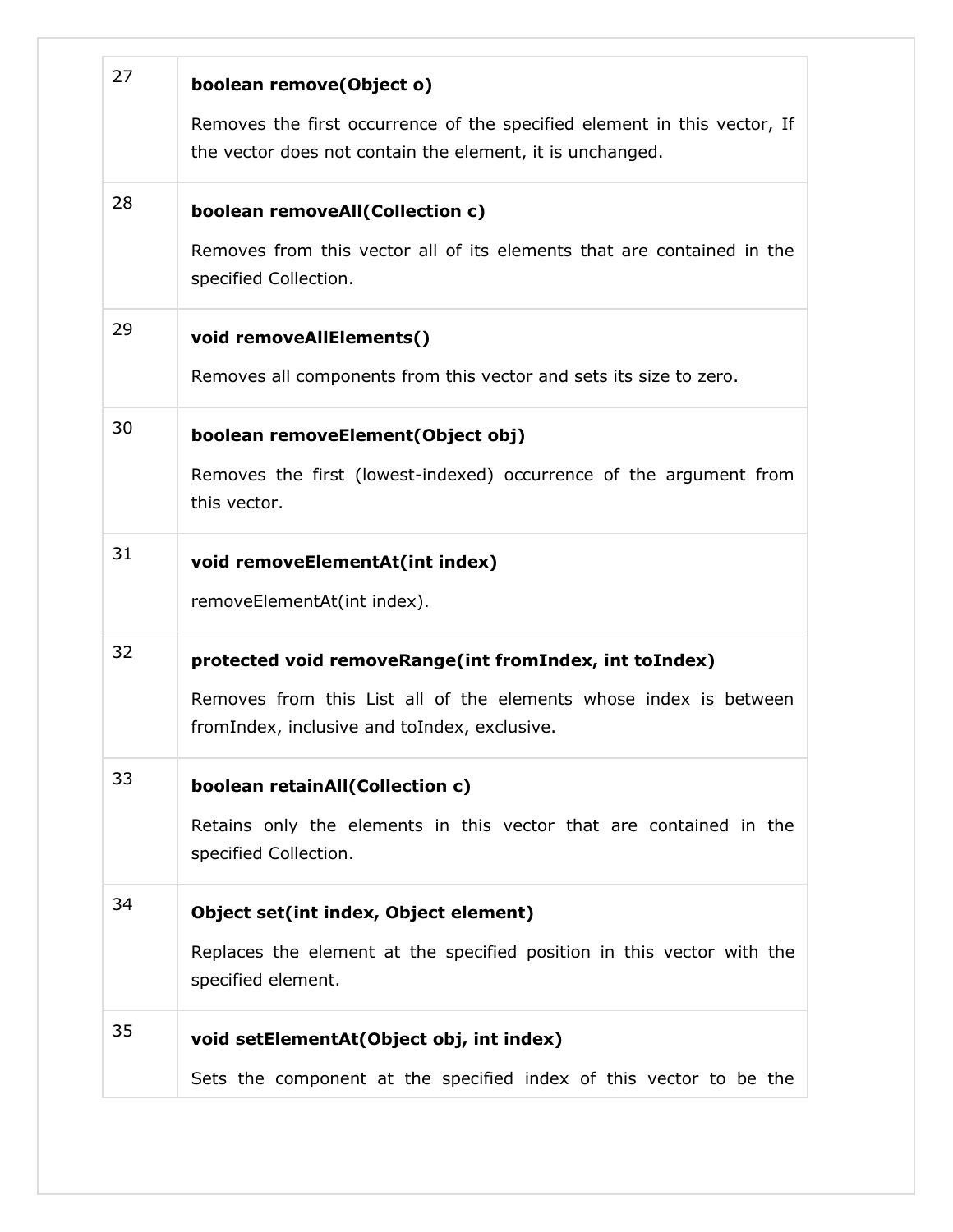|    | specified object.                                                                                                                                                                                 |
|----|---------------------------------------------------------------------------------------------------------------------------------------------------------------------------------------------------|
| 36 | void setSize(int newSize)<br>Sets the size of this vector.                                                                                                                                        |
| 37 | int size()<br>Returns the number of components in this vector.                                                                                                                                    |
| 38 | List subList(int fromIndex, int toIndex)<br>Returns a view of the portion of this List between fromIndex, inclusive,<br>and toIndex, exclusive.                                                   |
| 39 | Object[] toArray()<br>Returns an array containing all of the elements in this vector in the<br>correct order.                                                                                     |
| 40 | Object[] toArray(Object[] a)<br>Returns an array containing all of the elements in this vector in the<br>correct order; the runtime type of the returned array is that of the<br>specified array. |
| 41 | <b>String toString()</b><br>Returns a string representation of this vector, containing the String<br>representation of each element.                                                              |
| 42 | void trimToSize()<br>Trims the capacity of this vector to be the vector's current size.                                                                                                           |

## Example

The following program illustrates several of the methods supported by this collection −

import java.util.\*;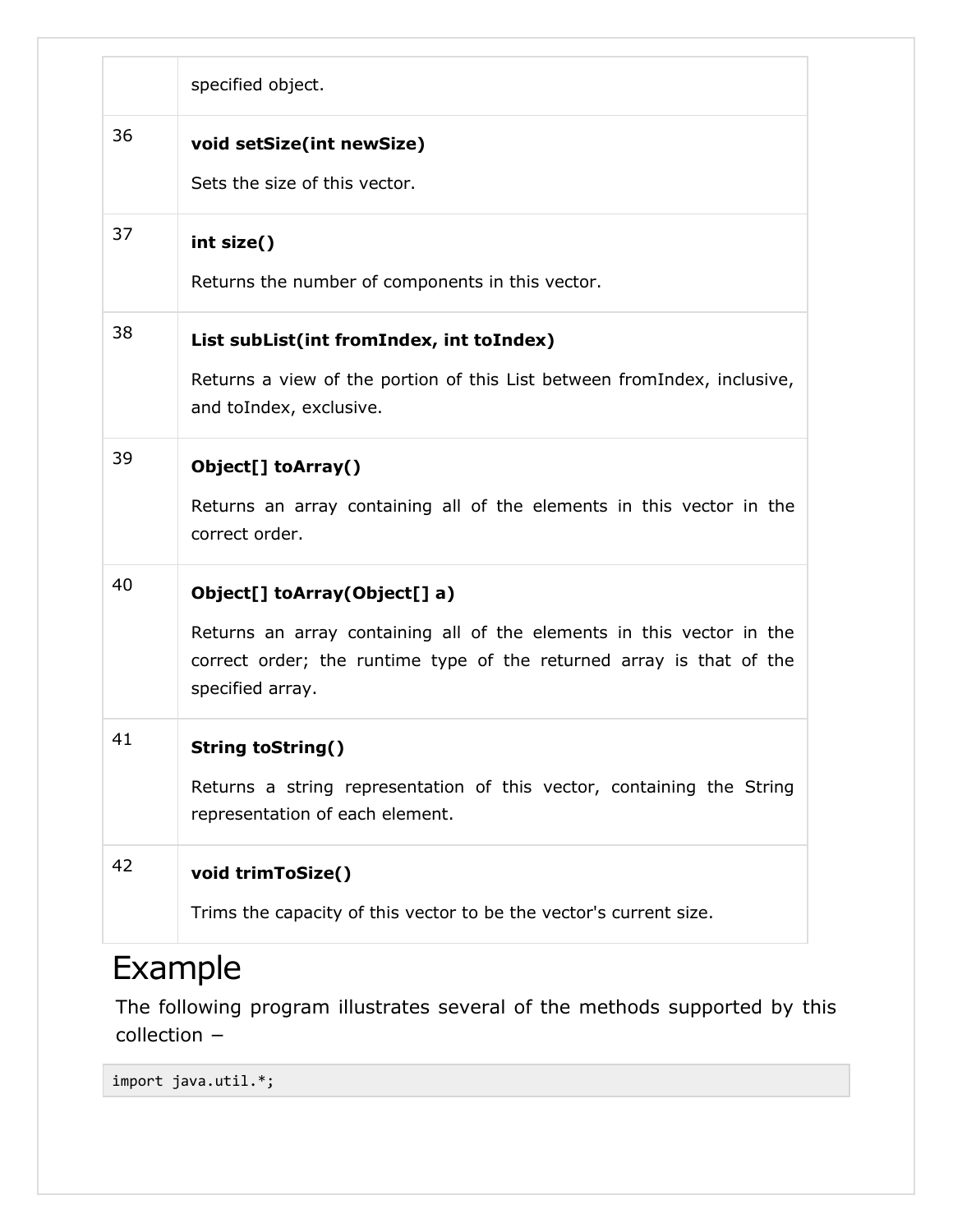publicclassVectorDemo{

```
publicstaticvoid main(String args[]){
// initial size is 3, increment is 2
Vector v =newVector(3,2);
System.out.println("Initial size: "+ v.size());
System.out.println("Initial capacity: "+ v.capacity());
```
v.addElement(newInteger(1));

v.addElement(newInteger(2));

v.addElement(newInteger(3));

v.addElement(newInteger(4));

System.out.println("Capacity after four additions: "+ v.capacity());

v.addElement(newDouble(5.45));

```
System.out.println("Current capacity: "+ v.capacity());
```
v.addElement(newDouble(6.08));

v.addElement(newInteger(7));

System.out.println("Current capacity: "+ v.capacity());

v.addElement(newFloat(9.4));

v.addElement(newInteger(10));

System.out.println("Current capacity: "+ v.capacity());

v.addElement(newInteger(11));

v.addElement(newInteger(12));

System.out.println("First element: "+(Integer)v.firstElement());

System.out.println("Last element: "+(Integer)v.lastElement());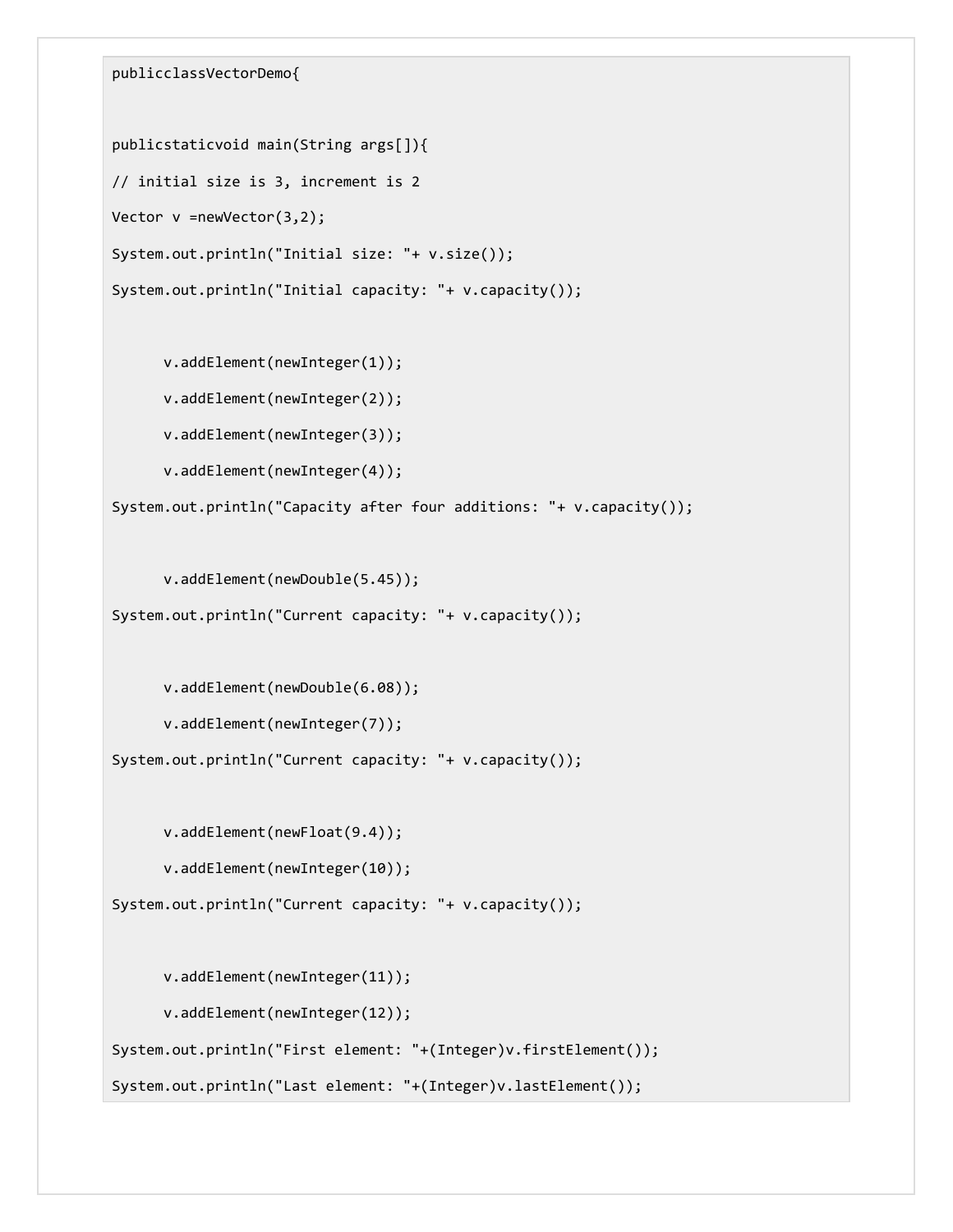```
if(v.contains(newInteger(3)))
System.out.println("Vector contains 3.");
// enumerate the elements in the vector.
Enumeration vEnum = v.elements();
System.out.println("\nElements in vector:");
while(vEnum.hasMoreElements())
System.out.print(vEnum.nextElement()+" ");
System.out.println();
}
}
```
This will produce the following result −

## **Output**

```
Initial size: 0
Initial capacity: 3
Capacity after four additions: 5
Current capacity: 5
Current capacity: 7
Current capacity: 9
First element: 1
Last element: 12
Vector contains 3.
Elements in vector:
1 2 3 4 5.45 6.08 7 9.4 10 11 12
```
# Exception Handling in Java

The **exception handling in java** is one of the powerful *mechanism to handle the runtime errors* so that normal flow of the application can be maintained.

In this page, we will learn about java exception, its type and the difference between checked and unchecked exceptions.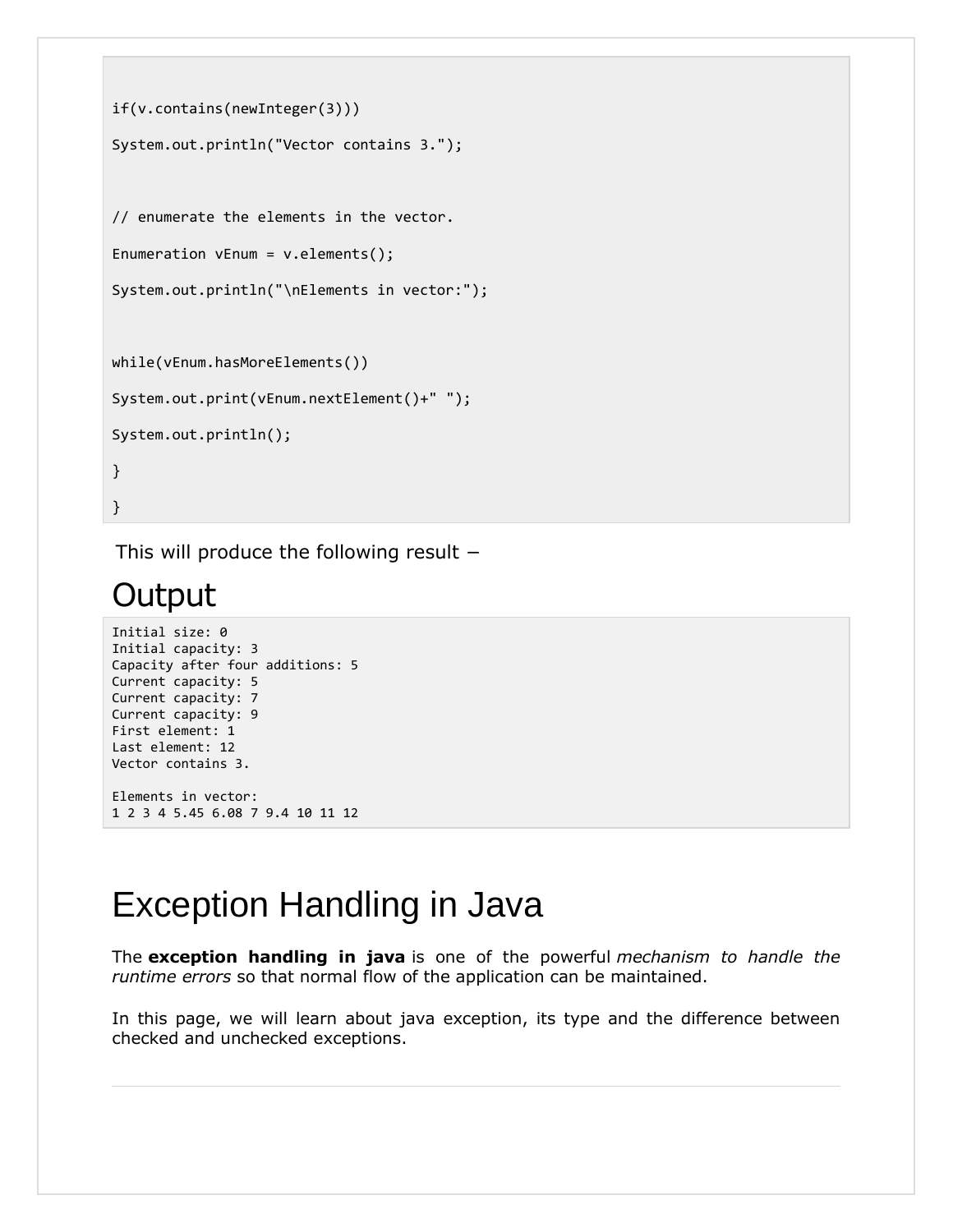#### What is exception

**Dictionary Meaning:** Exception is an abnormal condition.

In java, exception is an event that disrupts the normal flow of the program. It is an object which is thrown at runtime.

#### What is exception handling

Exception Handling is a mechanism to handle runtime errors such as ClassNotFound, IO, SQL, Remote etc.

Advantage of Exception Handling

The core advantage of exception handling is **to maintain the normal flow of the application**. Exception normally disrupts the normal flow of the application that is why we use exception handling. Let's take a scenario:

- 1. statement 1;
- 2. statement 2;
- 3. statement 3;
- 4. statement 4;
- 5. statement 5;//exception occurs
- 6. statement 6;
- 7. statement 7;
- 8. statement 8;
- 9. statement 9;
- 10.statement 10;

Suppose there is 10 statements in your program and there occurs an exception at statement 5, rest of the code will not be executed i.e. statement 6 to 10 will not run. If we perform exception handling, rest of the statement will be executed. That is why we use exception handling in java.

### Hierarchy of Java Exception classes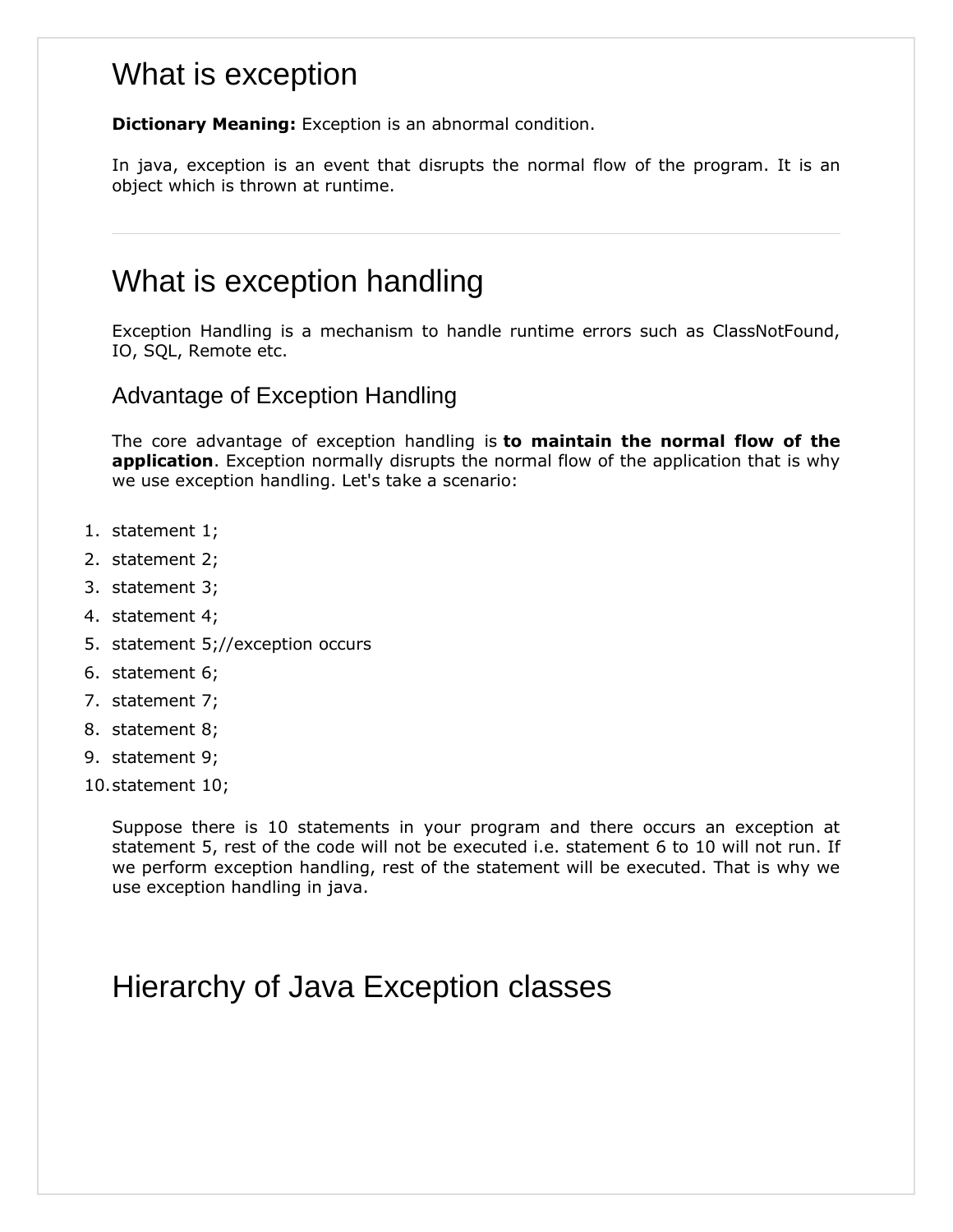

### Types of Exception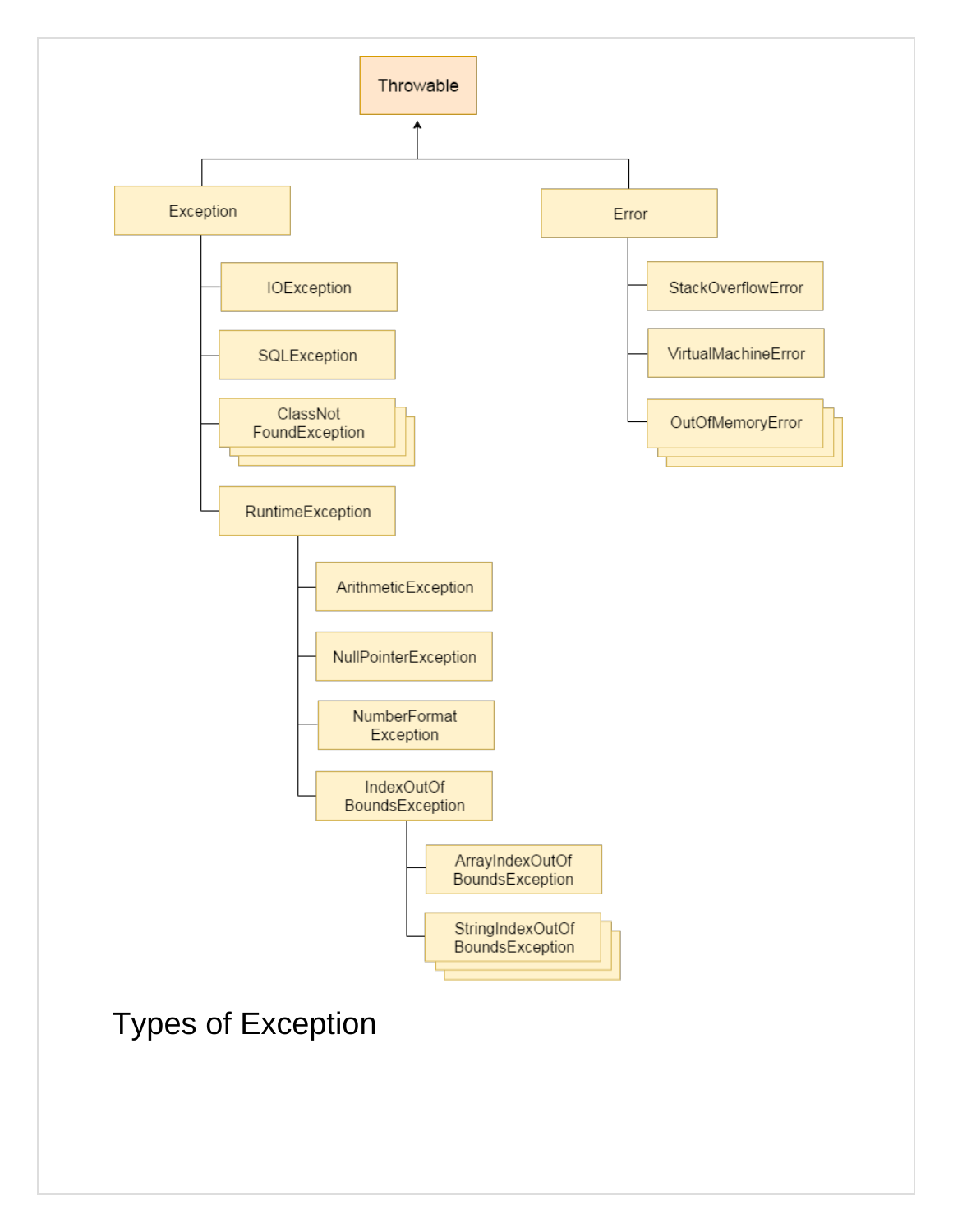There are mainly two types of exceptions: checked and unchecked where error is considered as unchecked exception. The sun microsystem says there are three types of exceptions:

- 1. Checked Exception
- 2. Unchecked Exception
- 3. Error

### Difference between checked and unchecked exceptions

#### 1) Checked Exception

The classes that extend Throwable class except RuntimeException and Error are known as checked exceptions e.g.IOException, SQLException etc. Checked exceptions are checked at compile-time.

#### 2) Unchecked Exception

The classes that extend RuntimeException are known as unchecked exceptions e.g. ArithmeticException, NullPointerException, ArrayIndexOutOfBoundsException etc. Unchecked exceptions are not checked at compile-time rather they are checked at runtime.

#### 3) Error

Error is irrecoverable e.g. OutOfMemoryError, VirtualMachineError, AssertionError etc.

#### Common scenarios where exceptions may occur

There are given some scenarios where unchecked exceptions can occur. They are as follows:

#### 1) Scenario where ArithmeticException occurs

If we divide any number by zero, there occurs an ArithmeticException.

#### 1. **int** a=50/0;//ArithmeticException

2) Scenario where NullPointerException occurs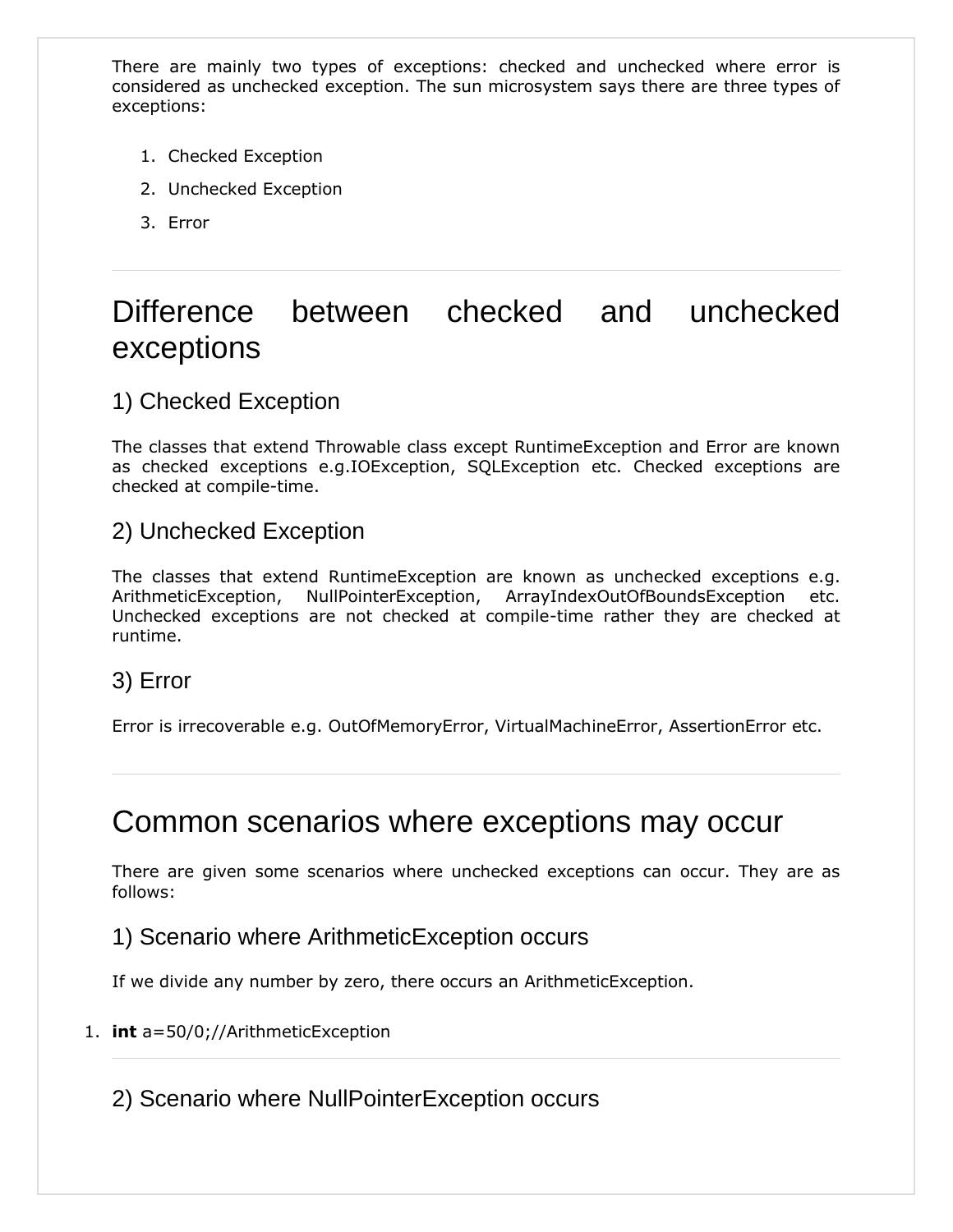If we have null value in any variable, performing any operation by the variable occurs an NullPointerException.

- 1. String s=**null**;
- 2. System.out.println(s.length());//NullPointerException

#### 3) Scenario where NumberFormatException occurs

The wrong formatting of any value, may occur NumberFormatException. Suppose I have a string variable that have characters, converting this variable into digit will occur NumberFormatException.

- 1. String s="abc";
- 2. **int** i=Integer.parseInt(s);//NumberFormatException

#### 4) Scenario where ArrayIndexOutOfBoundsException occurs

If you are inserting any value in the wrong index, it would result ArrayIndexOutOfBoundsException as shown below:

#### 1. **int** a[]=**new int**[5];

2. a[10]=50; //ArrayIndexOutOfBoundsException

### Java Exception Handling Keywords

There are 5 keywords used in java exception handling.

- 1. try
- 2. catch
- 3. finally
- 4. throw
- 5. throws

## Java try-catch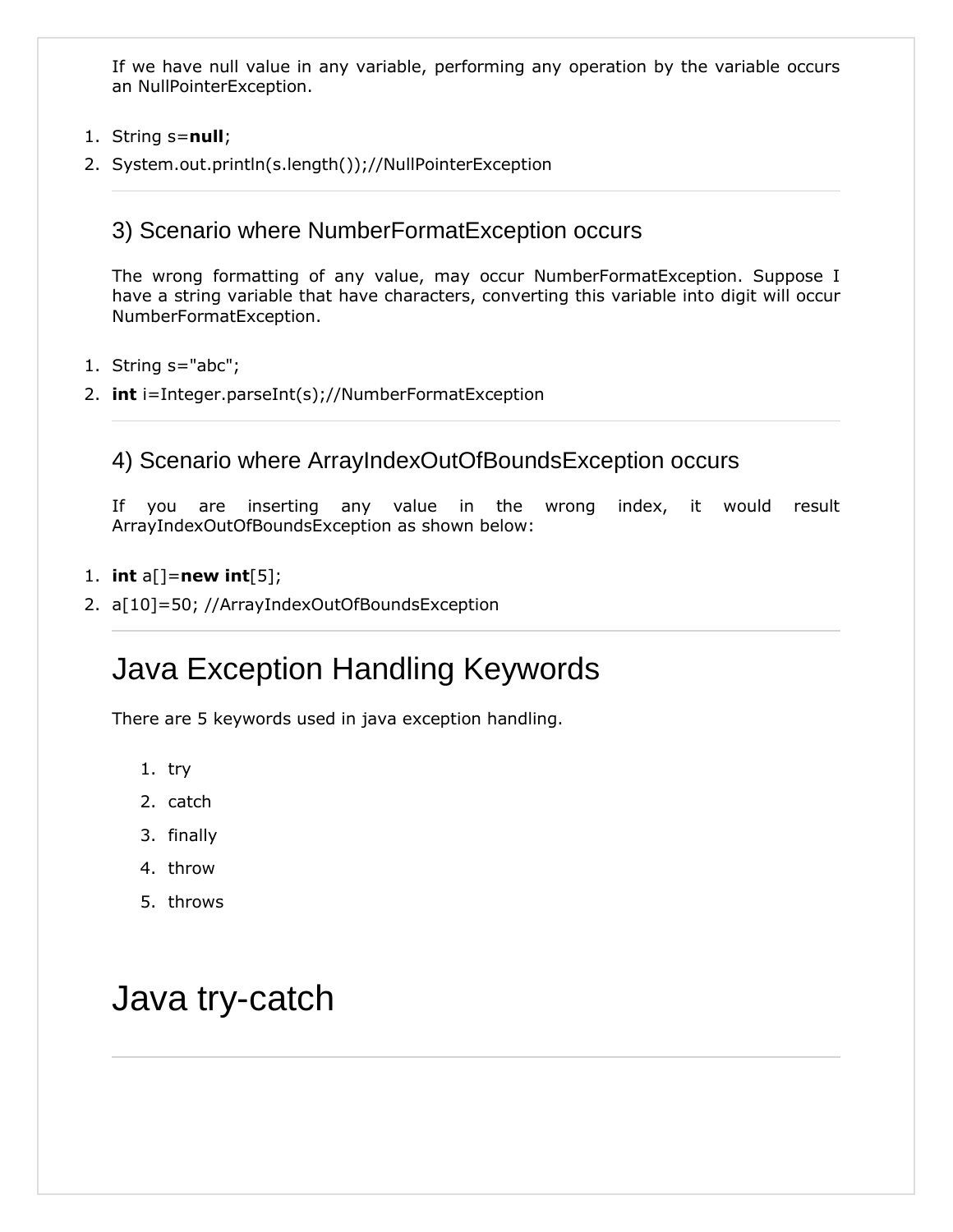### Java try block

Java try block is used to enclose the code that might throw an exception. It must be used within the method.

Java try block must be followed by either catch or finally block.

#### *Syntax of java try-catch*

- 1. **try**{
- 2. //code that may throw exception
- 3. }**catch**(Exception\_class\_Name ref){}

#### *Syntax of try-finally block*

- 1. **try**{
- 2. //code that may throw exception
- 3. }**finally**{}

### Java catch block

Java catch block is used to handle the Exception. It must be used after the try block only.

You can use multiple catch block with a single try.

### Problem without exception handling

Let's try to understand the problem if we don't use try-catch block.

- 1. **public class** Testtrycatch1{
- 2. **public static void** main(String args[]){
- 3. **int** data=50/0;//may throw exception
- 4. System.out.println("rest of the code...");
- 5. }
- 6. }

#### Output:

Exception in thread main java.lang.ArithmeticException:/ by zero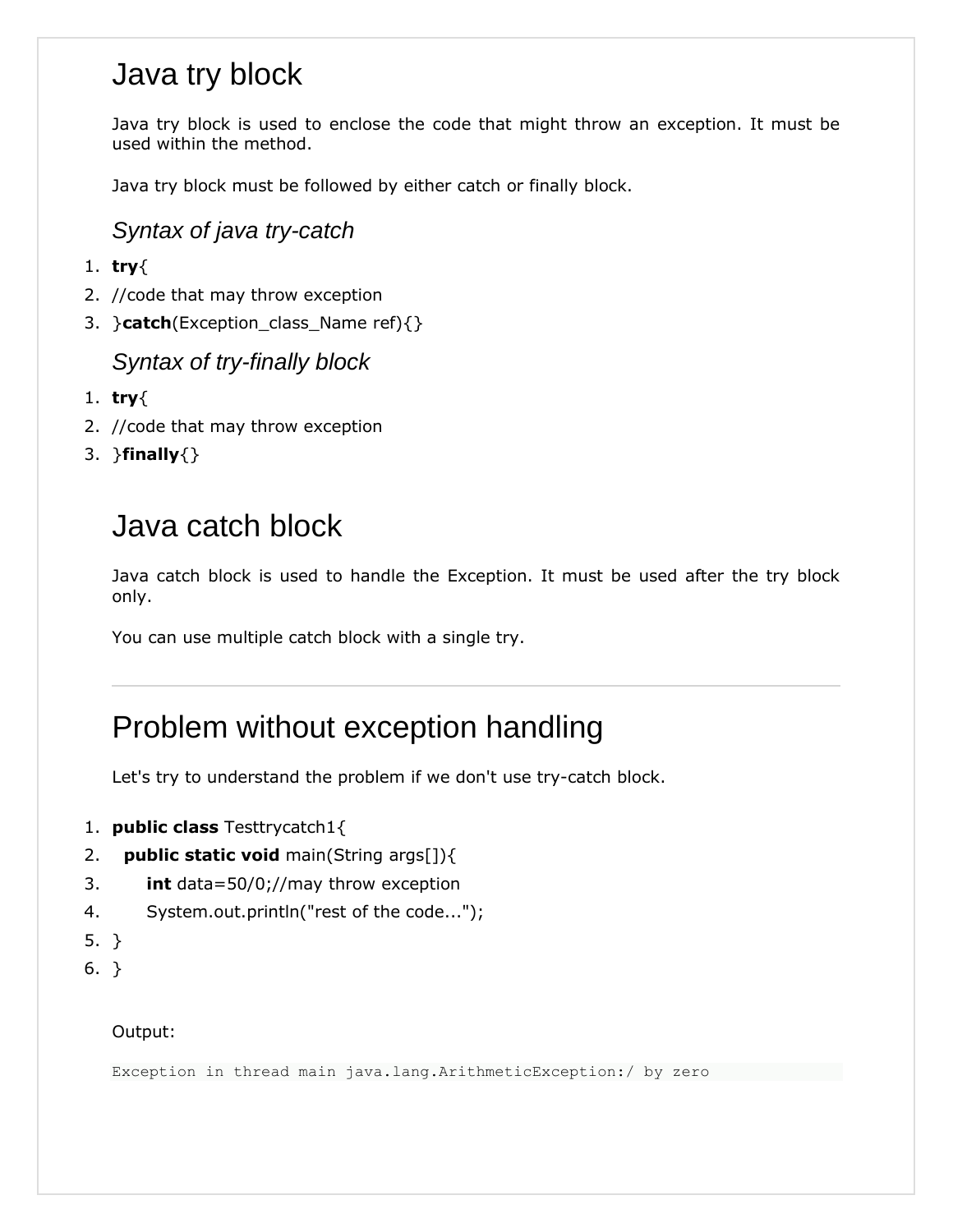# Java finally block

**Java finally block** is a block that is used *to execute important code* such as closing connection, stream etc.

Java finally block is always executed whether exception is handled or not.

Java finally block follows try or catch block.



## Usage of Java finally

Let's see the different cases where java finally block can be used.

Case 1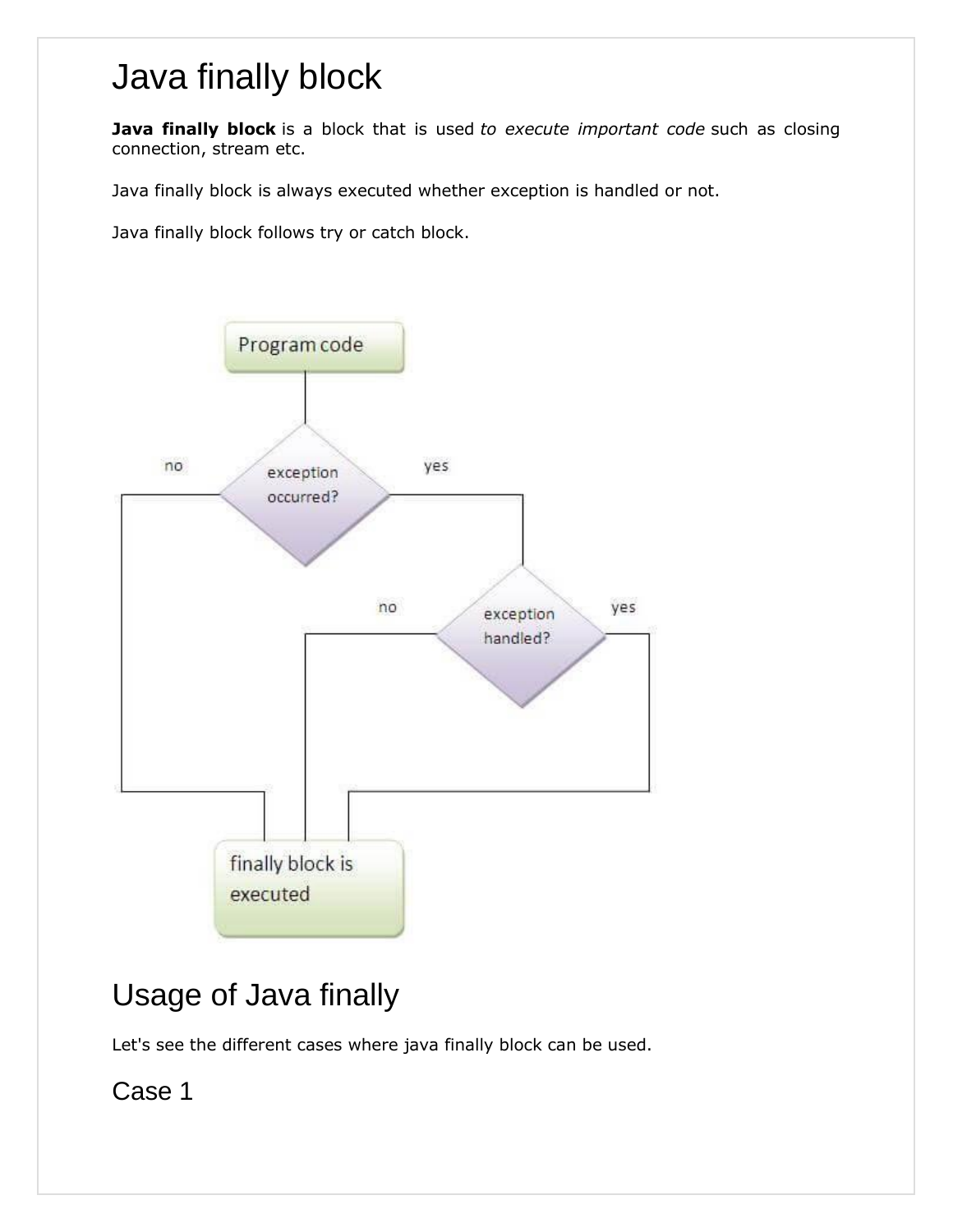Let's see the java finally example where **exception doesn't occur**.

```
1. class TestFinallyBlock{
```

```
2. public static void main(String args[]){
```
- 3. **try**{
- 4. **int** data=25/5;
- 5. System.out.println(data);
- 6. }
- 7. **catch**(NullPointerException e){System.out.println(e);}
- 8. **finally**{System.out.println("finally block is always executed");}
- 9. System.out.println("rest of the code...");
- 10. }

11.}

```
Output:5
       finally block is always executed
      rest of the code...
```
## Java throw exception

#### Java throw keyword

The Java throw keyword is used to explicitly throw an exception.

We can throw either checked or uncheked exception in java by throw keyword. The throw keyword is mainly used to throw custom exception. We will see custom exceptions later.

The syntax of java throw keyword is given below.

1. **throw** exception;

Let's see the example of throw IOException.

1. **throw new** IOException("sorry device error);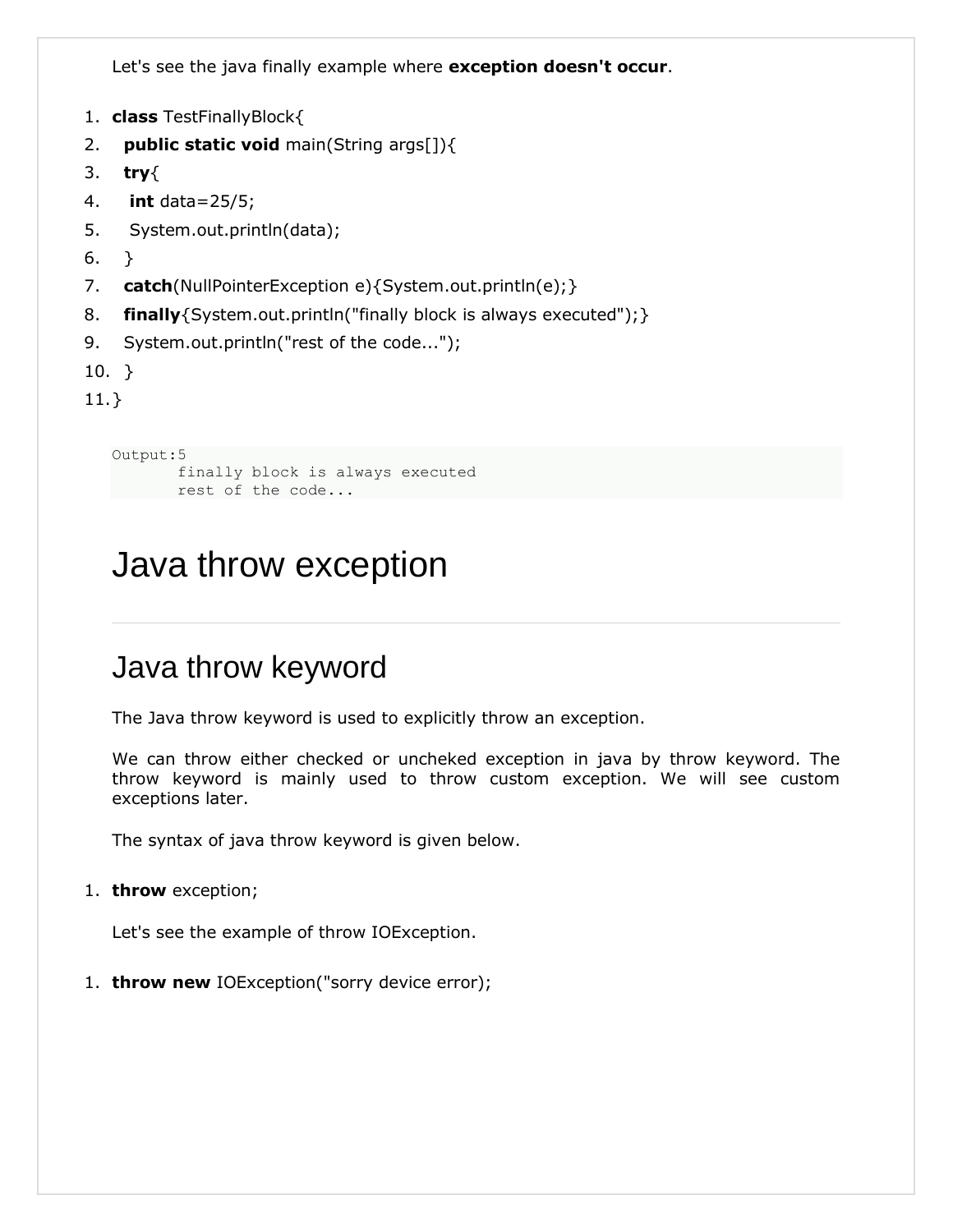#### java throw keyword example

In this example, we have created the validate method that takes integer value as a parameter. If the age is less than 18, we are throwing the ArithmeticException otherwise print a message welcome to vote.

- 1. **public class** TestThrow1{
- 2. **static void** validate(**int** age){
- 3. **if**(age<18)
- 4. **throw new** ArithmeticException("not valid");
- 5. **else**
- 6. System.out.println("welcome to vote");
- 7. }
- 8. **public static void** main(String args[]){
- 9. validate(13);
- 10. System.out.println("rest of the code...");
- 11. }
- 12.}

Output:

Exception in thread main java.lang.ArithmeticException:not valid

## Java throws keyword

The **Java throws keyword** is used to declare an exception. It gives an information to the programmer that there may occur an exception so it is better for the programmer to provide the exception handling code so that normal flow can be maintained.

Exception Handling is mainly used to handle the checked exceptions. If there occurs any unchecked exception such as NullPointerException, it is programmers fault that he is not performing check up before the code being used.

#### Syntax of java throws

- 1. return\_type method\_name() **throws** exception\_class\_name{
- 2. //method code
- 3. }

Which exception should be declared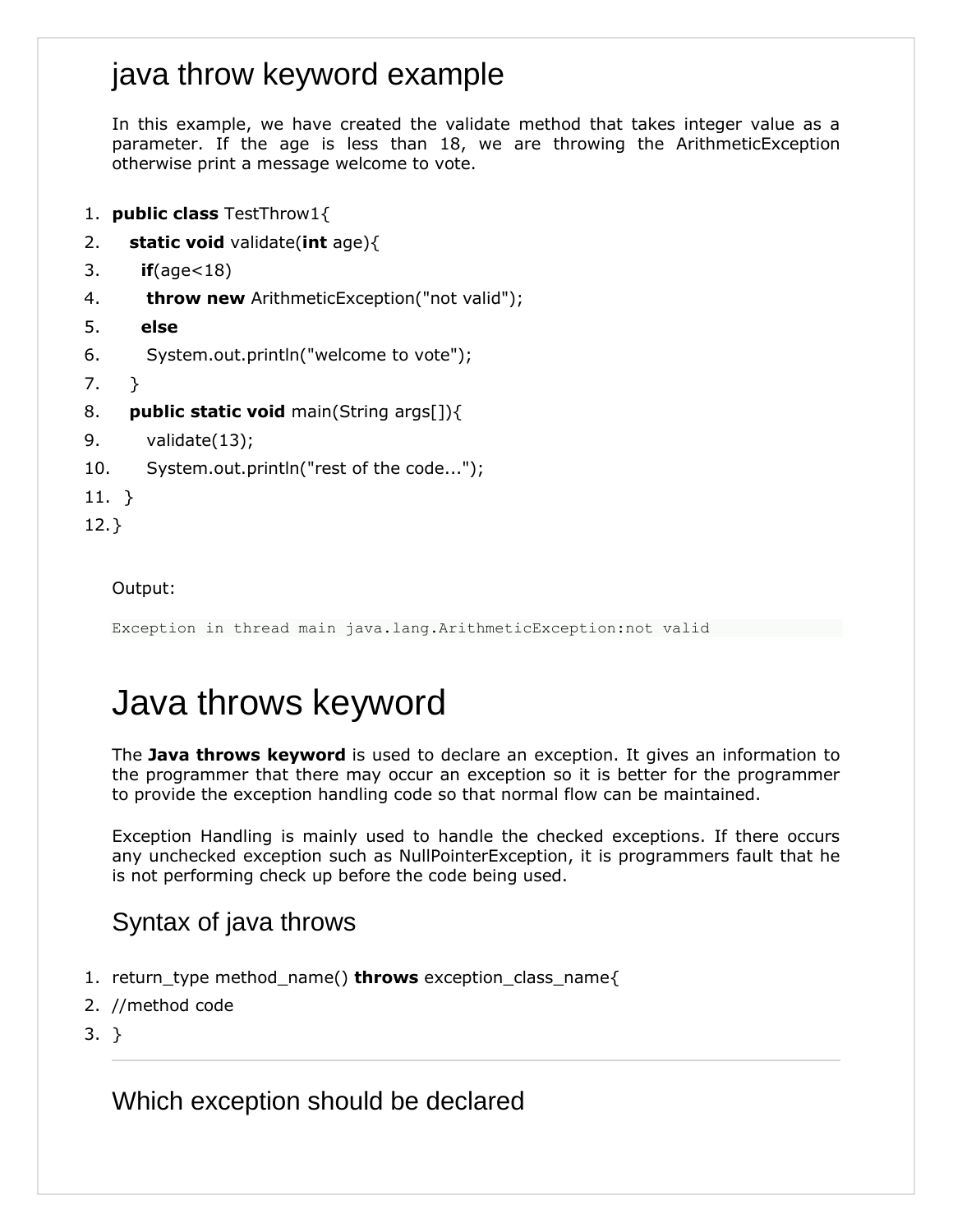**Ans)** checked exception only, because:

- o **unchecked Exception:** under your control so correct your code.
- o **error:** beyond your control e.g. you are unable to do anything if there occurs VirtualMachineError or StackOverflowError.

#### Advantage of Java throws keyword

Now Checked Exception can be propagated (forwarded in call stack).

It provides information to the caller of the method about the exception

### Java throws example

Let's see the example of java throws clause which describes that checked exceptions can be propagated by throws keyword.

- 1. **import** java.io.IOException;
- 2. **class** Testthrows1{
- 3. **void** m()**throws** IOException{
- 4. **throw new** IOException("device error");//checked exception
- 5. }
- 6. **void** n()**throws** IOException{
- 7. m();
- 8. }
- 9. **void** p(){
- 10. **try**{
- 11. n();
- 12. }**catch**(Exception e){System.out.println("exception handled");}
- 13. }
- 14. **public static void** main(String args[]){
- 15. Testthrows1 obj=**new** Testthrows1();
- 16. obj.p();
- 17. System.out.println("normal flow...");
- 18. }
- 19.}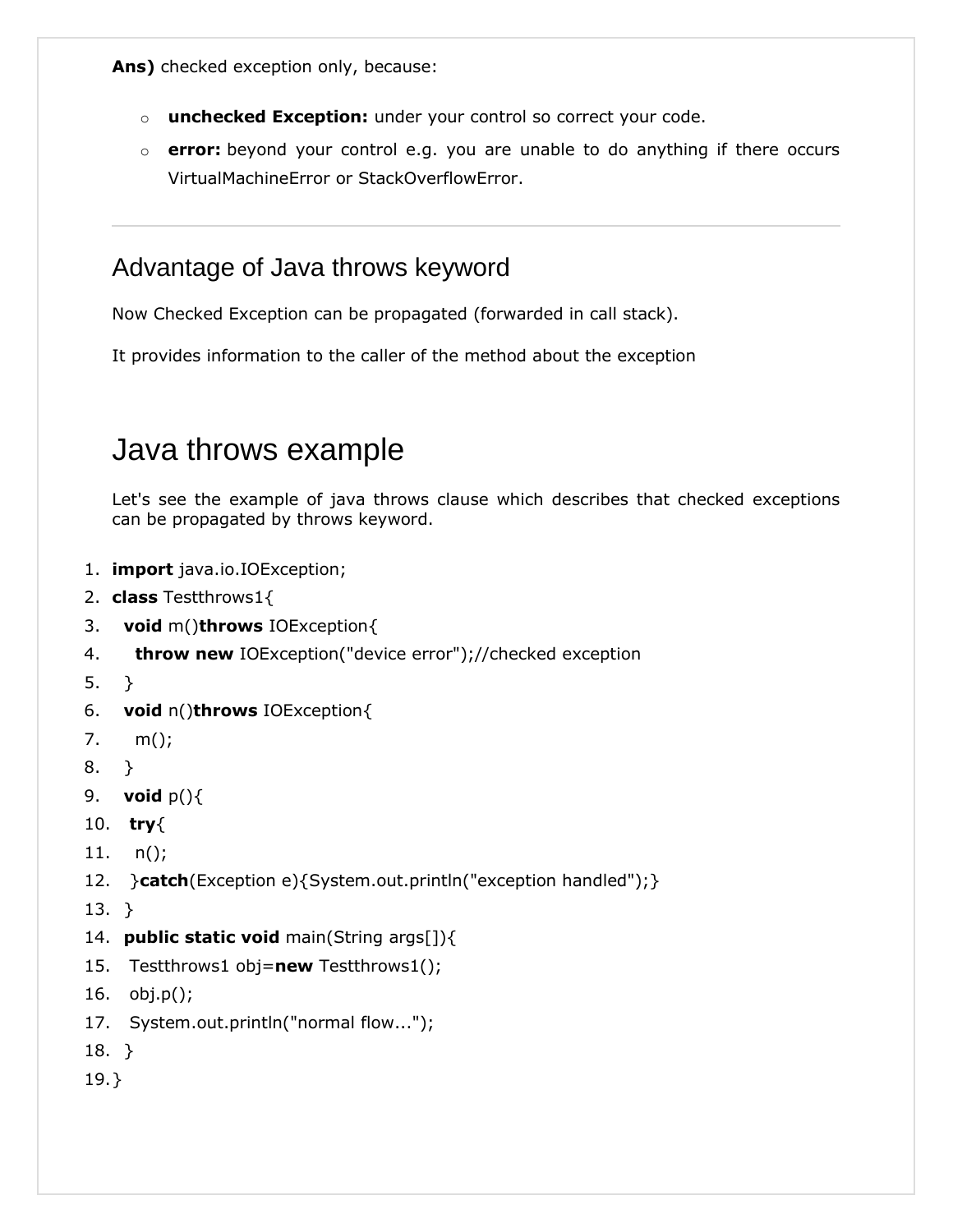exception handled normal flow...

## Difference between throw and throws in Java

There are many differences between throw and throws keywords. A list of differences between throw and throws are given below:

| No. | throw                                                                | throws                                                                                                     |
|-----|----------------------------------------------------------------------|------------------------------------------------------------------------------------------------------------|
| 1)  | Java throw keyword is used to explicitly<br>throw an exception.      | Java throws keyword is used to declare an<br>exception.                                                    |
| 2)  | Checked<br>exception<br>cannot<br>be<br>propagated using throw only. | Checked exception can be propagated with<br>throws.                                                        |
| 3)  | Throw is followed by an instance.                                    | Throws is followed by class.                                                                               |
| 4)  | Throw is used within the method.                                     | Throws is used with the method signature.                                                                  |
| 5)  | You cannot throw multiple exceptions.                                | You can declare multiple exceptions e.g.<br>method()throws<br>public<br>void<br>IOException, SQLException. |

## Multithreading in Java

**Multithreading in java** is a process of executing multiple threads simultaneously.

Thread is basically a lightweight sub-process, a smallest unit of processing. Multiprocessing and multithreading, both are used to achieve multitasking.

But we use multithreading than multiprocessing because threads share a common memory area. They don't allocate separate memory area so saves memory, and context-switching between the threads takes less time than process.

Java Multithreading is mostly used in games, animation etc.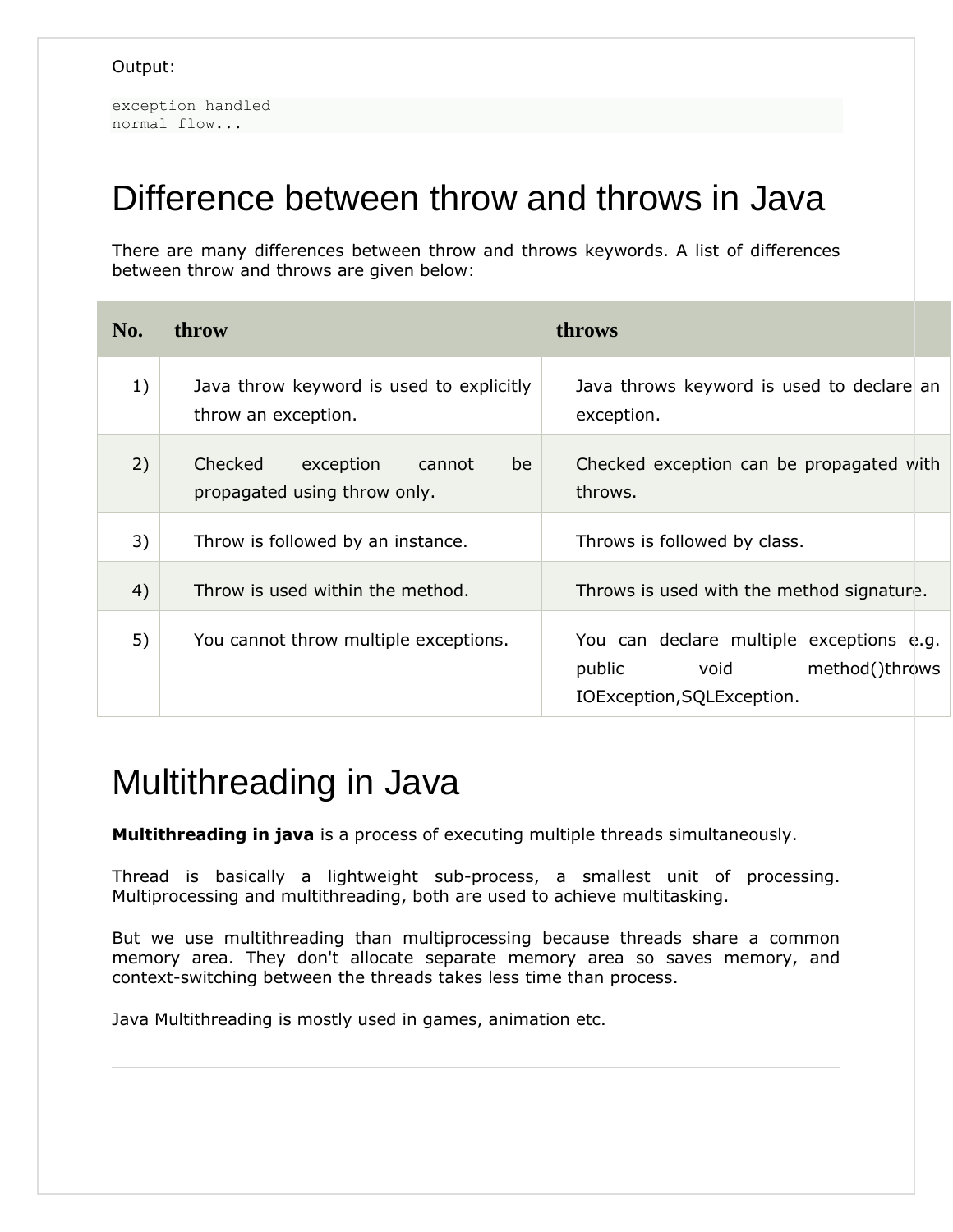#### Advantages of Java Multithreading

1) It **doesn't block the user** because threads are independent and you can perform multiple operations at same time.

2) You **can perform many operations together so it saves time**.

3) Threads are **independent** so it doesn't affect other threads if exception occur in a single thread.

## **Multitasking**

Multitasking is a process of executing multiple tasks simultaneously. We use multitasking to utilize the CPU. Multitasking can be achieved by two ways:

- o Process-based Multitasking(Multiprocessing)
- o Thread-based Multitasking(Multithreading)

#### 1) Process-based Multitasking (Multiprocessing)

- o Each process have its own address in memory i.e. each process allocates separate memory area.
- o Process is heavyweight.
- $\circ$  Cost of communication between the process is high.
- $\circ$  Switching from one process to another require some time for saving and loading registers, memory maps, updating lists etc.

#### 2) Thread-based Multitasking (Multithreading)

- o Threads share the same address space.
- o Thread is lightweight.
- o Cost of communication between the thread is low.

### What is Thread in java

A thread is a lightweight sub process, a smallest unit of processing. It is a separate path of execution.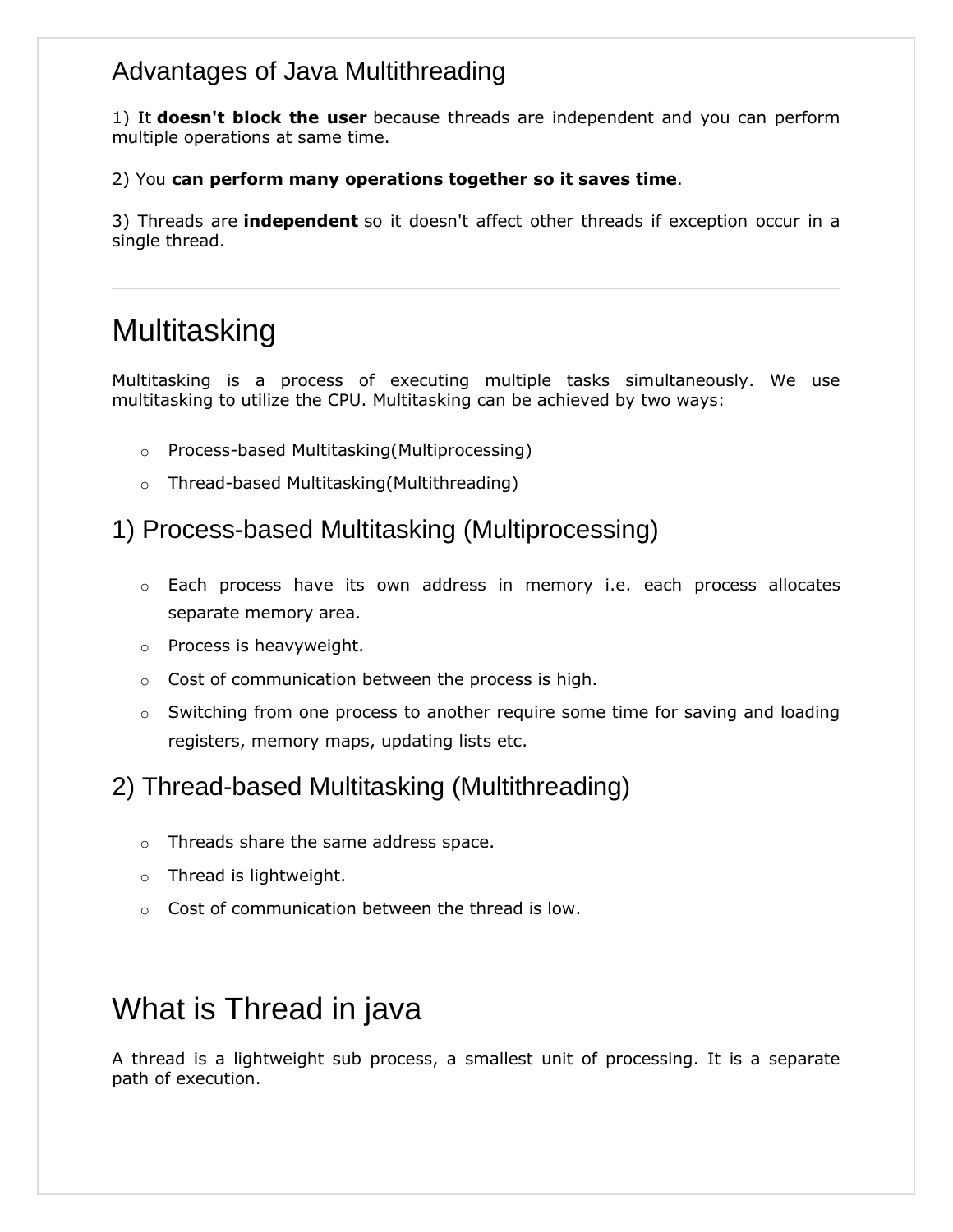



### Java Thread class

**Thread class** is the main class on which java's multithreading system is based. Thread class provide constructors and methods to create and perform operations on a thread. Thread class extends Object class and implements Runnable interface.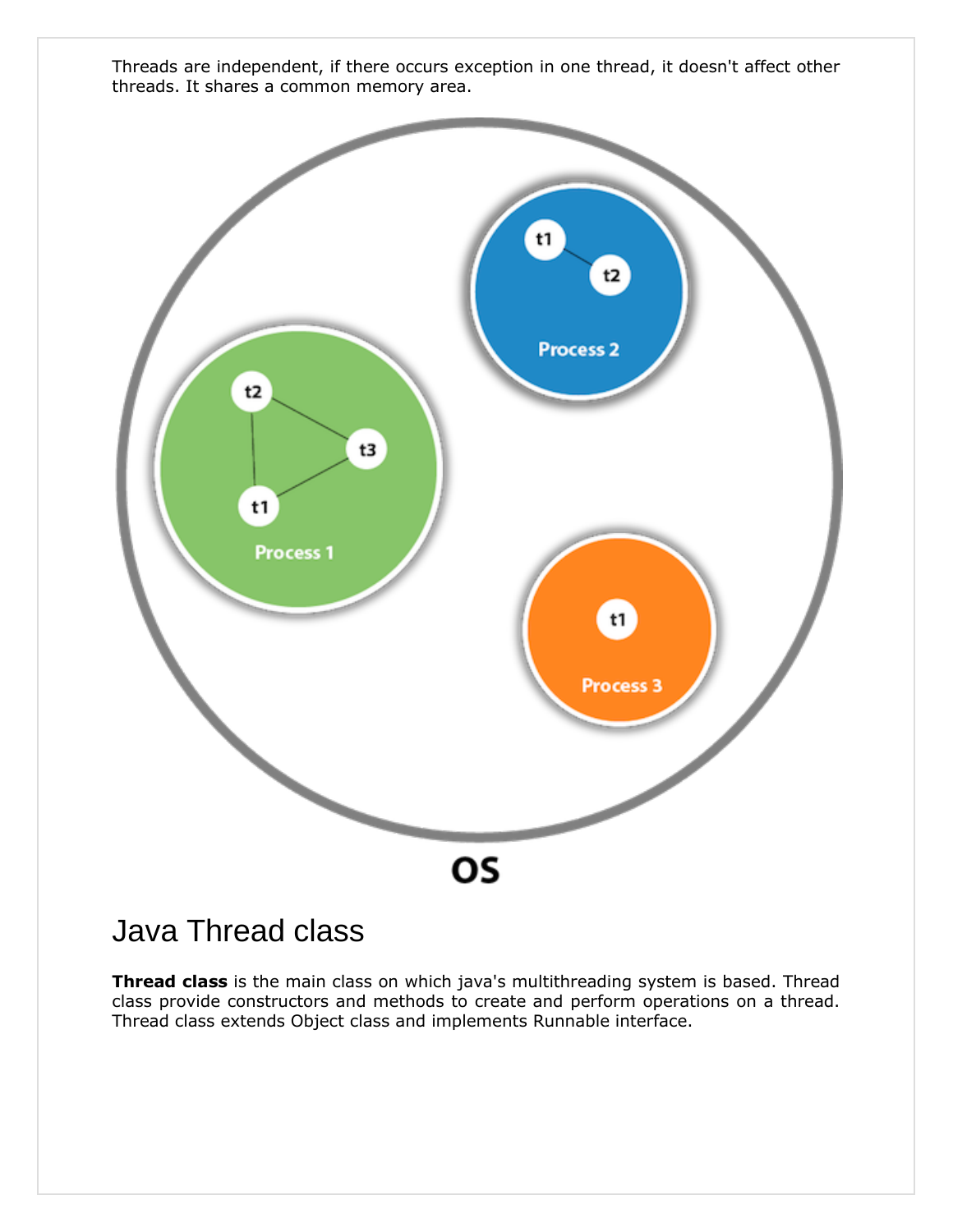|             | <b>Java Thread Methods</b>             |                 |                                                                                   |
|-------------|----------------------------------------|-----------------|-----------------------------------------------------------------------------------|
| <b>S.N.</b> | <b>Modifie</b><br>r and<br><b>Type</b> | <b>Method</b>   | <b>Description</b>                                                                |
| 1)          | void                                   | start()         | It is used to start the execution of the<br>thread.                               |
| 2)          | void                                   | run()           | It is used to perform action for a thread.                                        |
| 3)          | static void                            | sleep()         | It sleeps a thread for the specified<br>amount of time.                           |
| 4)          | static Thread                          | currentThread() | It returns a reference to the currently<br>executing thread object.               |
| 5)          | void                                   | join()          | It waits for a thread to die.                                                     |
| 6)          | int                                    | getPriority()   | It returns the priority of the thread.                                            |
| 7)          | void                                   | setPriority()   | It changes the priority of the thread.                                            |
| 8)          | <b>String</b>                          | getName()       | It returns the name of the thread.                                                |
| 9)          | void                                   | setName()       | It changes the name of the thread.                                                |
| 10)         | long                                   | getId()         | It returns the id of the thread.                                                  |
| 11)         | boolean                                | isAlive()       | It tests if the thread is alive.                                                  |
| 12)         | static void                            | yield()         | It causes the currently executing thread<br>object to temporarily pause and allow |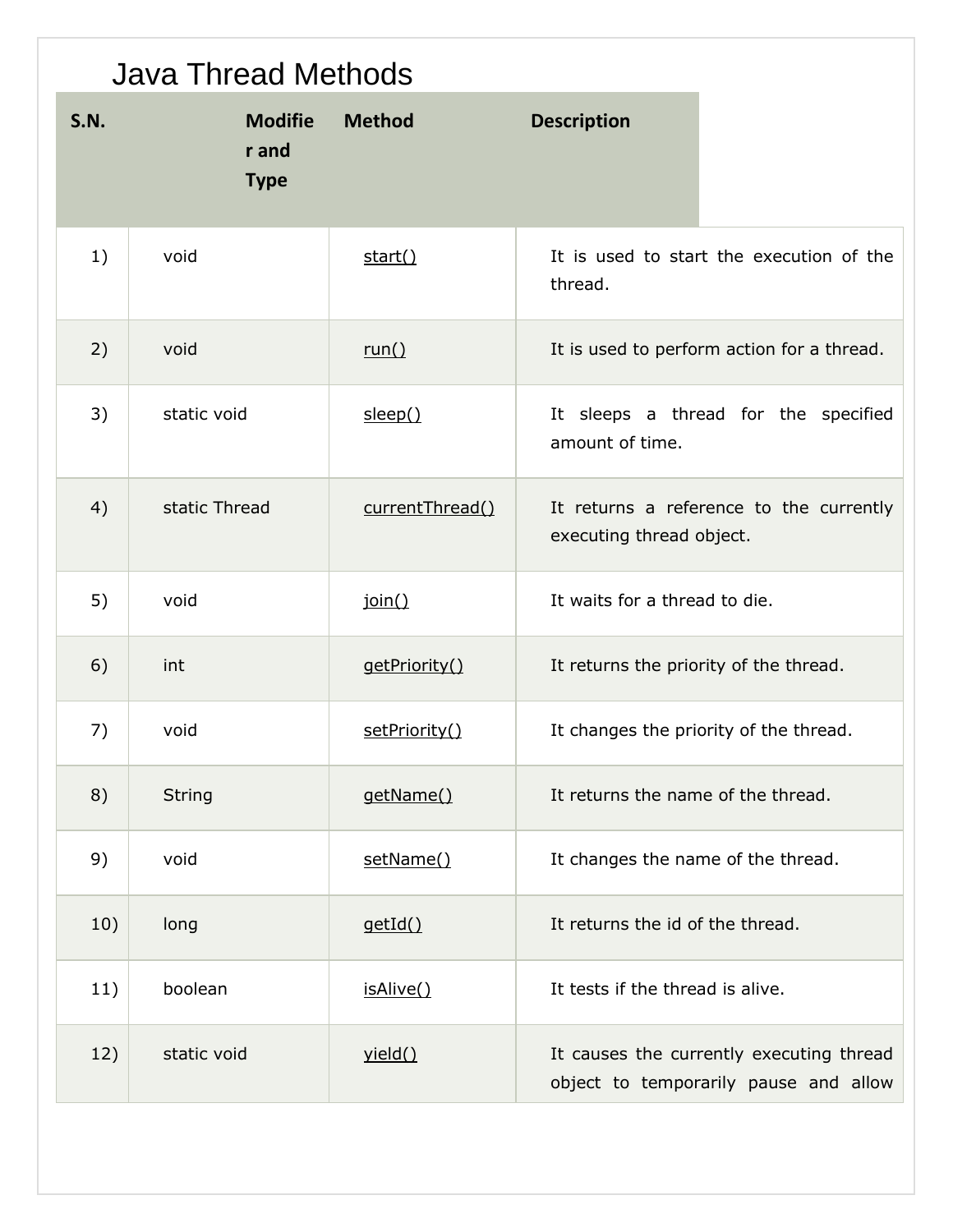|     |                |                 | other threads to execute.                                                                |
|-----|----------------|-----------------|------------------------------------------------------------------------------------------|
| 13) | void           | suspend()       | It is used to suspend the thread.                                                        |
| 14) | void           | resume()        | It is used to resume the suspended<br>thread.                                            |
| 15) | void           | stop()          | It is used to stop the thread.                                                           |
| 16) | void           | destroy()       | It is used to destroy the thread group<br>and all of its subgroups.                      |
| 17) | boolean        | isDaemon()      | It tests if the thread is a daemon thread.                                               |
| 18) | void           | setDaemon()     | It marks the thread as daemon or user<br>thread.                                         |
| 19) | void           | interrupt()     | It interrupts the thread.                                                                |
| 20) | boolean        | isinterrupted() | It tests whether the thread has been<br>interrupted.                                     |
| 21) | static boolean | interrupted()   | It tests whether the current thread has<br>been interrupted.                             |
| 22) | static int     | activeCount()   | It returns the number of active threads<br>in the current thread's thread group.         |
| 23) | void           | checkAccess()   | It determines if the currently running<br>thread has permission to modify the<br>thread. |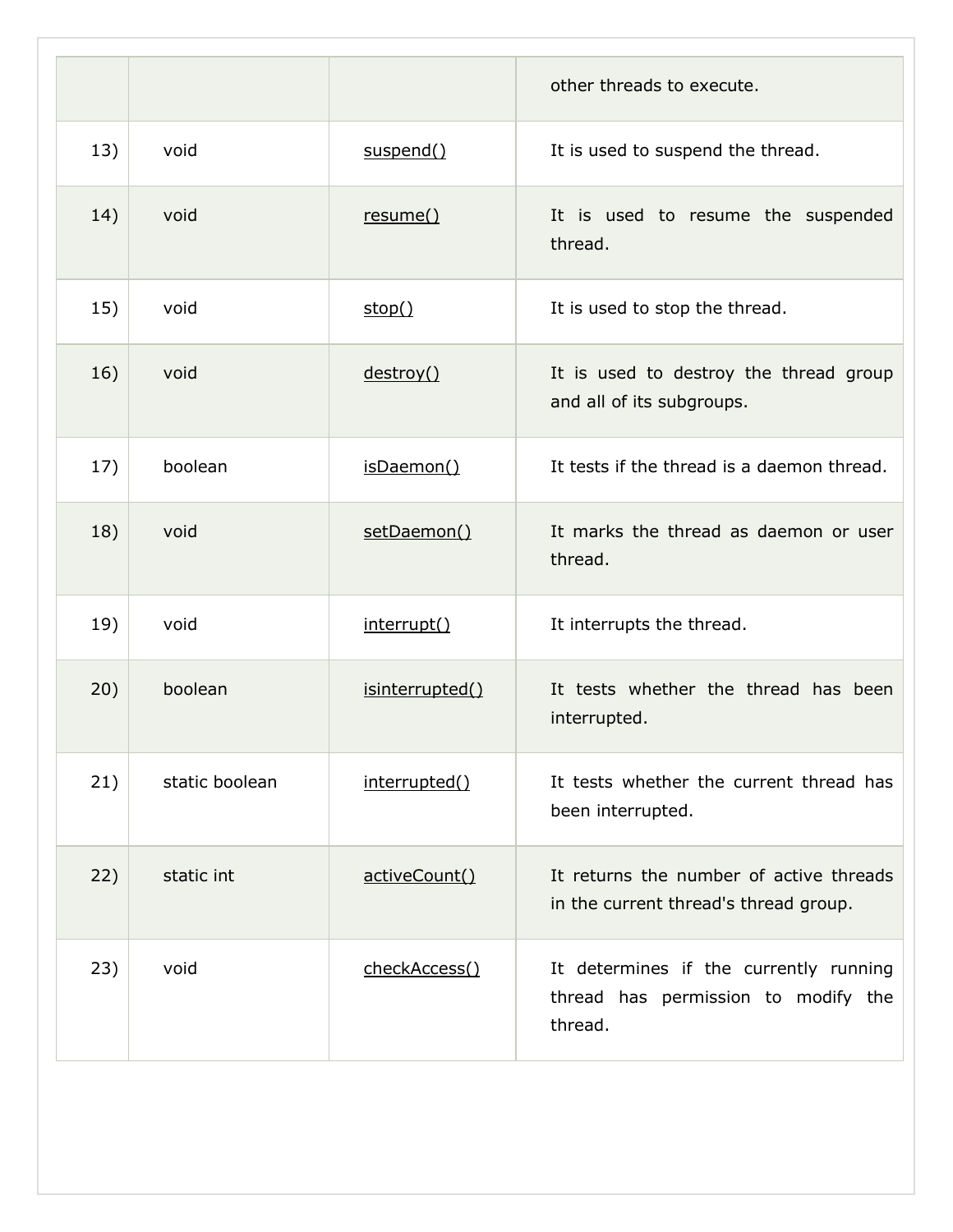| 24) | static boolean          | holdLock()                       | It returns true if and only if the current<br>thread holds the monitor lock on the<br>specified object.                                                 |
|-----|-------------------------|----------------------------------|---------------------------------------------------------------------------------------------------------------------------------------------------------|
| 25) | static void             | dumpStack()                      | It is used to print a stack trace of the<br>current thread to the standard error<br>stream.                                                             |
| 26) | StackTraceElemen<br>t[] | getStackTrace()                  | It returns an array of stack trace<br>elements representing the stack dump of<br>the thread.                                                            |
| 27) | static int              | enumerate()                      | It is used to copy every active thread's<br>thread group and its subgroup into the<br>specified array.                                                  |
| 28) | Thread.State            | getState()                       | It is used to return the state of the<br>thread.                                                                                                        |
| 29) | ThreadGroup             | getThreadGroup(<br>$\mathcal{L}$ | It is used to return the thread group to<br>which this thread belongs                                                                                   |
| 30) | <b>String</b>           | toString()                       | used<br>return<br>string<br>It<br>to<br><b>is</b><br>a<br>representation of this thread, including<br>the thread's name, priority, and thread<br>group. |
| 31) | void                    | notify()                         | It is used to give the notification for only<br>one thread which is waiting for a<br>particular object.                                                 |
| 32) | void                    | notifyAll()                      | It is used to give the notification to all<br>waiting threads of a particular object.                                                                   |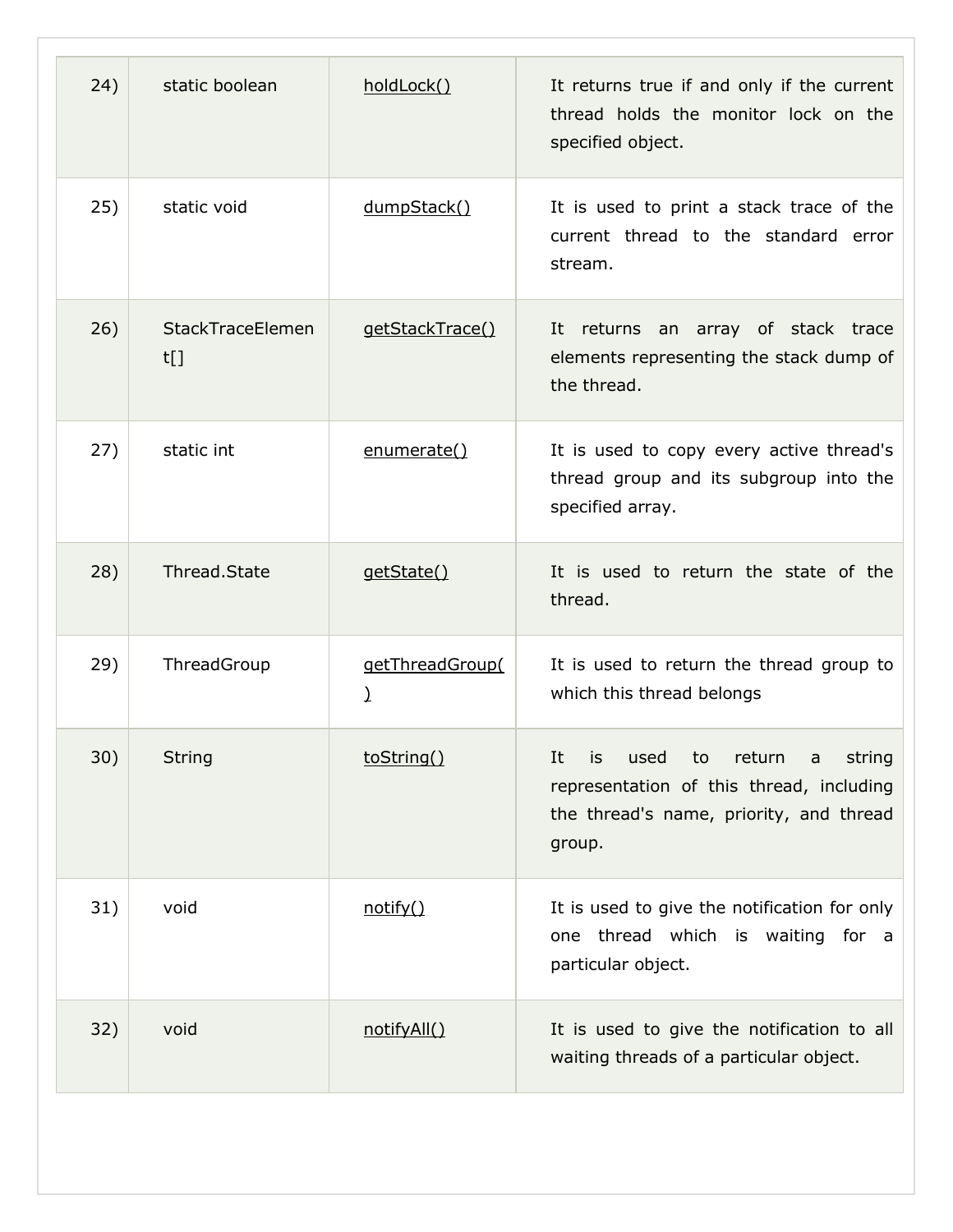| 33) | void                                          | setContextClassL<br><u>oader()</u>                  | It sets the context ClassLoader for the<br>Thread.                                                           |
|-----|-----------------------------------------------|-----------------------------------------------------|--------------------------------------------------------------------------------------------------------------|
| 34) | ClassLoader                                   | getContextClassL<br><u>oader()</u>                  | It returns the context ClassLoader for the<br>thread.                                                        |
| 35) | static<br>Thread.UncaughtE<br>xceptionHandler | getDefaultUncau<br>ghtExceptionHan<br><u>dler()</u> | It returns the default handler invoked<br>when a thread abruptly terminates due<br>to an uncaught exception. |
| 36) | static void                                   | setDefaultUncau<br>ghtExceptionHan<br><u>dler()</u> | It sets the default handler invoked when<br>a thread abruptly terminates due to an<br>uncaught exception.    |

# Life cycle of a Thread (Thread States)

A thread can be in one of the five states. According to sun, there is only 4 states in **thread life cycle in java** new, runnable, non-runnable and terminated. There is no running state.

But for better understanding the threads, we are explaining it in the 5 states.

The life cycle of the thread in java is controlled by JVM. The java thread states are as follows:

- 1. New
- 2. Runnable
- 3. Running
- 4. Non-Runnable (Blocked)
- 5. Terminated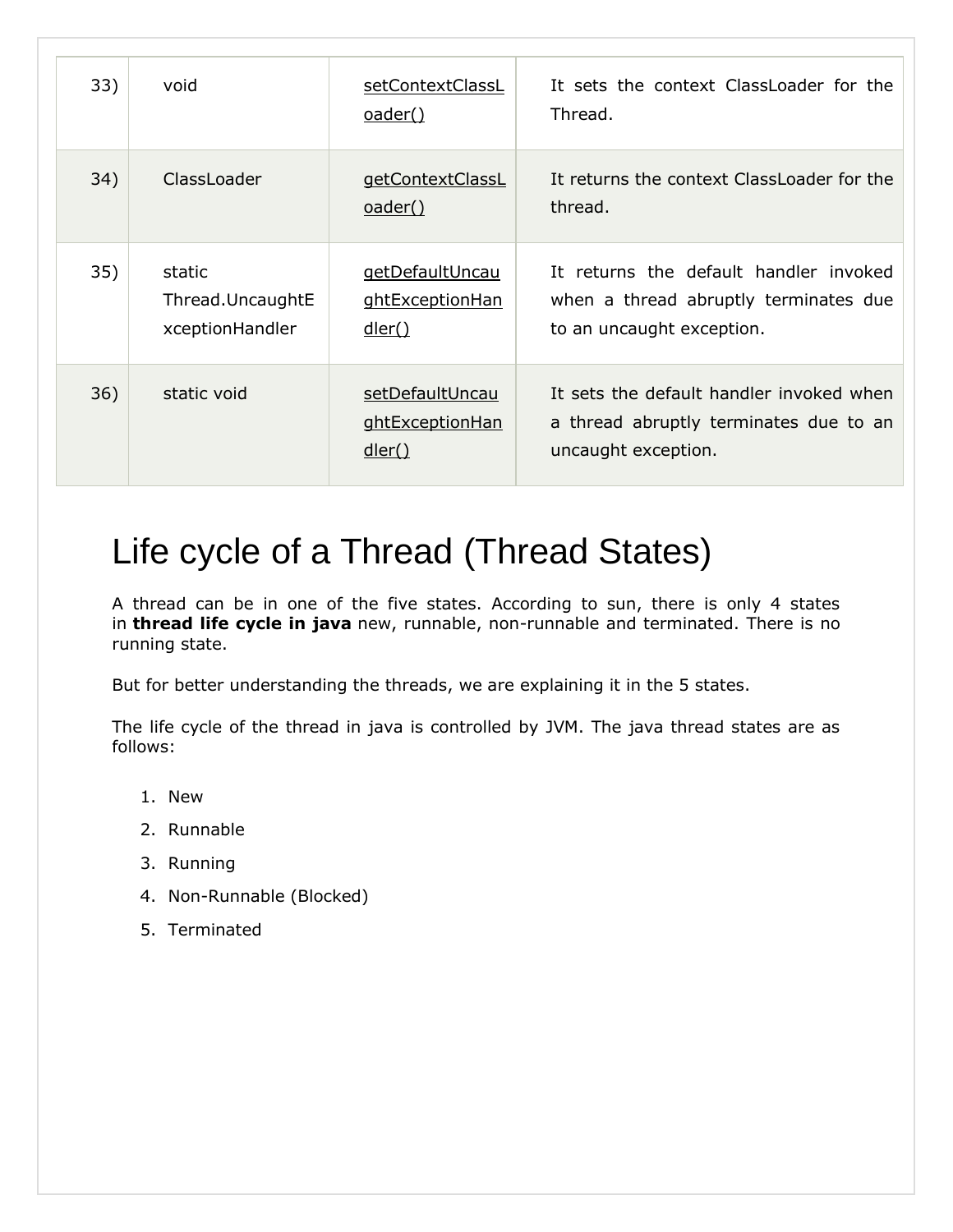

#### 1) New

The thread is in new state if you create an instance of Thread class but before the invocation of start() method.

#### 2) Runnable

The thread is in runnable state after invocation of start() method, but the thread scheduler has not selected it to be the running thread.

### 3) Running

The thread is in running state if the thread scheduler has selected it.

#### 4) Non-Runnable (Blocked)

This is the state when the thread is still alive, but is currently not eligible to run.

#### 5) Terminated

A thread is in terminated or dead state when its run() method exits.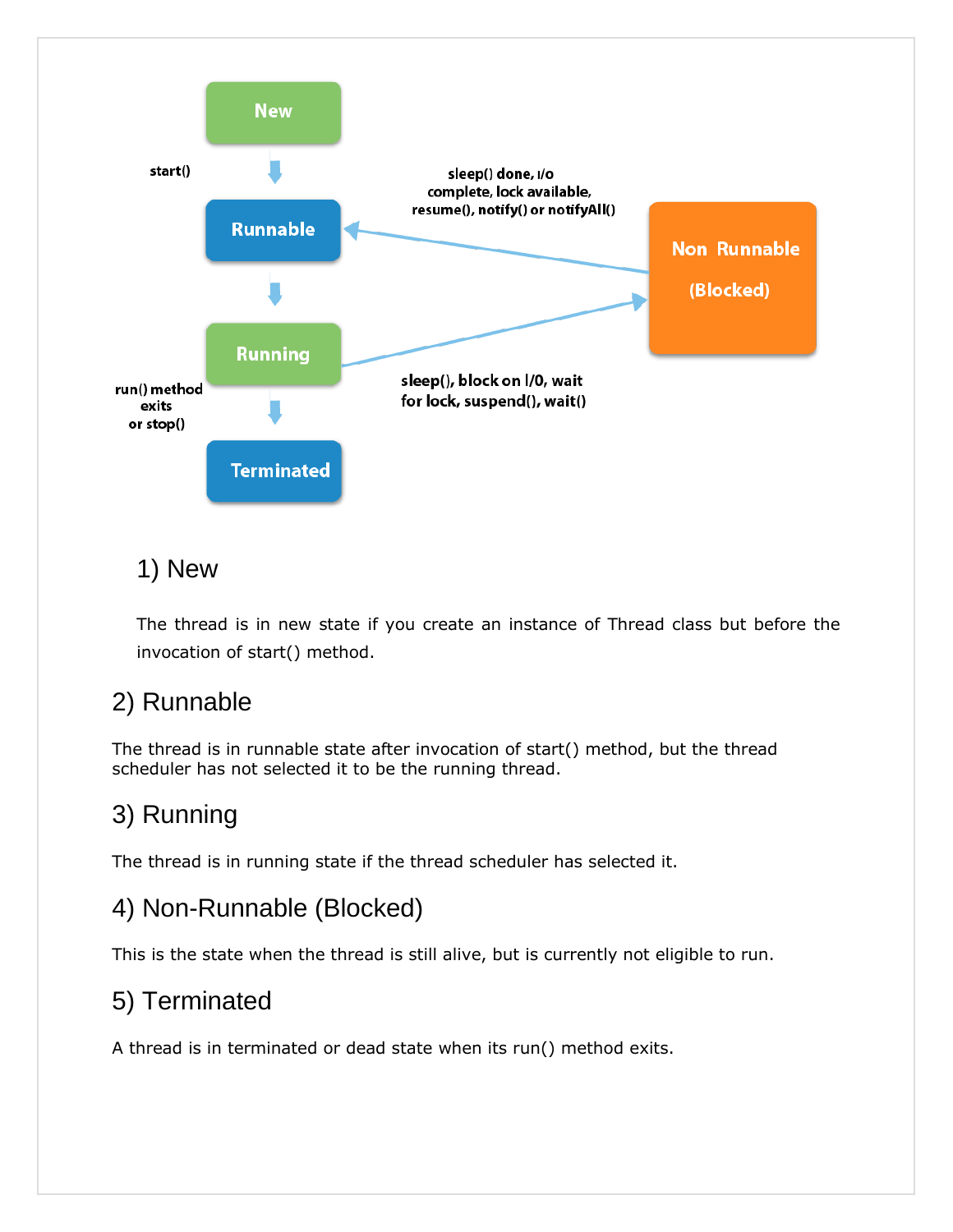## How to create thread

There are two ways to create a thread:

- 1. By extending Thread class
- 2. By implementing Runnable interface.

#### Thread class:

Thread class provide constructors and methods to create and perform operations on a thread.Thread class extends Object class and implements Runnable interface.

#### Commonly used Constructors of Thread class:

- o Thread()
- o Thread(String name)
- o Thread(Runnable r)
- o Thread(Runnable r,String name)

#### Commonly used methods of Thread class:

- 1. **public void run():** is used to perform action for a thread.
- 2. **public void start():** starts the execution of the thread.JVM calls the run() method on the thread.
- 3. **public void sleep(long miliseconds):** Causes the currently executing thread to sleep (temporarily cease execution) for the specified number of milliseconds.
- 4. **public void join():** waits for a thread to die.
- 5. **public void join(long miliseconds):** waits for a thread to die for the specified miliseconds.
- 6. **public int getPriority():** returns the priority of the thread.
- 7. **public int setPriority(int priority):** changes the priority of the thread.
- 8. **public String getName():** returns the name of the thread.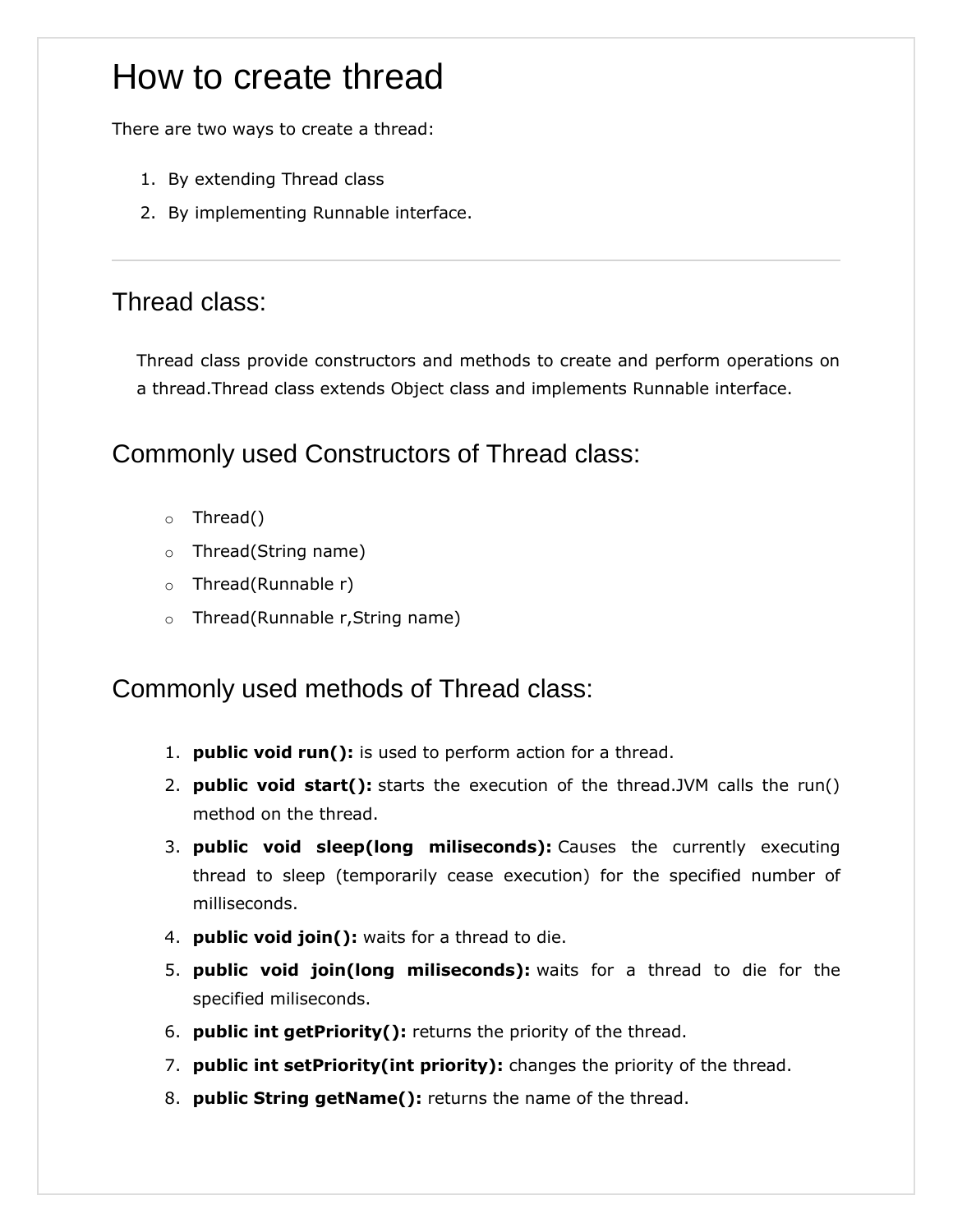- 9. **public void setName(String name):** changes the name of the thread.
- 10.**public Thread currentThread():** returns the reference of currently executing thread.
- 11.**public int getId():** returns the id of the thread.
- 12.**public Thread.State getState():** returns the state of the thread.
- 13.**public boolean isAlive():** tests if the thread is alive.
- 14.**public void yield():** causes the currently executing thread object to temporarily pause and allow other threads to execute.
- 15.**public void suspend():** is used to suspend the thread(depricated).
- 16.**public void resume():** is used to resume the suspended thread(depricated).
- 17.**public void stop():** is used to stop the thread(depricated).
- 18.**public boolean isDaemon():** tests if the thread is a daemon thread.
- 19.**public void setDaemon(boolean b):** marks the thread as daemon or user thread.
- 20.**public void interrupt():** interrupts the thread.
- 21.**public boolean isInterrupted():** tests if the thread has been interrupted.
- 22.**public static boolean interrupted():** tests if the current thread has been interrupted.

#### 1) Java Thread Example by extending Thread class

- 1. **class** Multi **extends** Thread{
- 2. **public void** run(){
- 3. System.out.println("thread is running...");
- 4. }
- 5. **public static void** main(String args[]){
- 6. Multi t1=**new** Multi();
- 7. t1.start();
- 8. }
- 9. } Output:thread is running...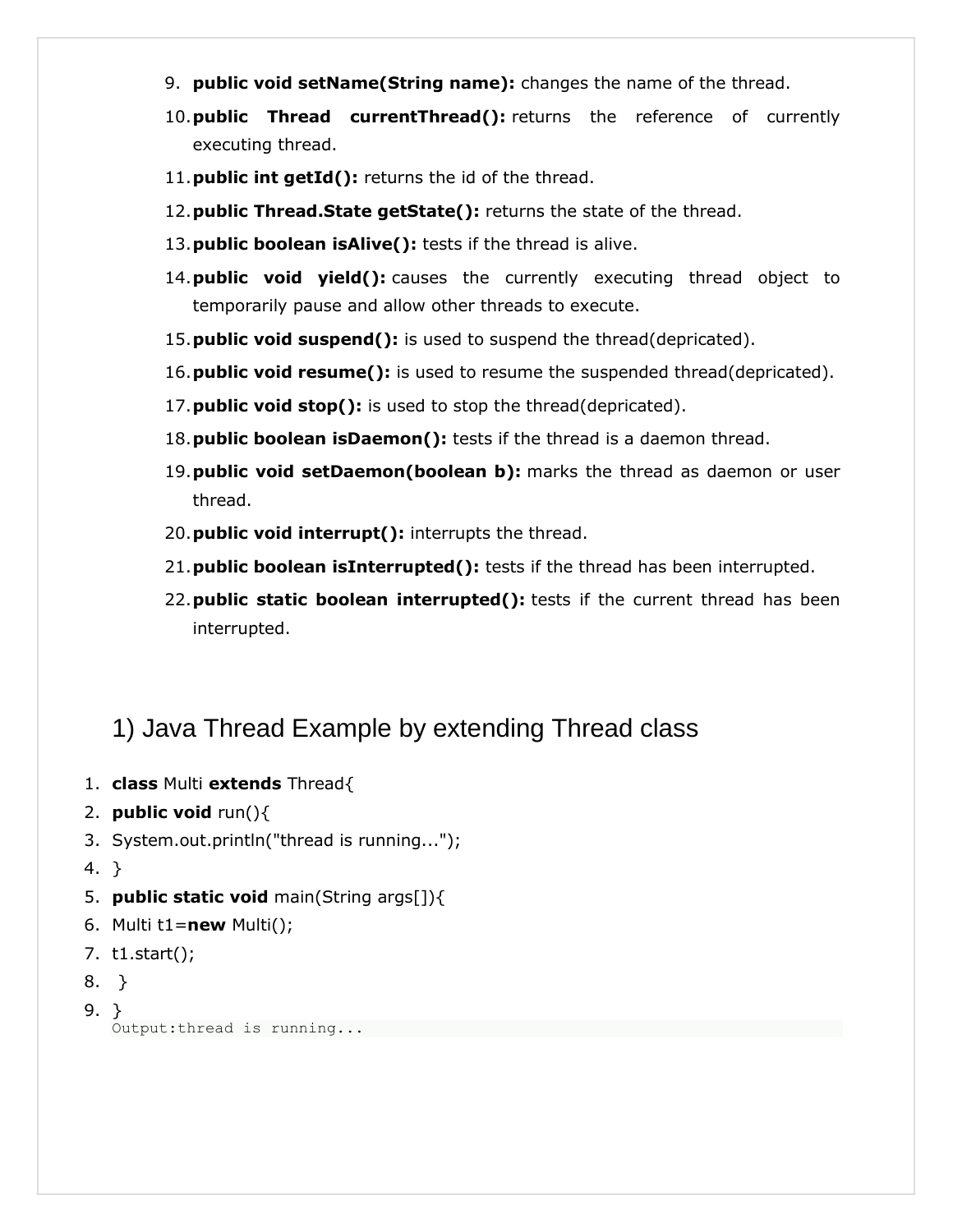# Synchronization in Java

Synchronization in java is the capability *to control the access of multiple threads to any shared resource*.

Java Synchronization is better option where we want to allow only one thread to access the shared resource.

## Why use Synchronization

The synchronization is mainly used to

- 1. To prevent thread interference.
- 2. To prevent consistency problem.

## Types of Synchronization

There are two types of synchronization

- 1. Process Synchronization
- 2. Thread Synchronization

Here, we will discuss only thread synchronization.

### Thread Synchronization

There are two types of thread synchronization mutual exclusive and inter-thread communication.

- 1. Mutual Exclusive
	- 1. Synchronized method.
	- 2. Synchronized block.
	- 3. static synchronization.
- 2. Cooperation (Inter-thread communication in java)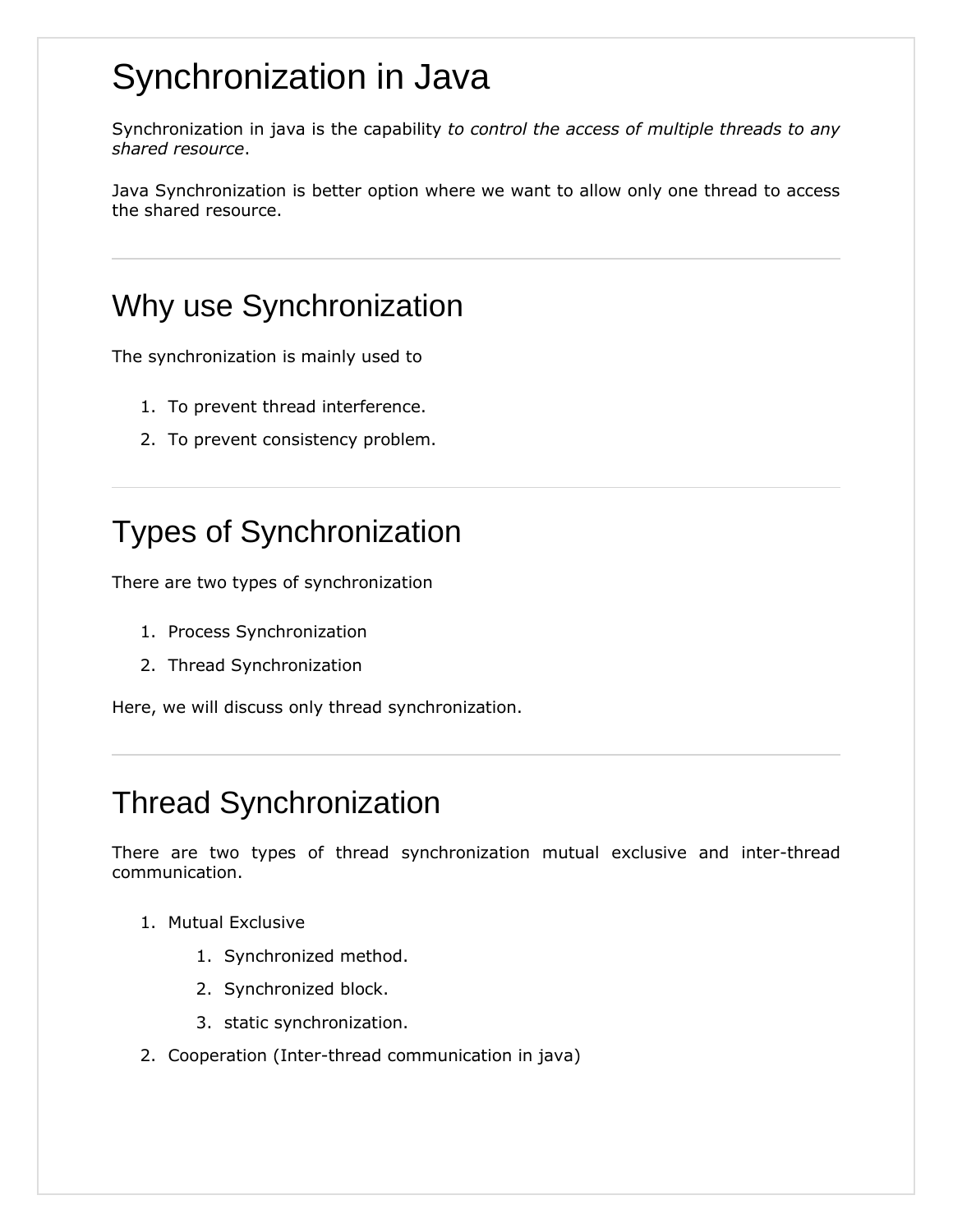### Mutual Exclusive

Mutual Exclusive helps keep threads from interfering with one another while sharing data. This can be done by three ways in java:

- 1. by synchronized method
- 2. by synchronized block
- 3. by static synchronization
- 4. **class** Table{
- 5. **void** printTable(**int** n){//method not synchronized
- 6. **for**(**int** i=1;i<=5;i++){
- 7. System.out.println(n\*i);
- 8. **try**{
- 9. Thread.sleep(400);
- 10. }**catch**(Exception e){System.out.println(e);}
- 11. }
- 12.
- 13. }
- 14.}
- 15.
- 16.**class** MyThread1 **extends** Thread{
- 17.Table t;
- 18.MyThread1(Table t){
- 19.**this**.t=t;
- 20.}
- 21.**public void** run(){
- 22.t.printTable(5);
- 23.}
- 24.
- 25.}
- 26.**class** MyThread2 **extends** Thread{
- 27.Table t;
- 28.MyThread2(Table t){
- 29.**this**.t=t;
- 30.}
- 31.**public void** run(){
- 32.t.printTable(100);
- 33.}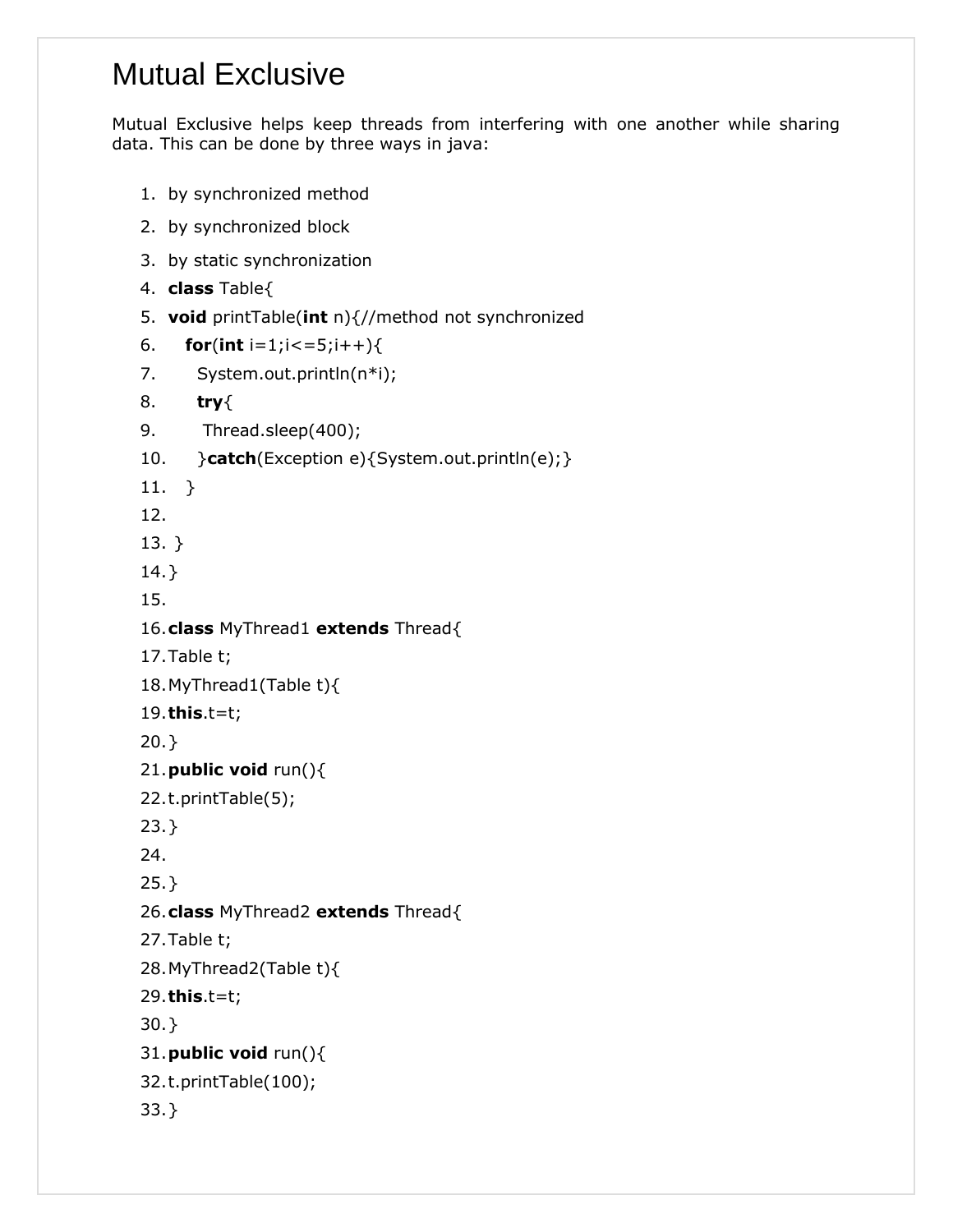```
34.} 
   35. 
   36.class TestSynchronization1{ 
   37.public static void main(String args[]){ 
   38.Table obj = new Table();//only one object 
   39.MyThread1 t1=new MyThread1(obj); 
   40.MyThread2 t2=new MyThread2(obj); 
   41.t1.start(); 
   42.t2.start(); 
   43.} 
   44.} 
Output: 5
         100
         10
         200
         15
         300
         20
         400
         25
```
# Java I/O Tutorial

500

**Java I/O** (Input and Output) is used *to process the input* and *produce the output*.

Java uses the concept of a stream to make I/O operation fast. The java.io package contains all the classes required for input and output operations.

We can perform **file handling in Java** by Java I/O API.

## Stream

A stream is a sequence of data. In Java, a stream is composed of bytes. It's called a stream because it is like a stream of water that continues to flow.

In Java, 3 streams are created for us automatically. All these streams are attached with the console.

**1) System.out:** standard output stream

**2) System.in:** standard input stream

**3) System.err:** standard error stream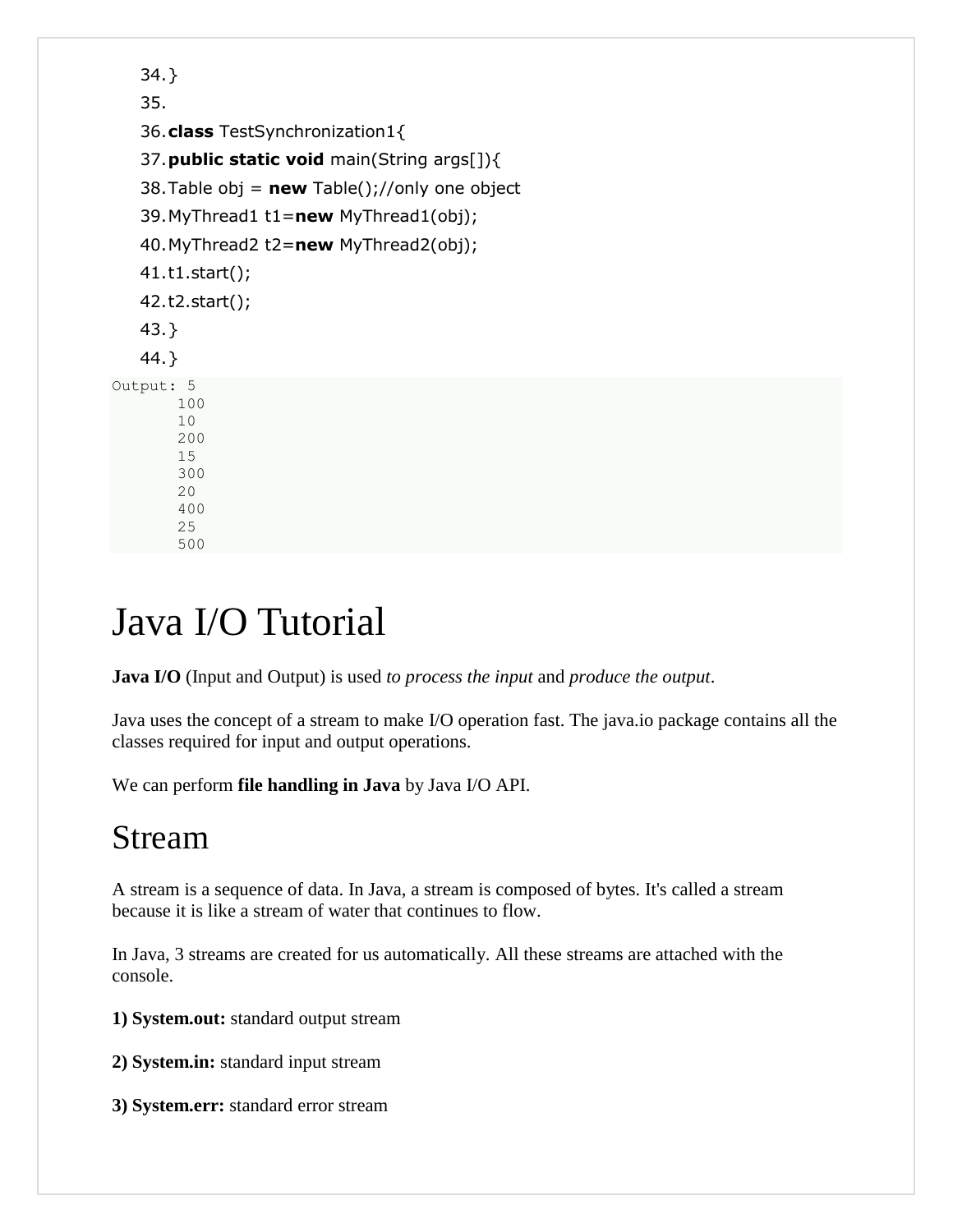Let's see the code to print **output and an error** message to the console.

- 1. System.out.println("simple message");
- 2. System.err.println("error message");

Let's see the code to get **input** from console.

- 1. **int** i=System.in.read();//returns ASCII code of 1st character
- 2. System.out.println((**char**)i);//will print the character

## OutputStream vs InputStream

The explanation of OutputStream and InputStream classes are given below:

### **OutputStream**

Java application uses an output stream to write data to a destination; it may be a file, an array, peripheral device or socket.

## InputStream

Java application uses an input stream to read data from a source; it may be a file, an array, peripheral device or socket.

Let's understand the working of Java OutputStream and InputStream by the figure given below.

# OutputStream class

OutputStream class is an abstract class. It is the superclass of all classes representing an output stream of bytes. An output stream accepts output bytes and sends them to some sink.

### Useful methods of OutputStream

| <b>Method</b>                     | <b>Description</b>                            |
|-----------------------------------|-----------------------------------------------|
| 1) public void write (int) throws | is used to write a byte to the current output |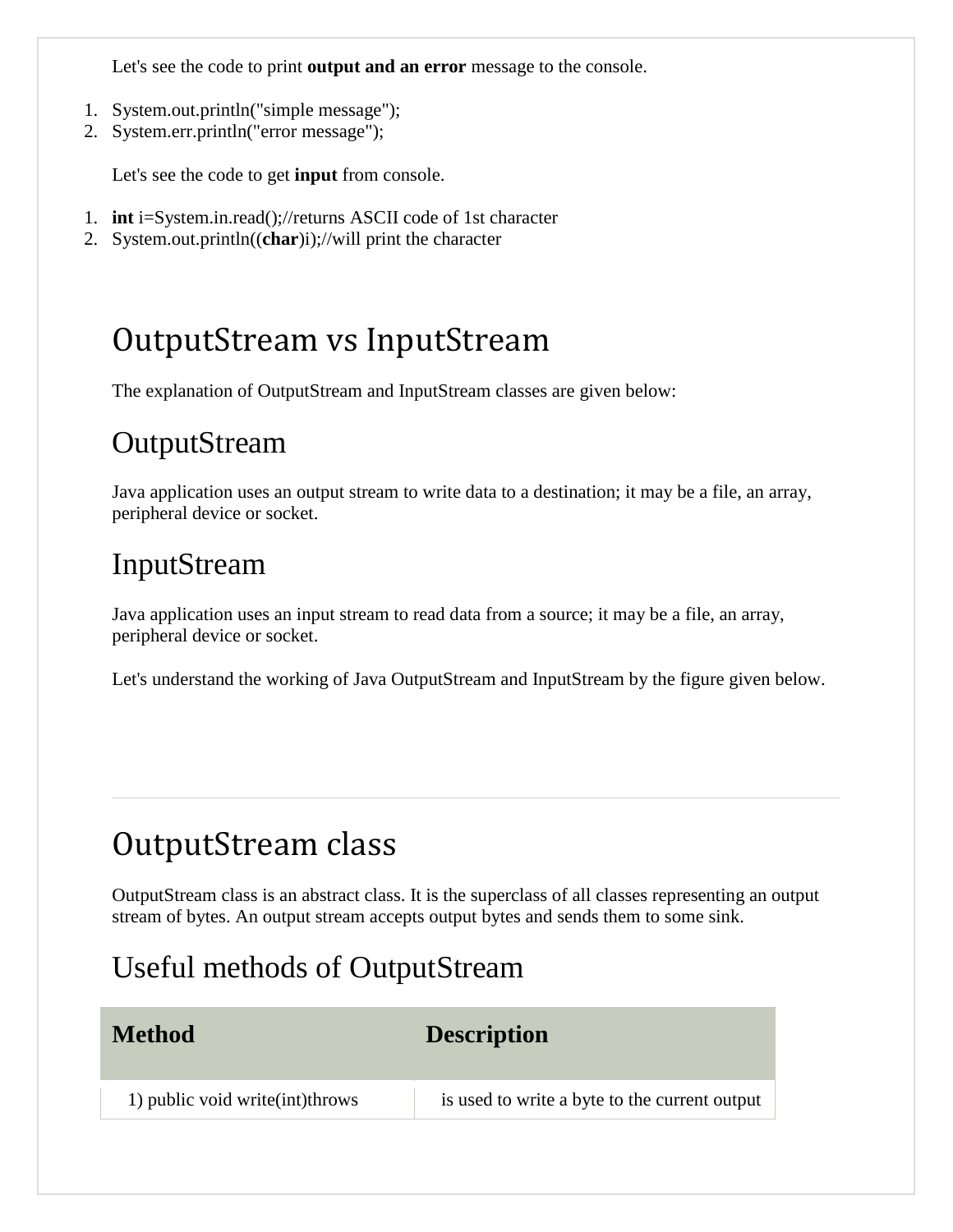| <b>IOE</b> xception                                        | stream.                                                            |
|------------------------------------------------------------|--------------------------------------------------------------------|
| 2) public void write(byte[]) throws<br><b>IOE</b> xception | is used to write an array of byte to the<br>current output stream. |
| 3) public void flush()throws<br><b>IOE</b> xception        | flushes the current output stream.                                 |
| 4) public void close()throws<br><b>IOE</b> xception        | is used to close the current output stream.                        |

## OutputStream Hierarchy

## InputStream class

InputStream class is an abstract class. It is the superclass of all classes representing an input stream of bytes.

### Useful methods of InputStream

| <b>Method</b>                                        | <b>Description</b>                                 |
|------------------------------------------------------|----------------------------------------------------|
| 1) public abstract int                               | reads the next byte of data from the input stream. |
| read()throws IOException                             | It returns -1 at the end of the file.              |
| 2) public int available() throws                     | returns an estimate of the number of bytes that    |
| <b>IOE</b> xception                                  | can be read from the current input stream.         |
| 3) public void close() throws<br><b>IOE</b> xception | is used to close the current input stream.         |

### InputStream Hierarchy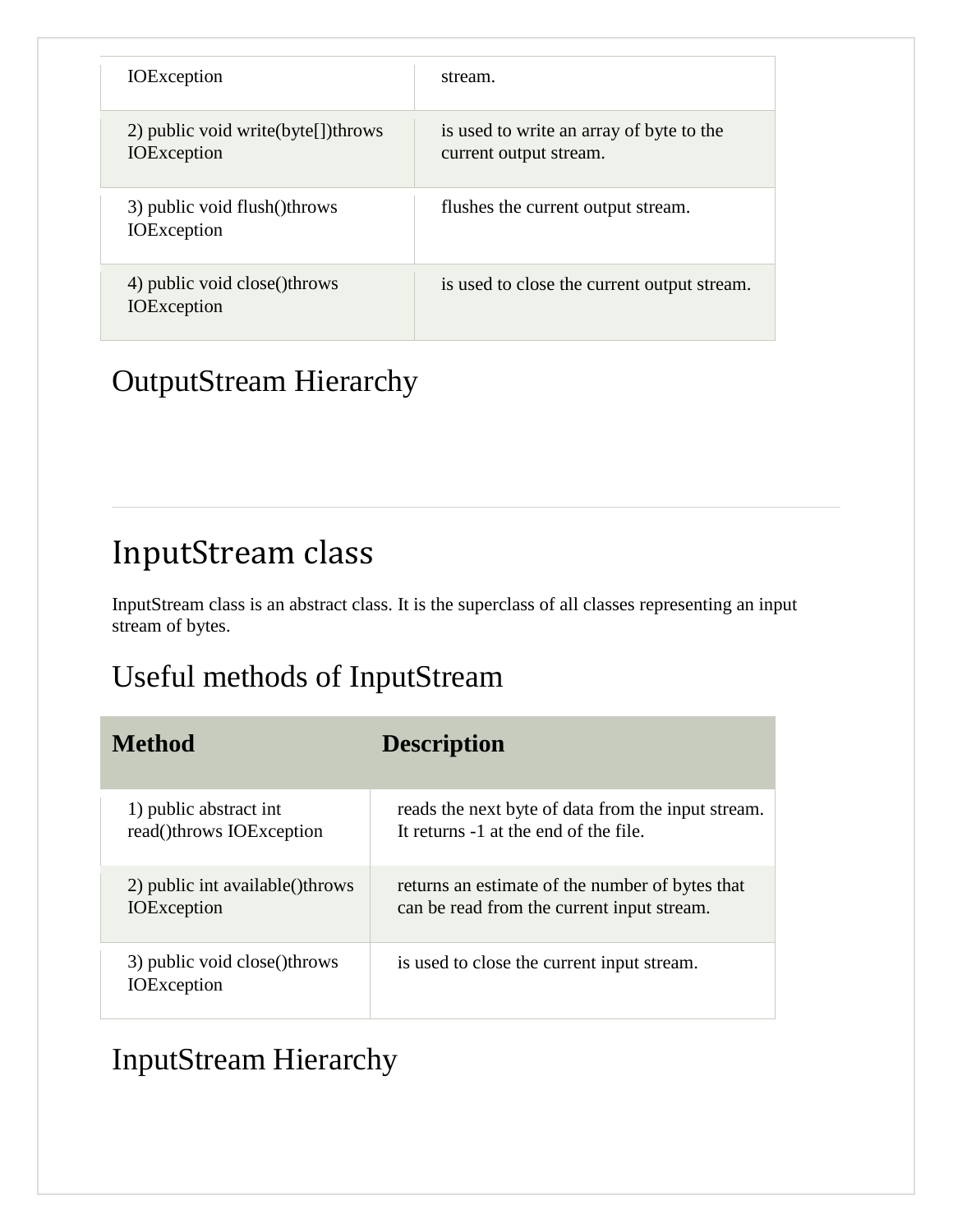# Java FileOutputStream Class

Java FileOutputStream is an output stream used for writing data to a [file.](https://www.javatpoint.com/java-file-class)

If you have to write primitive values into a file, use FileOutputStream class. You can write byteoriented as well as character-oriented data through FileOutputStream class. But, for character-oriented data, it is preferred to use [FileWriter](https://www.javatpoint.com/java-filterwriter-class) than FileOutputStream.

## FileOutputStream class declaration

Let's see the declaration for Java.io.FileOutputStream class:

1. **public class** FileOutputStream **extends** OutputStream

## FileOutputStream class methods

| <b>Method</b>                                | <b>Description</b>                                                                                     |
|----------------------------------------------|--------------------------------------------------------------------------------------------------------|
| protected void finalize()                    | It is used to clean up the connection with the file output<br>stream.                                  |
| void write(byte[] ary)                       | It is used to write <b>ary.length</b> bytes from the<br>byte <u>array</u> to the file output stream.   |
| void write (byte[] ary, int<br>off, int len) | It is used to write len bytes from the byte array starting<br>at offset off to the file output stream. |
| void write(int b)                            | It is used to write the specified byte to the file output<br>stream.                                   |
| FileChannel<br>getChannel()                  | It is used to return the file channel object associated<br>with the file output stream.                |
| FileDescriptor getFD()                       | It is used to return the file descriptor associated with<br>the stream.                                |
| void close()                                 | It is used to closes the file output stream.                                                           |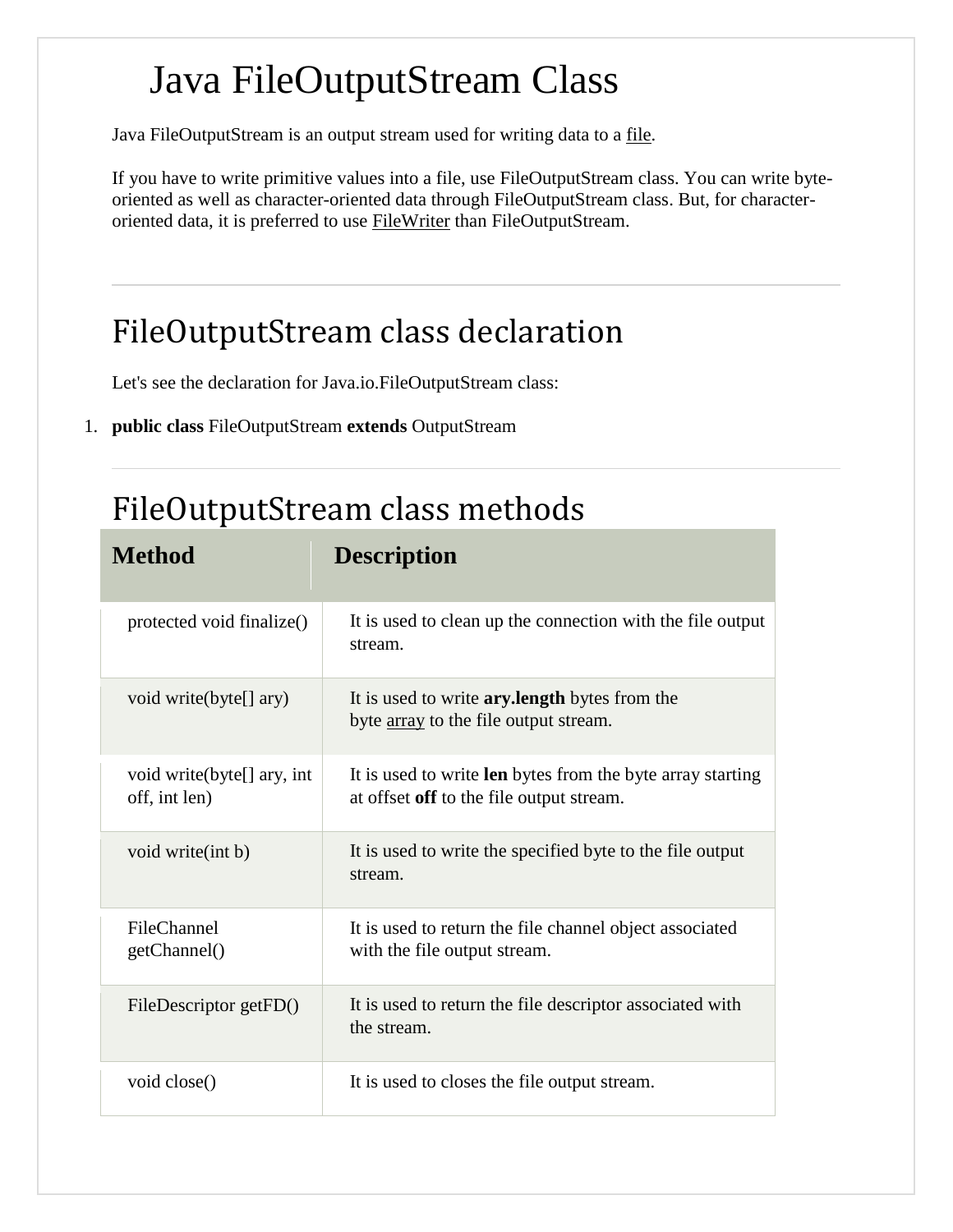## Java FileOutputStream Example 1: write byte

- 1. **import** java.io.FileOutputStream;
- 2. **public class** FileOutputStreamExample {
- 3. **public static void** main(String args[]){
- 4. **try**{
- 5. FileOutputStream fout=**new** FileOutputStream("D:\\testout.txt");
- 6. fout.write(65);
- 7. fout.close();
- 8. System.out.println("success...");
- 9. **}catch**(Exception e){System.out.println(e);}
- 10. }
- 11. }

Output:

Success...

The content of a text file **testout.txt** is set with the data **A**.

testout.txt

A

## Java FileOutputStream example 2: write string

- 1. **import** java.io.FileOutputStream;
- 2. **public class** FileOutputStreamExample {
- 3. **public static void** main(String args[]){
- 4. **try**{
- 5. FileOutputStream fout=**new** FileOutputStream("D:\\testout.txt");
- 6. String s="Welcome to javaTpoint.";
- 7. **byte** b[]=s.getBytes();//converting string into byte array
- 8. fout.write(b);
- 9. fout.close();
- 10. System.out.println("success...");
- 11. **}catch**(Exception e){System.out.println(e);}
- $12.$  }
- 13. }

Output:

#### Success...

The content of a text file **testout.txt** is set with the data **Welcome to javaTpoint.**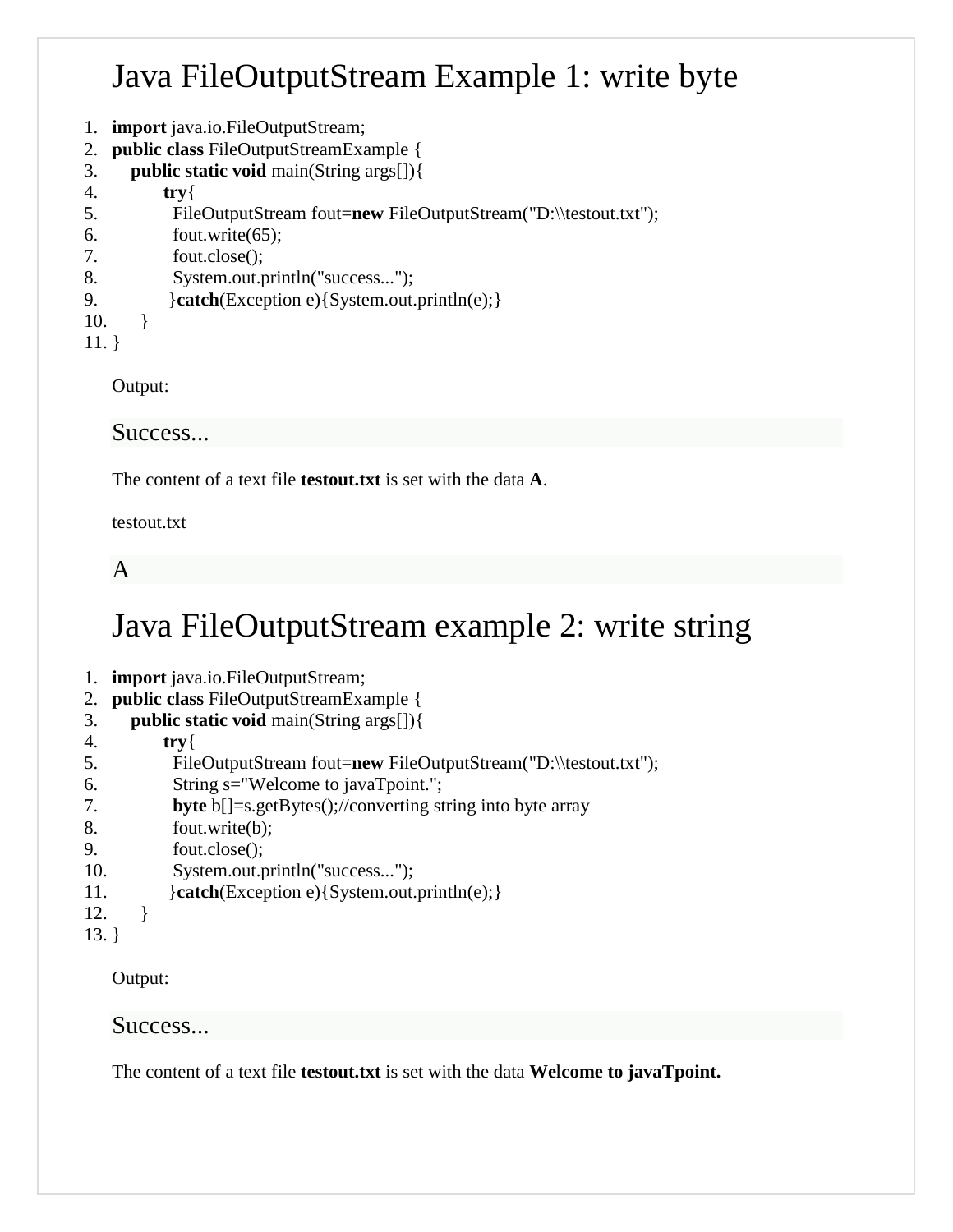#### Welcome to javaTpoint.

## Java FileInputStream Class

Java FileInputStream class obtains input bytes from a [file.](https://www.javatpoint.com/java-file-class) It is used for reading byte-oriented data (streams of raw bytes) such as image data, audio, video etc. You can also read characterstream data. But, for reading streams of characters, it is recommended to use [FileReader](https://www.javatpoint.com/java-filereader-class) class.

## Java FileInputStream class declaration

Let's see the declaration for java.io.FileInputStream class:

#### 1. **public class** FileInputStream **extends** InputStream

### Java FileInputStream class methods

| <b>Method</b>                              | <b>Description</b>                                                                            |
|--------------------------------------------|-----------------------------------------------------------------------------------------------|
| int available()                            | It is used to return the estimated number of bytes that can<br>be read from the input stream. |
| int read()                                 | It is used to read the byte of data from the input stream.                                    |
| int read(byte $[$ ] b)                     | It is used to read up to <b>b.length</b> bytes of data from the<br>input stream.              |
| int read(byte $[]$ b, int<br>off, int len) | It is used to read up to <b>len</b> bytes of data from the input<br>stream.                   |
| $long$ skip(long x)                        | It is used to skip over and discards x bytes of data from the<br>input stream.                |
| FileChannel                                | It is used to return the unique FileChannel object                                            |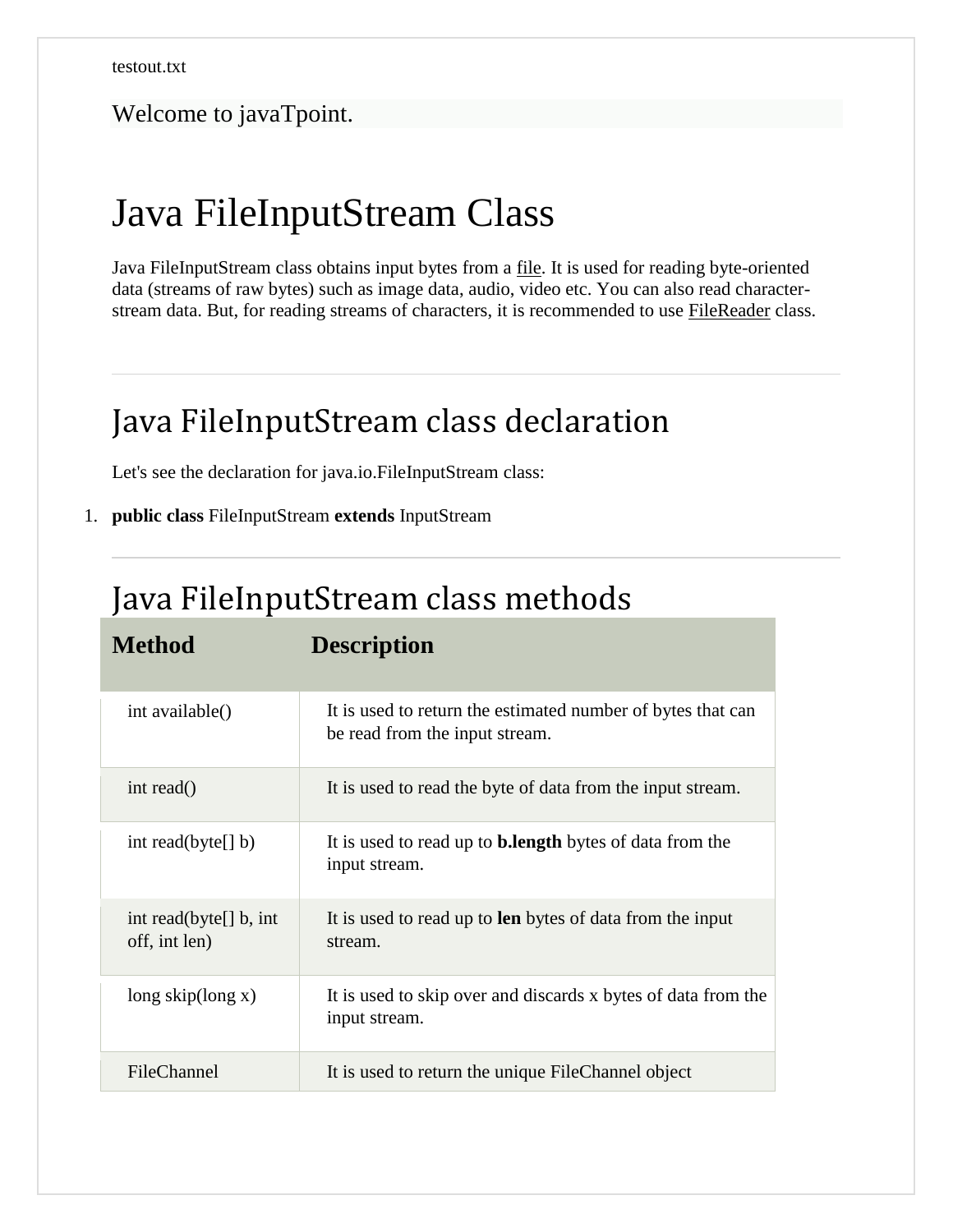| getChannel()                 | associated with the file input stream.                                                                          |
|------------------------------|-----------------------------------------------------------------------------------------------------------------|
| FileDescriptor<br>getFD()    | It is used to return the FileDescriptor object.                                                                 |
| protected void<br>finalize() | It is used to ensure that the close method is call when there<br>is no more reference to the file input stream. |
| void close()                 | It is used to closes the stream.                                                                                |

# Java ByteArrayOutputStream Class

Java ByteArrayOutputStream class is used to **write common data** into multiple files. In this stream, the data is written into a byte [array](https://www.javatpoint.com/array-in-java) which can be written to multiple streams later.

The ByteArrayOutputStream holds a copy of data and forwards it to multiple streams.

The buffer of ByteArrayOutputStream automatically grows according to data.

## Java ByteArrayOutputStream class declaration

Let's see the declaration for Java.io.ByteArrayOutputStream class:

1. **public class** ByteArrayOutputStream **extends** OutputStream

## Java ByteArrayOutputStream class constructors

| <b>Constructor</b>        | <b>Description</b>                                                                                                          |
|---------------------------|-----------------------------------------------------------------------------------------------------------------------------|
| ByteArrayOutputStream()   | Creates a new byte array output stream with the<br>initial capacity of 32 bytes, though its size<br>increases if necessary. |
| ByteArrayOutputStream(int | Creates a new byte array output stream, with a                                                                              |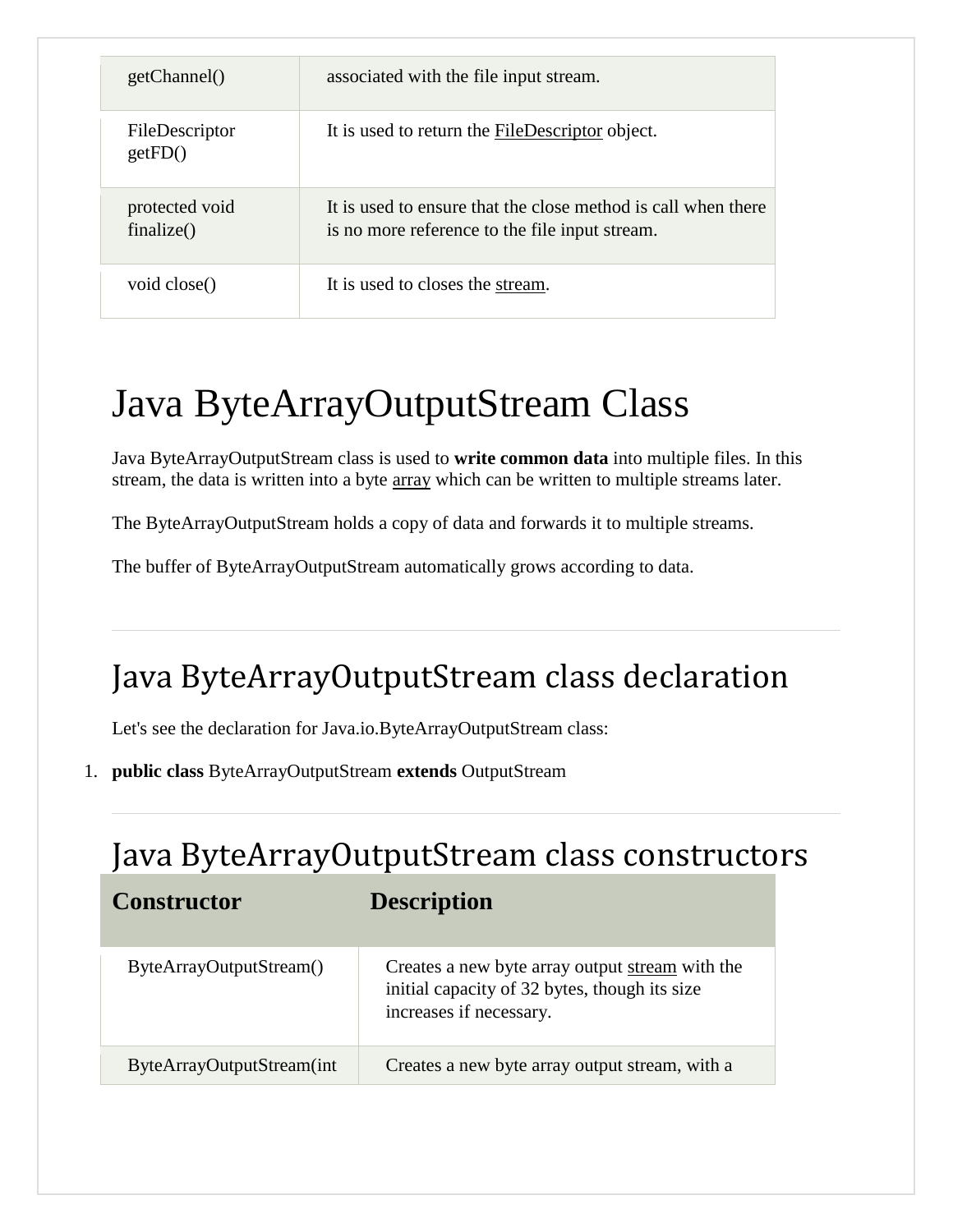# Java ByteArrayOutputStream class methods

| <b>Method</b>                                  | <b>Description</b>                                                                                                             |
|------------------------------------------------|--------------------------------------------------------------------------------------------------------------------------------|
| int size()                                     | It is used to returns the current size of a buffer.                                                                            |
| byte[] toByteArray()                           | It is used to create a newly allocated byte array.                                                                             |
| String to String()                             | It is used for converting the content into<br>a string decoding bytes using a platform default<br>character set.               |
| <b>String toString (String</b><br>charsetName) | It is used for converting the content into a string<br>decoding bytes using a specified charsetName.                           |
| void write(int b)                              | It is used for writing the byte specified to the byte<br>array output stream.                                                  |
| void write(byte[] b, int off,<br>int len       | It is used for writing len bytes from specified byte<br>array starting from the offset off to the byte array<br>output stream. |
| void<br>writeTo(OutputStream<br>out)           | It is used for writing the complete content of a byte<br>array output stream to the specified output stream.                   |
| void reset()                                   | It is used to reset the count field of a byte array<br>output stream to zero value.                                            |
| void close()                                   | It is used to close the ByteArrayOutputStream.                                                                                 |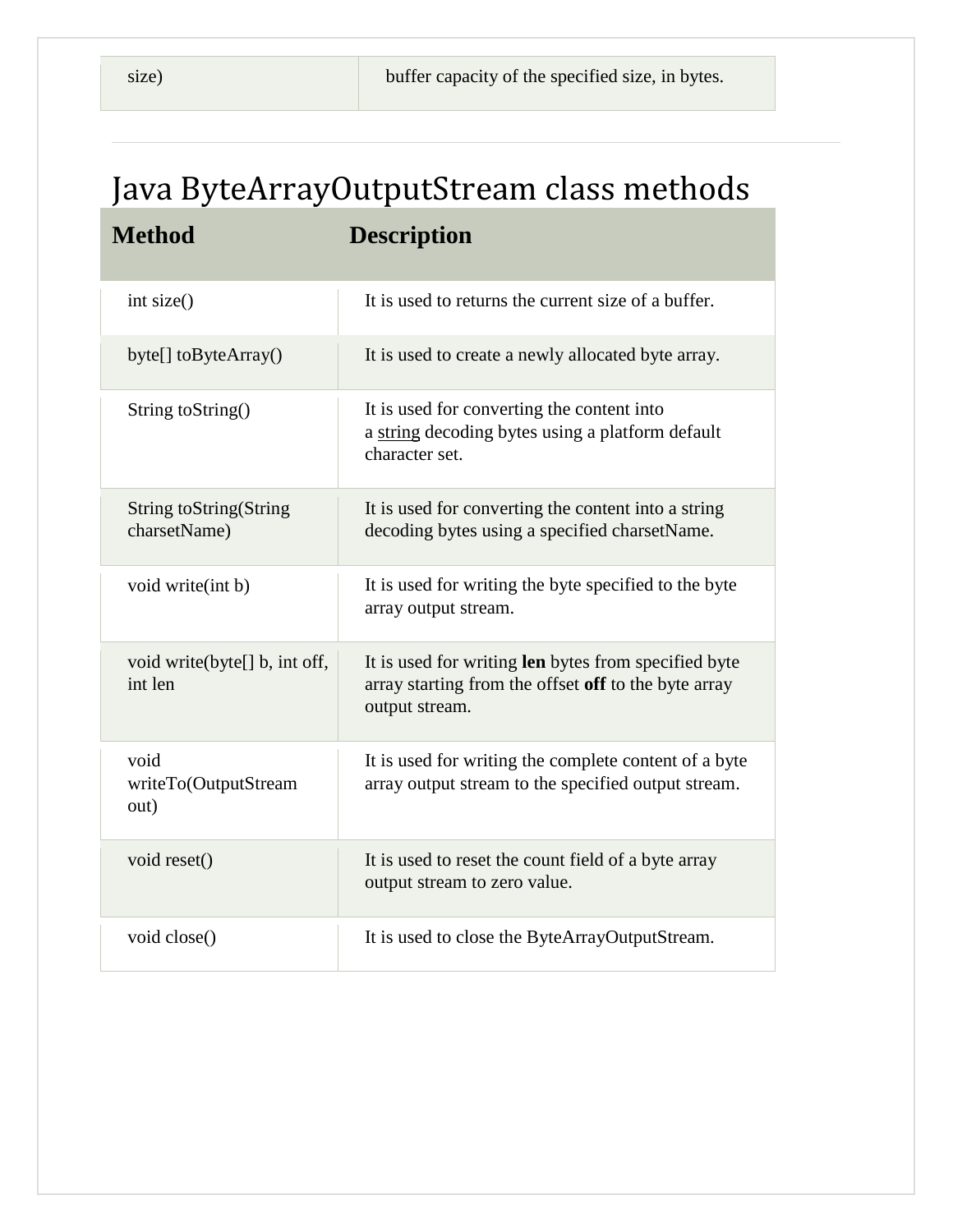## Example of Java ByteArrayOutputStream

Let's see a simple example of [java](https://www.javatpoint.com/java-tutorial) ByteArrayOutputStream class to write common data into 2 files: f1.txt and f2.txt.

- 1. **package** com.javatpoint;
- 2. **import** java.io.\*;
- 3. **public class** DataStreamExample {
- 4. **public static void** main(String args[])**throws** Exception{
- 5. FileOutputStream fout1=**new** FileOutputStream("D:\\f1.txt");
- 6. FileOutputStream fout2=**new** FileOutputStream("D:\\f2.txt");
- 7.
- 8. ByteArrayOutputStream bout=**new** ByteArrayOutputStream();
- 9. bout.write(65);
- 10. bout.writeTo(fout1);
- 11. bout.writeTo(fout2);
- 12.
- 13. bout.flush();
- 14. bout.close();//has no effect
- 15. System.out.println("Success...");
- 16. }
- 17. }

Output:

Success...

f1.txt:

A

f2.txt:

#### A

# Java ByteArrayInputStream Class

The ByteArrayInputStream is composed of two words: ByteArray and InputStream. As the name suggests, it can be used to read byte [array](https://www.javatpoint.com/array-in-java) as input stream.

Java ByteArrayInputStream [class](https://www.javatpoint.com/object-and-class-in-java) contains an internal buffer which is used to **read byte array** as stream. In this stream, the data is read from a byte array.

The buffer of ByteArrayInputStream automatically grows according to data.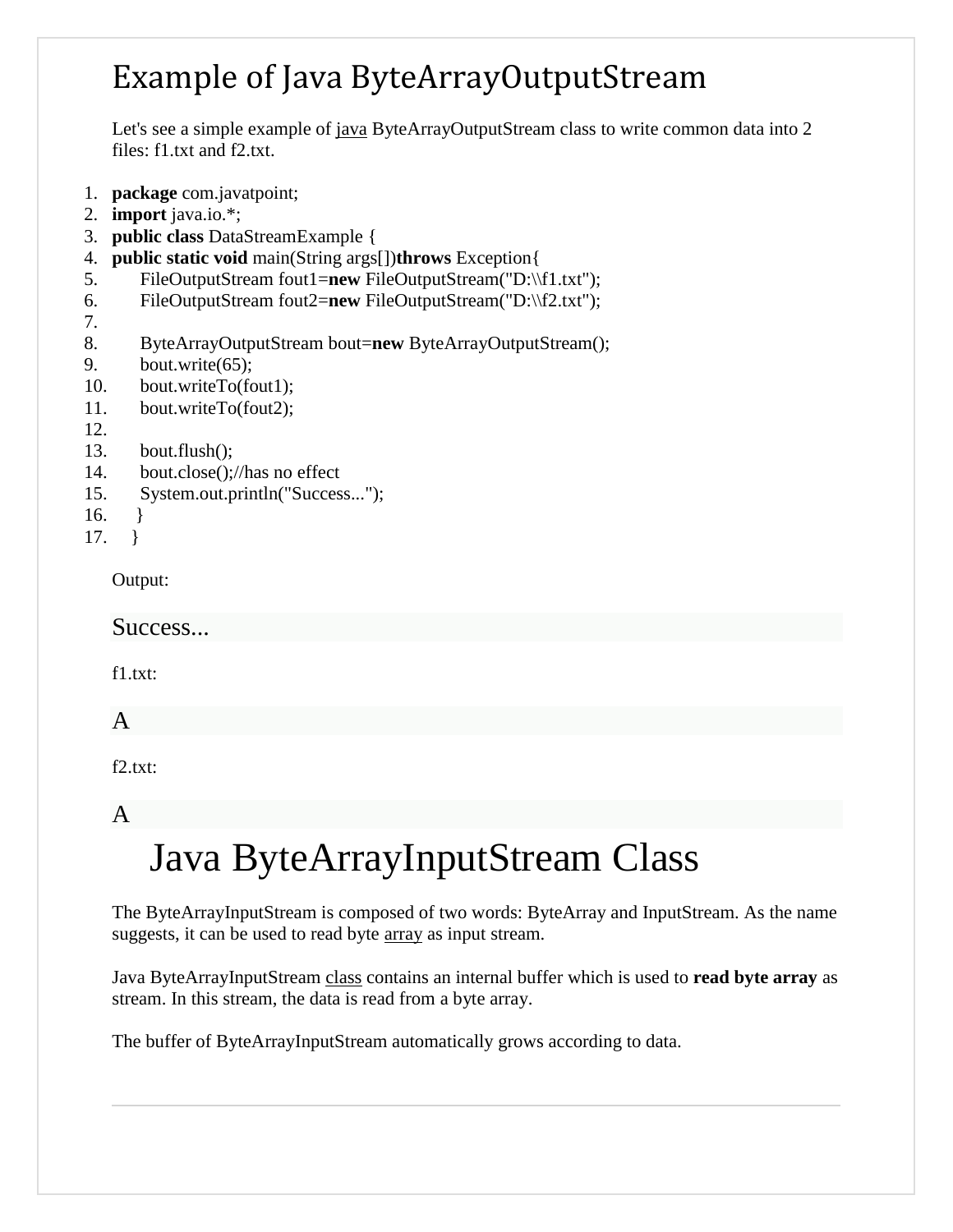## Java ByteArrayInputStream class declaration

Let's see the declaration for Java.io.ByteArrayInputStream class:

1. **public class** ByteArrayInputStream **extends** InputStream

# Java ByteArrayInputStream class constructors

| <b>Constructor</b>                                       | <b>Description</b>                                                                                                                                   |
|----------------------------------------------------------|------------------------------------------------------------------------------------------------------------------------------------------------------|
| ByteArrayInputStream(byte[] ary)                         | Creates a new byte array input stream which<br>uses ary as its buffer array.                                                                         |
| ByteArrayInputStream(byte[] ary,<br>int offset, int len) | Creates a new byte array input stream which<br>uses ary as its buffer array that can read up to<br>specified <b>len</b> bytes of data from an array. |

## Java ByteArrayInputStream class methods

| <b>Methods</b>                            | <b>Description</b>                                                                            |
|-------------------------------------------|-----------------------------------------------------------------------------------------------|
| int available()                           | It is used to return the number of remaining bytes that<br>can be read from the input stream. |
| int read()                                | It is used to read the next byte of data from the input<br>stream.                            |
| int read(byte[] ary, int<br>off, int len) | It is used to read up to len bytes of data from an array<br>of bytes in the input stream.     |
| boolean<br>markSupported()                | It is used to test the input stream for mark and reset<br>method.                             |
| long skip(long $x$ )                      | It is used to skip the x bytes of input from the input<br>stream.                             |
| void mark(int                             | It is used to set the current marked position in the                                          |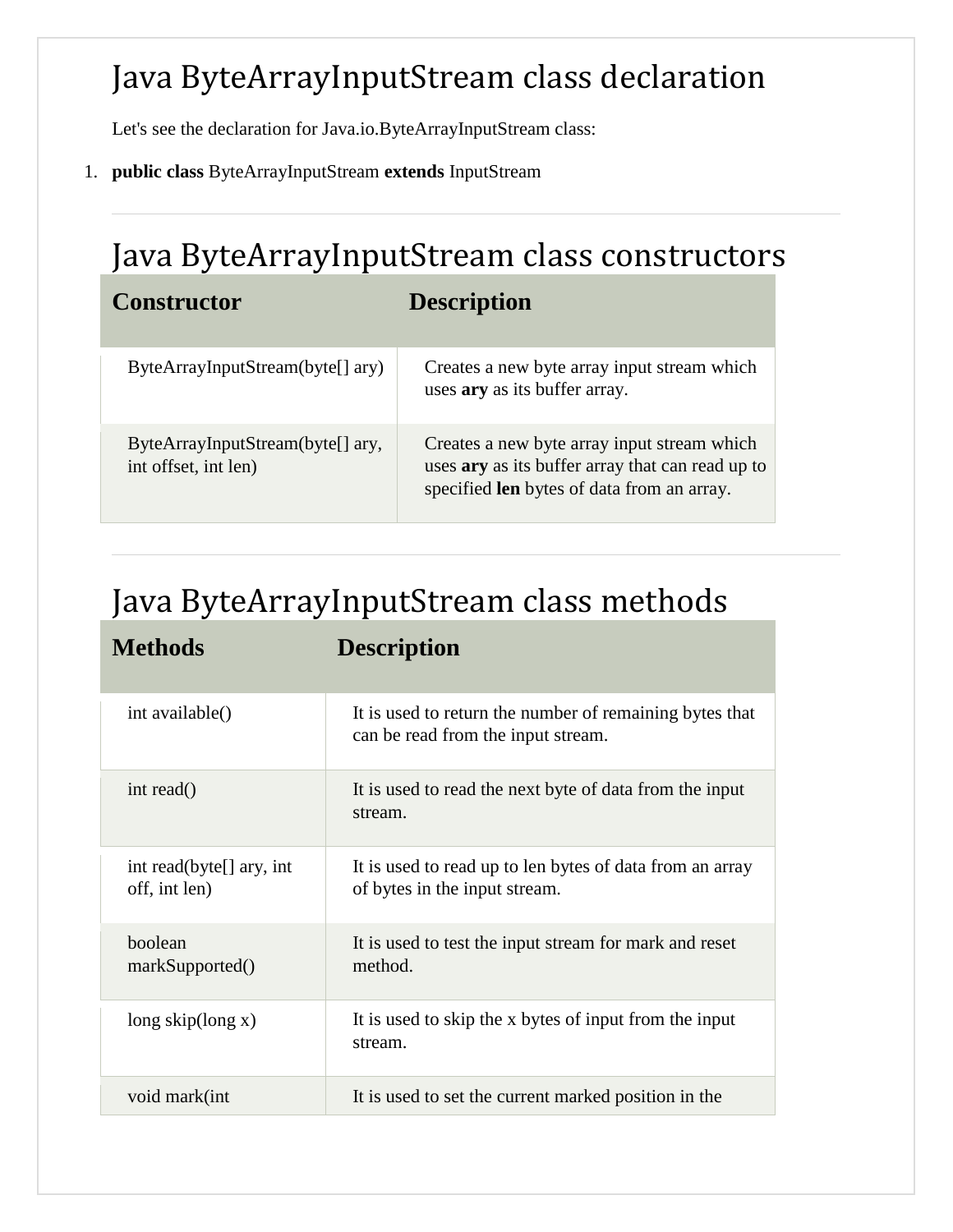| readAheadLimit) | stream.                                         |
|-----------------|-------------------------------------------------|
| void reset()    | It is used to reset the buffer of a byte array. |
| void close()    | It is used for closing a ByteArrayInputStream.  |

## Example of Java ByteArrayInputStream

Let's see a simple example of [java](https://www.javatpoint.com/java-tutorial) ByteArrayInputStream class to read byte array as input stream.

- 1. **package** com.javatpoint;
- 2. **import** java.io.\*;
- 3. **public class** ReadExample {
- 4. **public static void** main(String[] args) **throws** IOException {
- 5. **byte**[] buf = { 35, 36, 37, 38 };
- 6. // Create the new byte array input stream
- 7. ByteArrayInputStream byt = **new** ByteArrayInputStream(buf);
- 8. **int**  $k = 0$ ;
- 9. **while**  $((k = byt.read()) \equiv -1)$  {
- 10. //Conversion of a byte into character
- 11. **char** ch = (**char**) k;
- 12. System.out.println("ASCII value of Character is:" +  $k +$ "; Special character is: " + ch);
- 13. }
- 14. }
- 15. }

Output:

ASCII value of Character is:35; Special character is: # ASCII value of Character is:36; Special character is: \$ ASCII value of Character is:37; Special character is: % ASCII value of Character is:38; Special character is: &

# Java CharArrayReader Class

The CharArrayReader is composed of two words: CharArray and Reader. The CharArrayReader class is used to read character [array](https://www.javatpoint.com/array-in-java) as a reader (stream). It inherits [Reader](https://www.javatpoint.com/java-reader-class) class.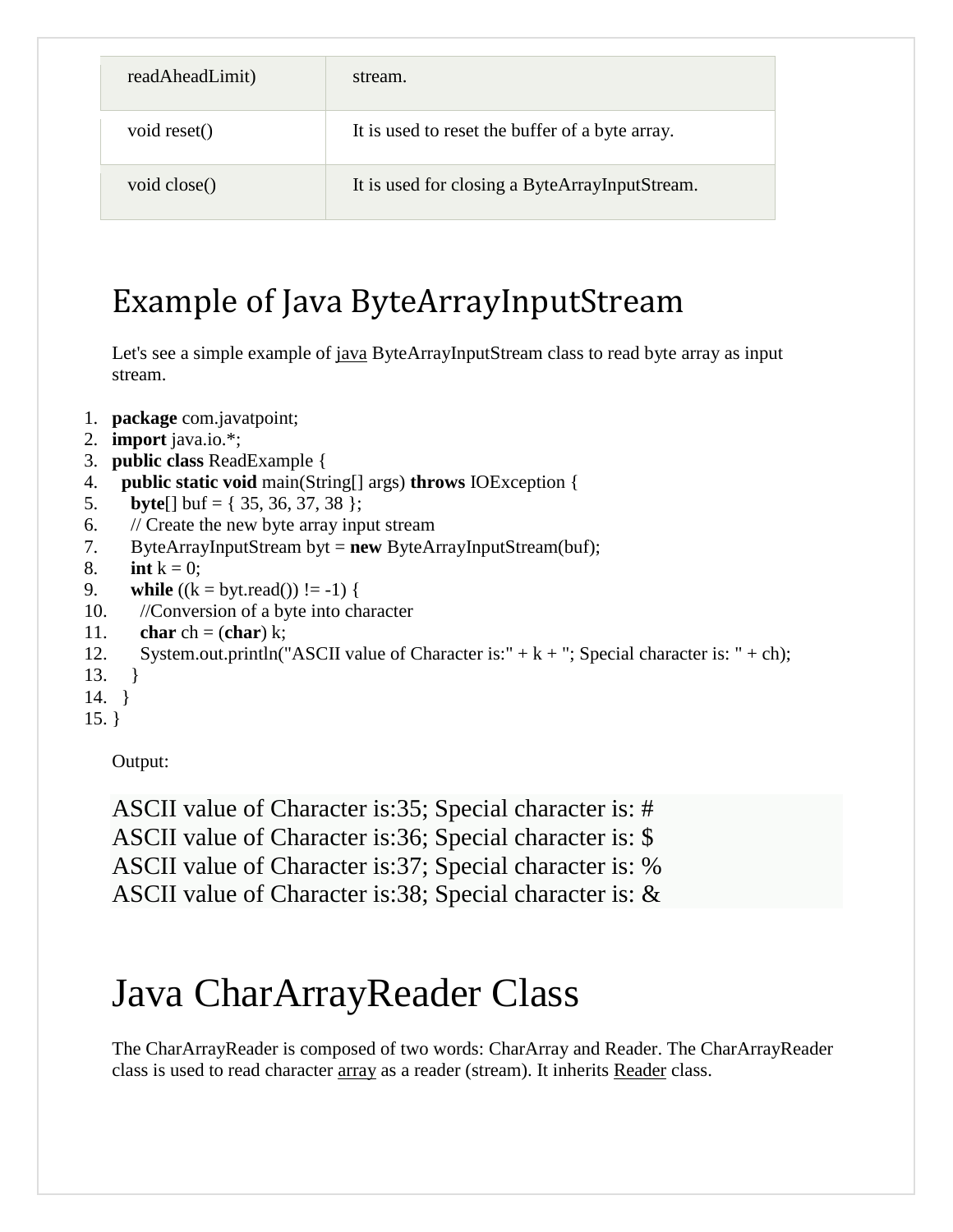# Java CharArrayReader class declaration

Let's see the declaration for Java.io.CharArrayReader [class:](https://www.javatpoint.com/object-and-class-in-java)

1. **public class** CharArrayReader **extends** Reader

**Method Description**

# Java CharArrayReader class methods

| int read()                              | It is used to read a single character                               |
|-----------------------------------------|---------------------------------------------------------------------|
| int read(char[] b, int off, int<br>len) | It is used to read characters into the portion of an<br>array.      |
| boolean ready()                         | It is used to tell whether the stream is ready to read.             |
| boolean markSupported()                 | It is used to tell whether the stream supports mark()<br>operation. |
| $long$ skip $(long n)$                  | It is used to skip the character in the input stream.               |
| void mark(int<br>readAheadLimit)        | It is used to mark the present position in the stream.              |
| void reset()                            | It is used to reset the stream to a most recent mark.               |
| void close()                            | It is used to closes the stream.                                    |

## Example of CharArrayReader Class:

Let's see the simple example to read a character using Java CharArrayReader class.

```
1. package com.javatpoint;
```
2.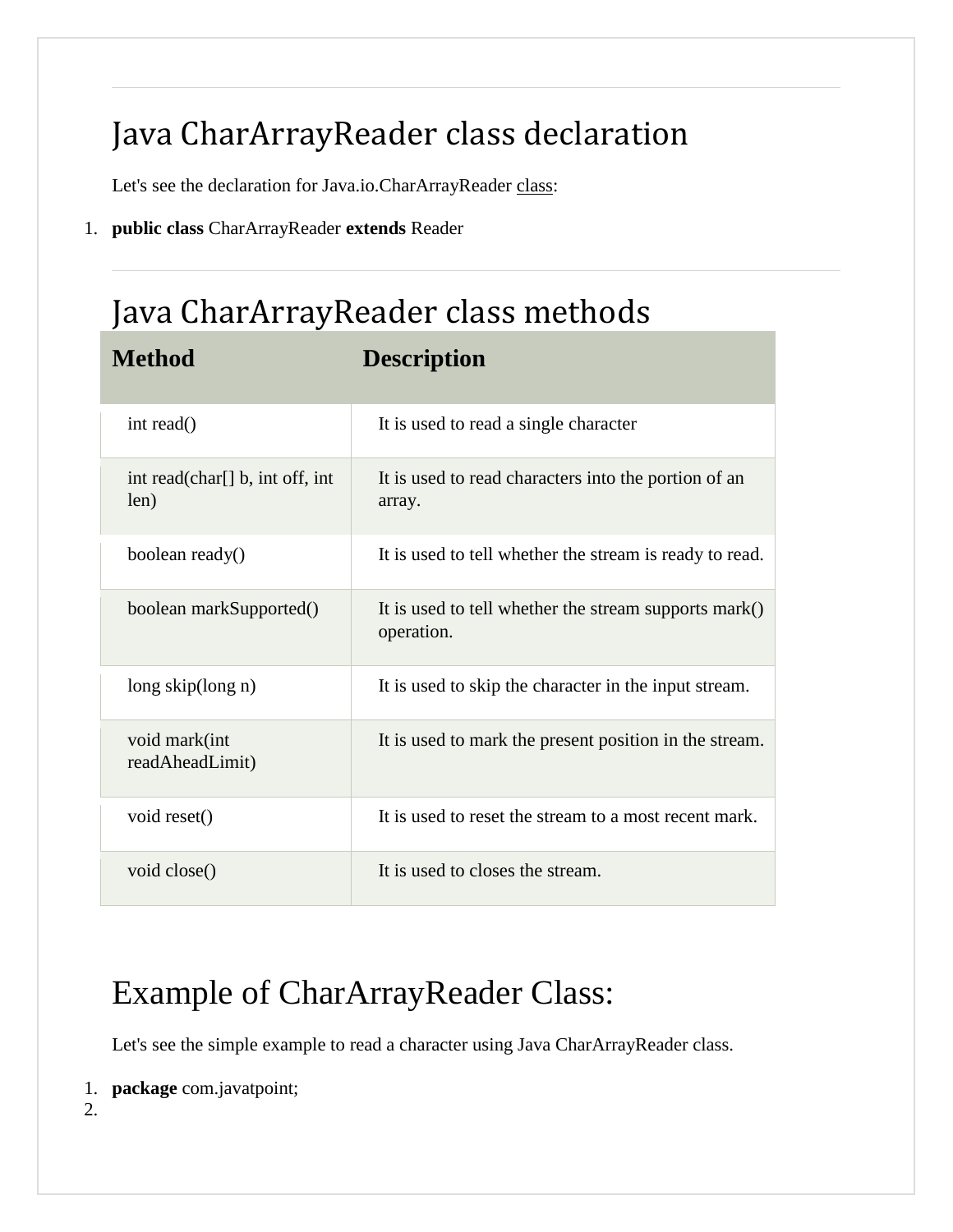- 3. **import** java.io.CharArrayReader;
- 4. **public class** CharArrayExample{
- 5. **public static void** main(String[] ag) **throws** Exception {
- 6. **char**[] ary = { 'j', 'a', 'v', 'a', 't', 'p', 'o', 'i', 'n', 't' };
- 7. CharArrayReader reader = **new** CharArrayReader(ary);
- 8. **int**  $k = 0$ ;
- 9. // Read until the end of a file
- 10. **while**  $((k = reader.read()) != -1)$  {
- 11. **char** ch = (**char**) k;
- 12. System.out.print(ch + " : ");
- 13. System.out.println(k);
- 14. }
- 15. }
- 16. }

Output

| j:106  |
|--------|
| a:97   |
| v:118  |
| a:97   |
| t:116  |
| p: 112 |
| o: 111 |
| i:105  |
| n:110  |
| t:116  |

# Java CharArrayWriter Class

The CharArrayWriter class can be used to write common data to multiple files. This class inherits [Writerc](https://www.javatpoint.com/java-writer-class)lass. Its buffer automatically grows when data is written in this stream. Calling the close() method on this [object](https://www.javatpoint.com/object-and-class-in-java) has no effect.

## Java CharArrayWriter class declaration

Let's see the declaration for Java.io.CharArrayWriter class:

1. **public class** CharArrayWriter **extends** Writer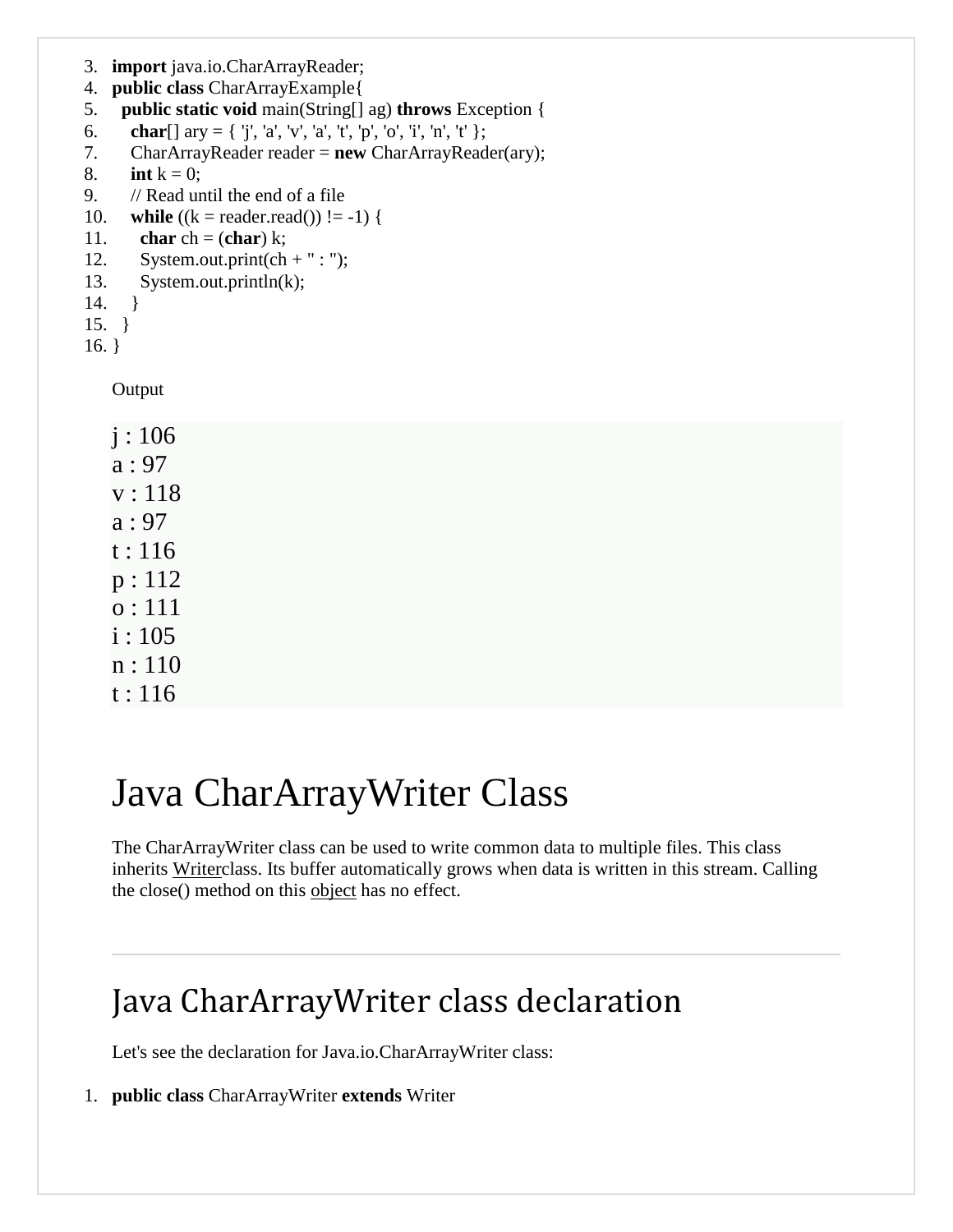# Java CharArrayWriter class Methods

| <b>Method</b>                                                        | <b>Description</b>                                                              |
|----------------------------------------------------------------------|---------------------------------------------------------------------------------|
| int size()                                                           | It is used to return the current size of the<br>buffer.                         |
| $char[]$ to CharArray()                                              | It is used to return the copy of an input<br>data.                              |
| String to String()                                                   | It is used for converting an input data to<br>a string.                         |
| CharArrayWriter append(char c)                                       | It is used to append the specified<br>character to the writer.                  |
| CharArrayWriter<br>append(CharSequence csq)                          | It is used to append the specified<br>character sequence to the writer.         |
| CharArrayWriter<br>append (CharSequence csq, int start, int.<br>end) | It is used to append the subsequence of a<br>specified character to the writer. |
| void write(int c)                                                    | It is used to write a character to the<br>buffer.                               |
| void write (char[] c, int off, int len)                              | It is used to write a character to the<br>buffer.                               |
| void write (String str, int off, int len)                            | It is used to write a portion of string to<br>the buffer.                       |
| void writeTo(Writer out)                                             | It is used to write the content of buffer<br>to different character stream.     |
| void flush()                                                         | It is used to flush the stream.                                                 |
| void reset()                                                         | It is used to reset the buffer.                                                 |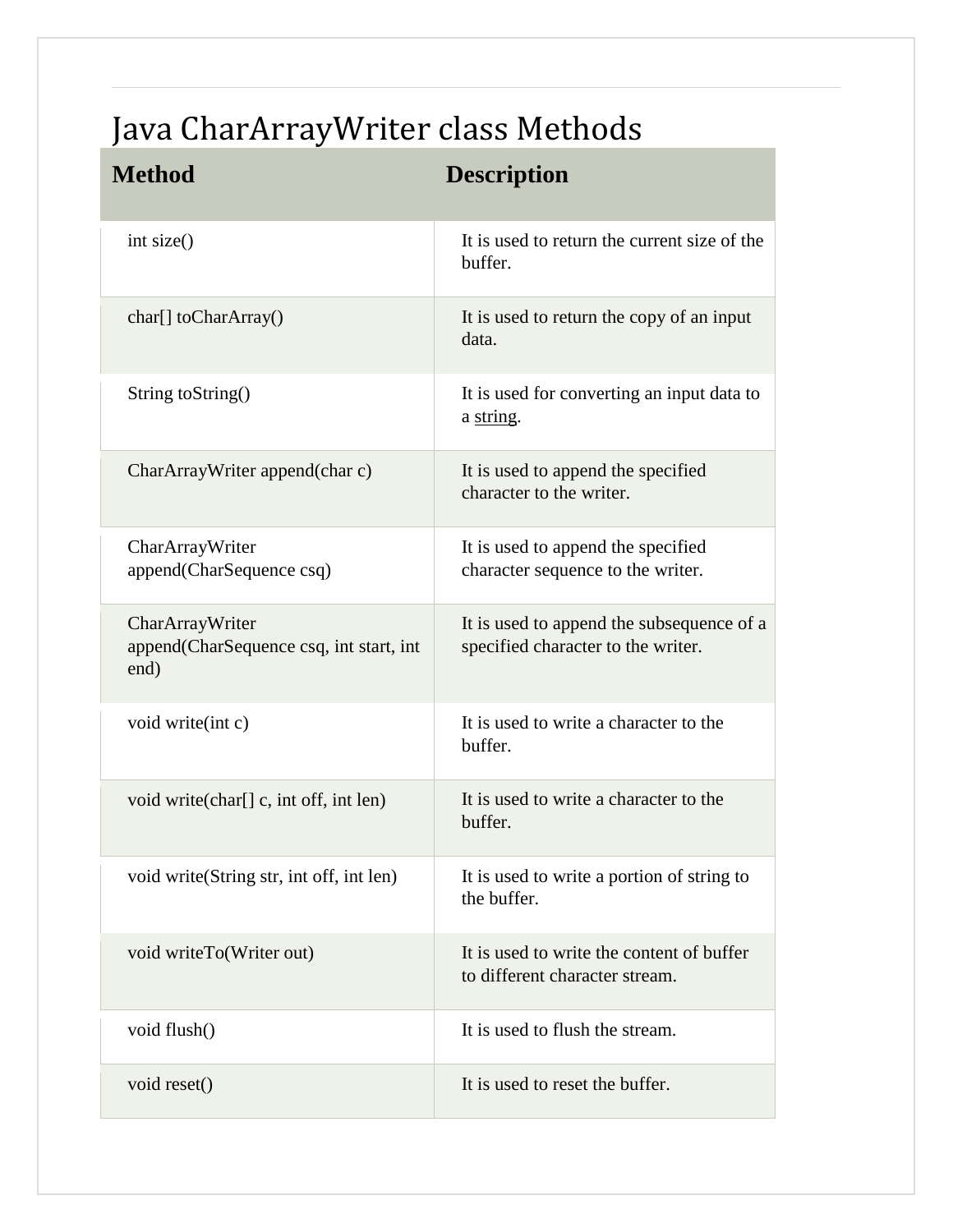### Example of CharArrayWriter Class:

In this example, we are writing a common data to 4 files a.txt, b.txt, c.txt and d.txt.

- 1. **package** com.javatpoint;
- 2.
- 3. **import** java.io.CharArrayWriter;
- 4. **import** java.io.FileWriter;
- 5. **public class** CharArrayWriterExample {
- 6. **public static void** main(String args[])**throws** Exception{
- 7. CharArrayWriter out=**new** CharArrayWriter();
- 8. out.write("Welcome to javaTpoint");
- 9. FileWriter f1=**new** FileWriter("D:\\a.txt");
- 10. FileWriter f2=**new** FileWriter("D:\\b.txt");
- 11. FileWriter f3=**new** FileWriter("D:\\c.txt");
- 12. FileWriter f4=**new** FileWriter("D:\\d.txt");
- 13. out.writeTo(f1);
- 14. out.writeTo(f2);
- 15. out.writeTo(f3);
- 16. out.writeTo(f4);
- 17. f1.close();
- 18. f2.close();
- 19. f3.close();
- 20. f4.close();
- 21. System.out.println("Success...");
- 22. }
- 23. }

**Output** 

#### Success...

After executing the program, you can see that all files have common data: Welcome to javaTpoint.

a.txt:

#### Welcome to javaTpoint

b.txt:

Welcome to javaTpoint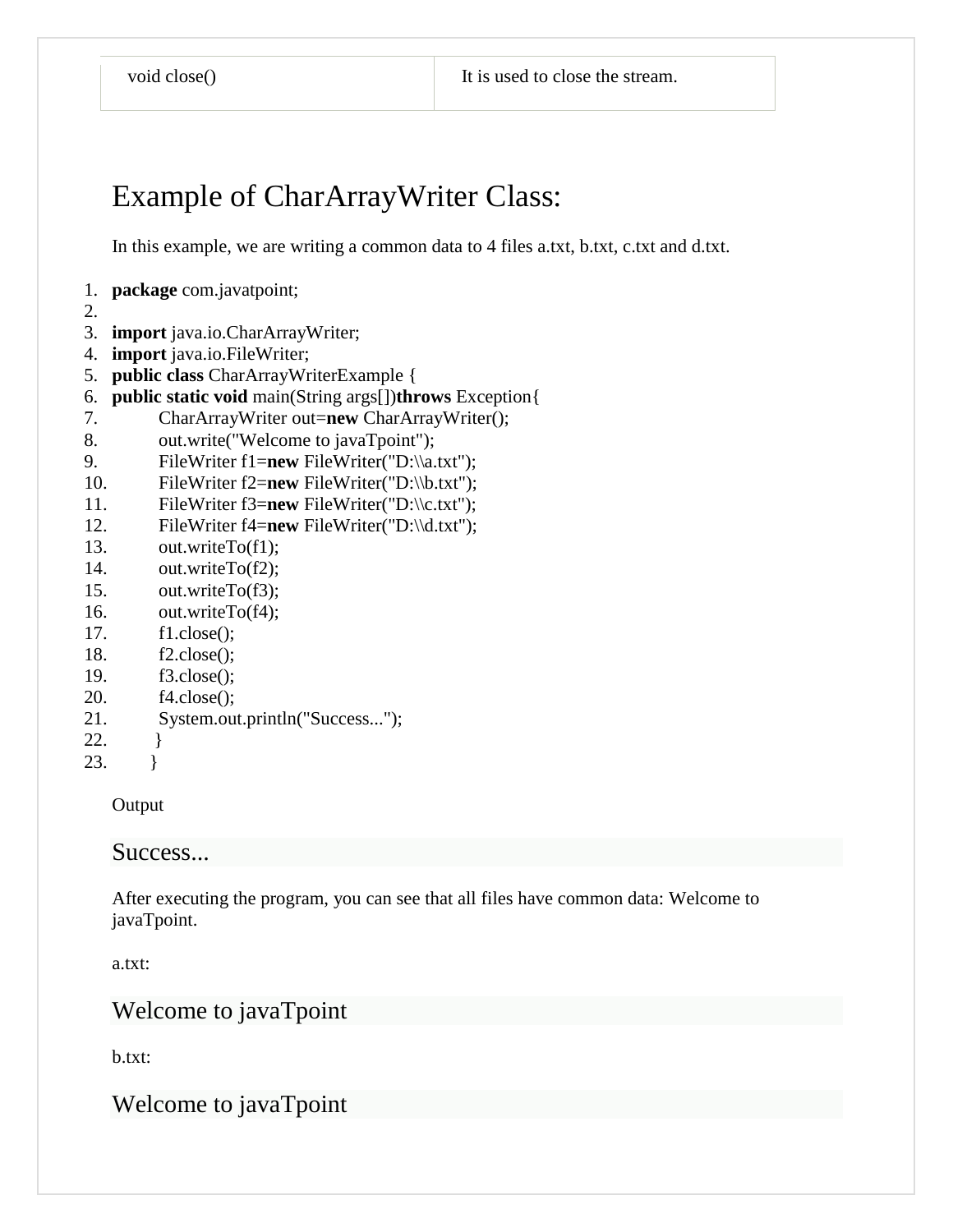c.txt:

#### Welcome to javaTpoint

d.txt:

Welcome to javaTpoint

# Java File Class

The File class is an abstract representation of file and directory pathname. A pathname can be either absolute or relative.

The File class have several methods for working with directories and files such as creating new directories or files, deleting and renaming directories or files, listing the contents of a directory etc.

#### Fields

| <b>Modifier</b> Type |               | Field             | <b>Description</b>                                                                                         |
|----------------------|---------------|-------------------|------------------------------------------------------------------------------------------------------------|
| static               | <b>String</b> | pathSeparator     | It is system-dependent path-<br>separator character, represented as<br>a string for convenience.           |
| static               | char          | pathSeparatorChar | It is system-dependent path-<br>separator character.                                                       |
| static               | <b>String</b> | separator         | It is system-dependent default<br>name-separator character,<br>represented as a string for<br>convenience. |
| static               | char          | separatorChar     | It is system-dependent default<br>name-separator character.                                                |

### **[Constructors](https://www.javatpoint.com/java-constructor)**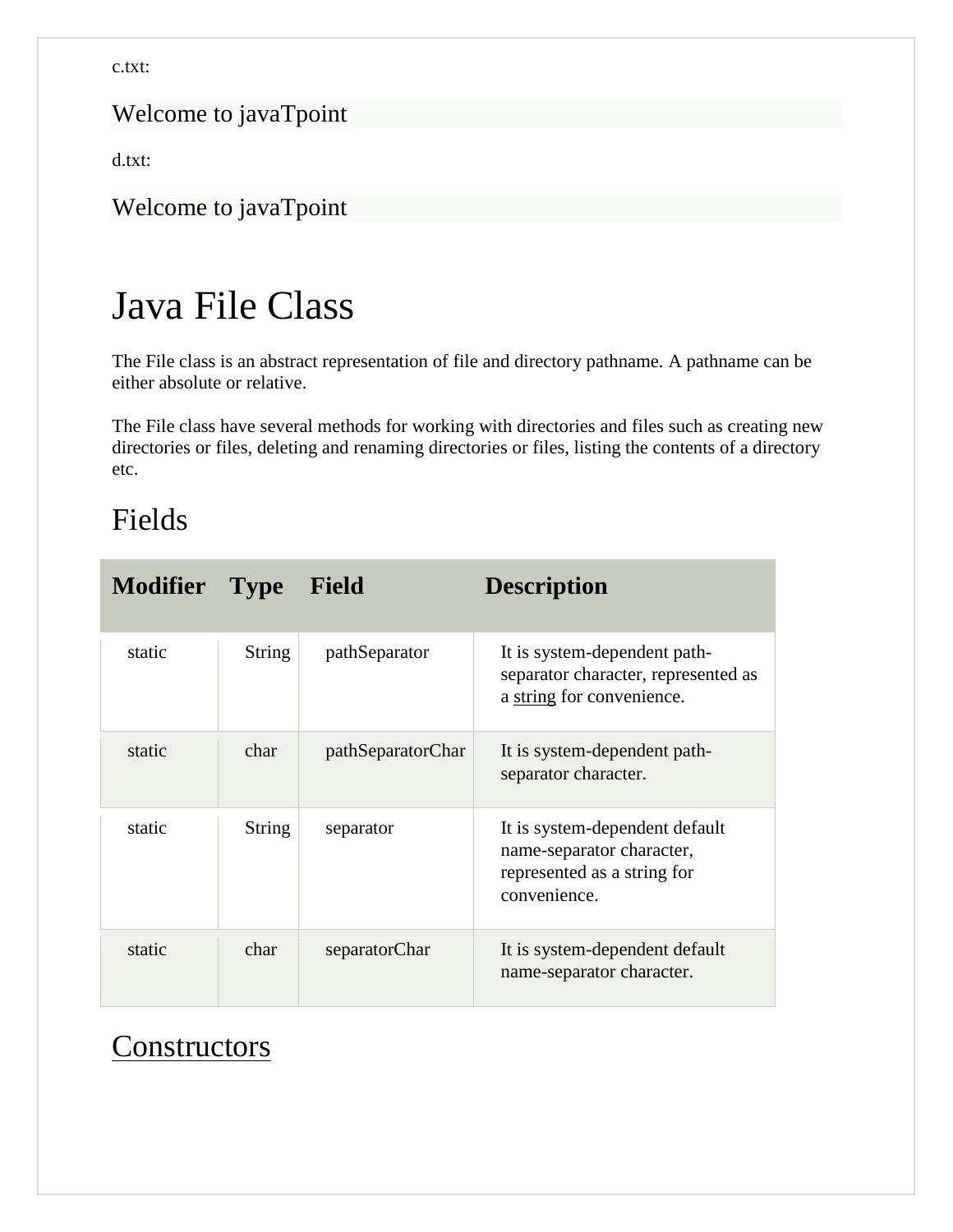| <b>Constructor</b>                   | <b>Description</b>                                                                                   |
|--------------------------------------|------------------------------------------------------------------------------------------------------|
| File (File parent, String)<br>child) | It creates a new File instance from a parent abstract<br>pathname and a child pathname string.       |
| File(String pathname)                | It creates a new File instance by converting the given<br>pathname string into an abstract pathname. |
| File(String parent,<br>String child) | It creates a new File instance from a parent pathname<br>string and a child pathname string.         |
| File(URI uri)                        | It creates a new File instance by converting the given<br>file: URI into an abstract pathname.       |

### Useful Methods

| <b>Modifier</b><br>and Type | <b>Method</b>                                   | <b>Description</b>                                                                                                                        |
|-----------------------------|-------------------------------------------------|-------------------------------------------------------------------------------------------------------------------------------------------|
| static File                 | createTempFile(String<br>prefix, String suffix) | It creates an empty file in the default<br>temporary-file directory, using the<br>given prefix and suffix to generate<br>its name.        |
| boolean                     | createNewFile()                                 | It atomically creates a new, empty<br>file named by this abstract pathname<br>if and only if a file with this name<br>does not yet exist. |
| boolean                     | canWrite()                                      | It tests whether the application can<br>modify the file denoted by this<br>abstract pathname.String[]                                     |
| boolean                     | canExecute()                                    | It tests whether the application can<br>execute the file denoted by this<br>abstract pathname.                                            |
| boolean                     | canRead()                                       | It tests whether the application can                                                                                                      |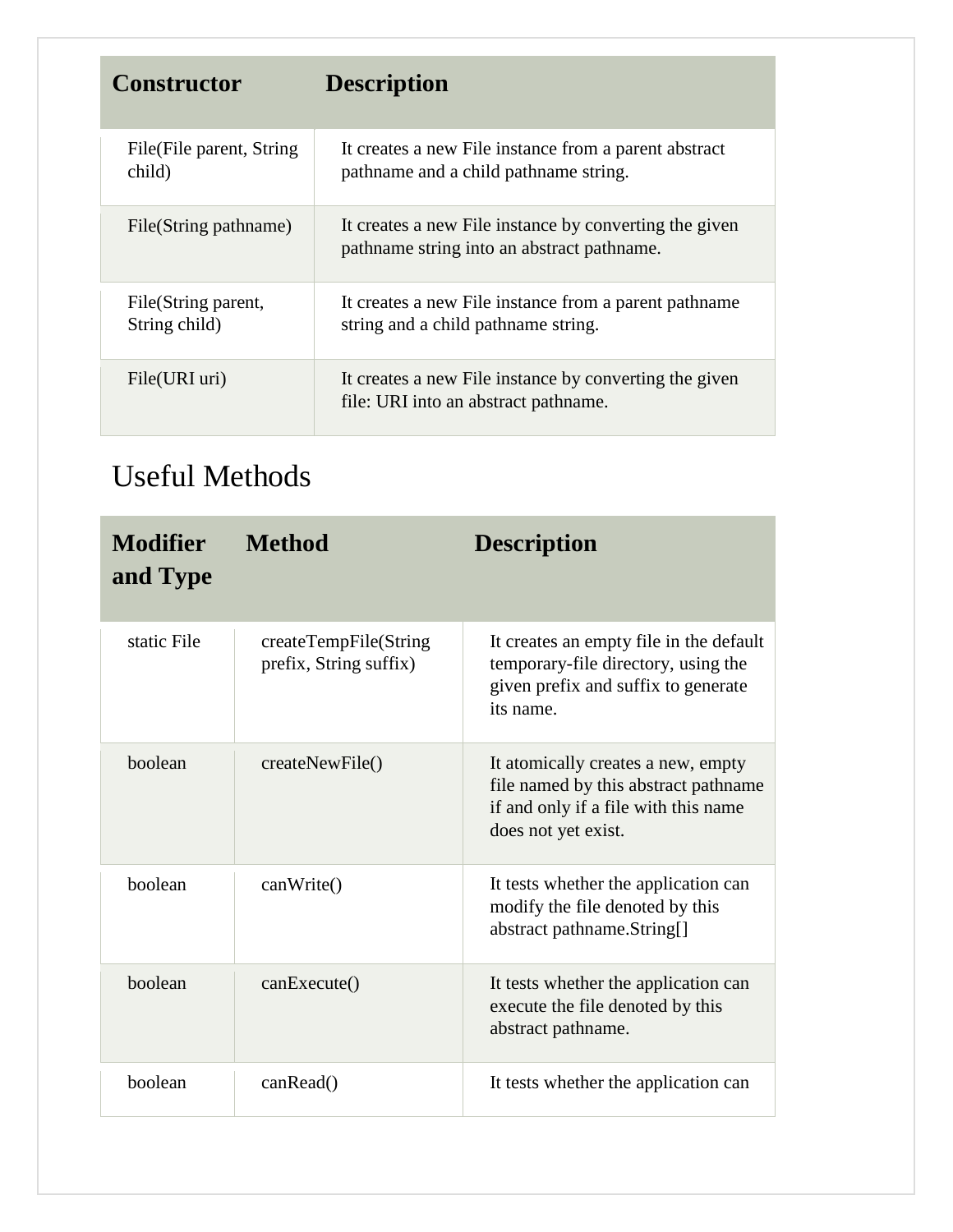|                    |                             | read the file denoted by this abstract<br>pathname.                                                                                                    |
|--------------------|-----------------------------|--------------------------------------------------------------------------------------------------------------------------------------------------------|
| boolean            | isAbsolute()                | It tests whether this abstract<br>pathname is absolute.                                                                                                |
| boolean            | isDirectory()               | It tests whether the file denoted by<br>this abstract pathname is a directory.                                                                         |
| boolean            | isFile()                    | It tests whether the file denoted by<br>this abstract pathname is a normal<br>file.                                                                    |
| <b>String</b>      | getName()                   | It returns the name of the file or<br>directory denoted by this abstract<br>pathname.                                                                  |
| <b>String</b>      | getParent()                 | It returns the pathname string of this<br>abstract pathname's parent, or null if<br>this pathname does not name a<br>parent directory.                 |
| Path               | toPath()                    | It returns a java.nio.file.Path object<br>constructed from the this abstract<br>path.                                                                  |
| <b>URI</b>         | $to \text{URI}()$           | It constructs a file: URI that<br>represents this abstract pathname.                                                                                   |
| File <sup>[]</sup> | listFiles()                 | It returns an array of abstract<br>pathnames denoting the files in the<br>directory denoted by this abstract<br>pathname                               |
| long               | getFreeSpace()              | It returns the number of unallocated<br>bytes in the partition named by this<br>abstract path name.                                                    |
| String[]           | list(FilenameFilter filter) | It returns an array of strings naming<br>the files and directories in the<br>directory denoted by this abstract<br>pathname that satisfy the specified |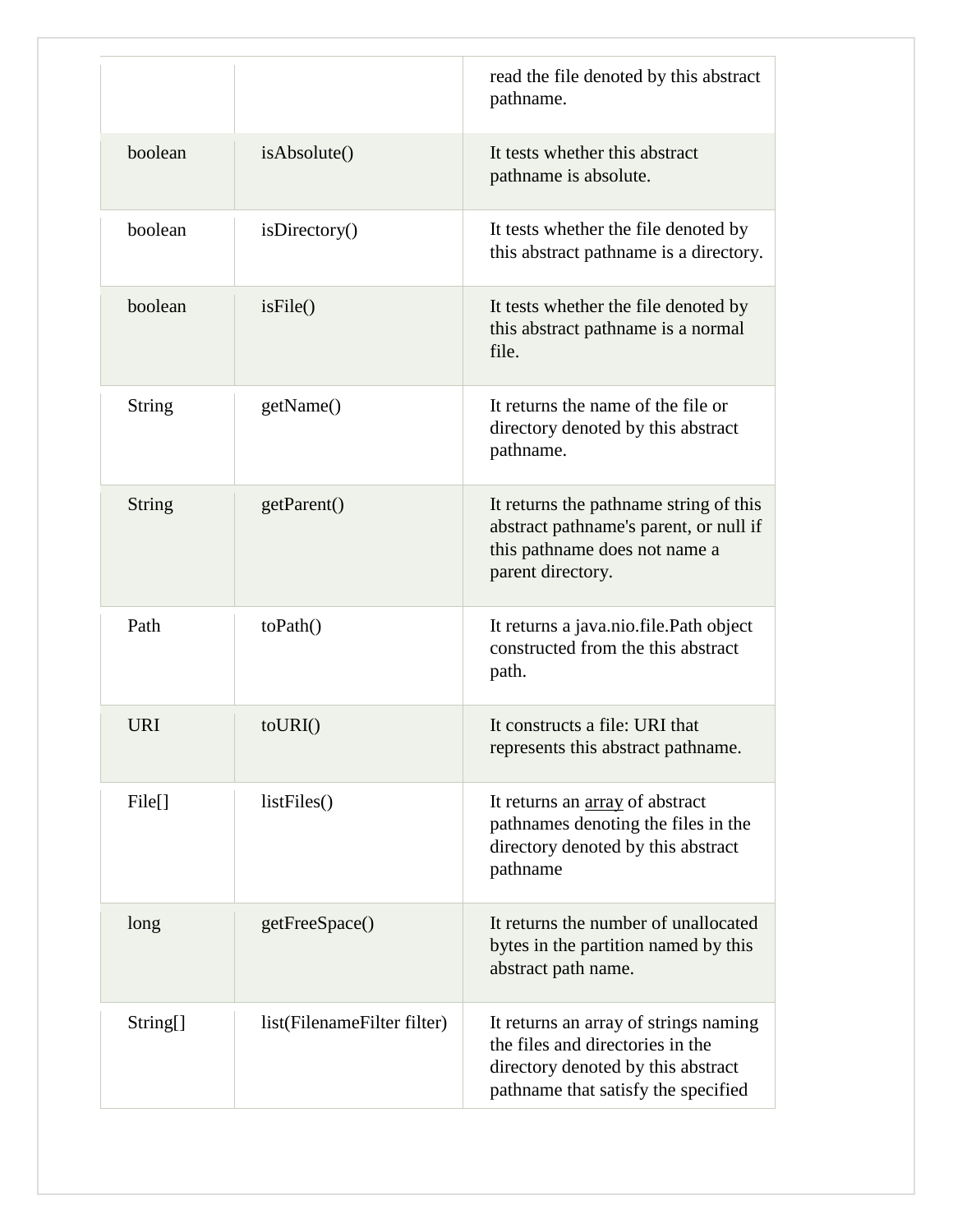|         |         | filter.                                                      |
|---------|---------|--------------------------------------------------------------|
| boolean | mkdir() | It creates the directory named by this<br>abstract pathname. |

## Java File Example 1

- 1. **import** java.io.\*;
- 2. **public class** FileDemo {
- 3. **public static void** main(String[] args) {
- 4.

| —.  |                                             |
|-----|---------------------------------------------|
| 5.  | try $\{$                                    |
| 6.  | File file = $new$ File("javaFile123.txt");  |
| 7.  | $\mathbf{if}$ (file.createNewFile()) {      |
| 8.  | System.out.println("New File is created!"); |
| 9.  | $\}$ else $\{$                              |
| 10. | System.out.println("File already exists."); |
| 11. |                                             |
| 12. | $\}$ catch (IOException e) {                |
| 13. | e.printStackTrace();                        |
| 14. |                                             |
| 15. |                                             |
| 16. |                                             |
|     |                                             |

17. }

Output:

New File is created!

## Java File Example 2

- 1. **import** java.io.\*;
- 2. **public class** FileDemo2 {
- 3. **public static void** main(String[] args) {
- 4.
- 5. String path  $=$  "";
- 6. **boolean** bool = **false**;
- 7. **try** {
- 8. // createing new files
- 9. File file = **new** File("testFile1.txt");
- 10. file.createNewFile();
- 11. System.out.println(file);
- 12. // createing new canonical from file object
- 13. File  $file2 = file.getCanonicalFile$ ;
- 14. // returns true if the file exists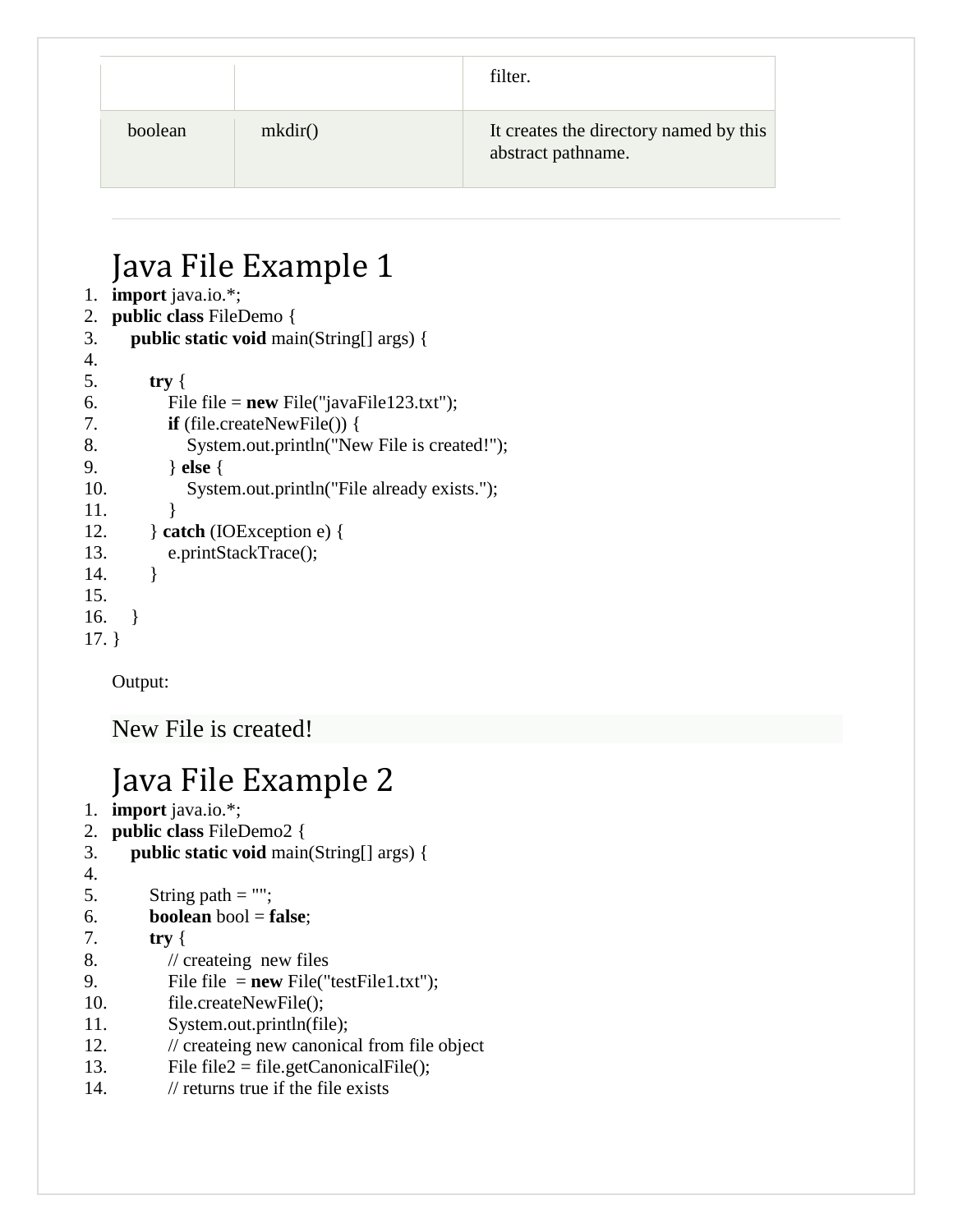| 15.      | System.out.println(file2);                   |
|----------|----------------------------------------------|
| 16.      | $bool = file2.exists$ .                      |
| 17.      | // returns absolute pathname                 |
| 18.      | $path = file2.getAbsolutePath();$            |
| 19.      | System.out.println(bool);                    |
| 20.      | $\frac{1}{1}$ if file exists                 |
| 21.      | $if (bool) { }$                              |
| 22.      | $\frac{1}{\pi}$ prints                       |
| 23.      | System.out.print(path + " Exists? " + bool); |
| 24.      | ł                                            |
| 25.      | $\}$ catch (Exception e) {                   |
| 26.      | $\frac{1}{1}$ if any error occurs            |
| 27.      | e.printStackTrace();                         |
| 28.      | ł                                            |
| 29.      |                                              |
| $20 - 1$ |                                              |

30. }

Output:

#### testFile1.txt /home/Work/Project/File/testFile1.txt

true

/home/Work/Project/File/testFile1.txt Exists? true

## Java File Example 3

- 1. **import** java.io.\*;
- 2. **public class** FileExample {
- 3. **public static void** main(String[] args) {
- 4. File f=**new** File("/Users/sonoojaiswal/Documents");
- 5. String filenames[]=f.list();
- 6. **for**(String filename:filenames){
- 7. System.out.println(filename);
- 8. }
- 9. }

10. }

Output:

"info.properties" "info.properties".rtf .DS\_Store .localized Alok news apache-tomcat-9.0.0.M19 apache-tomcat-9.0.0.M19.tar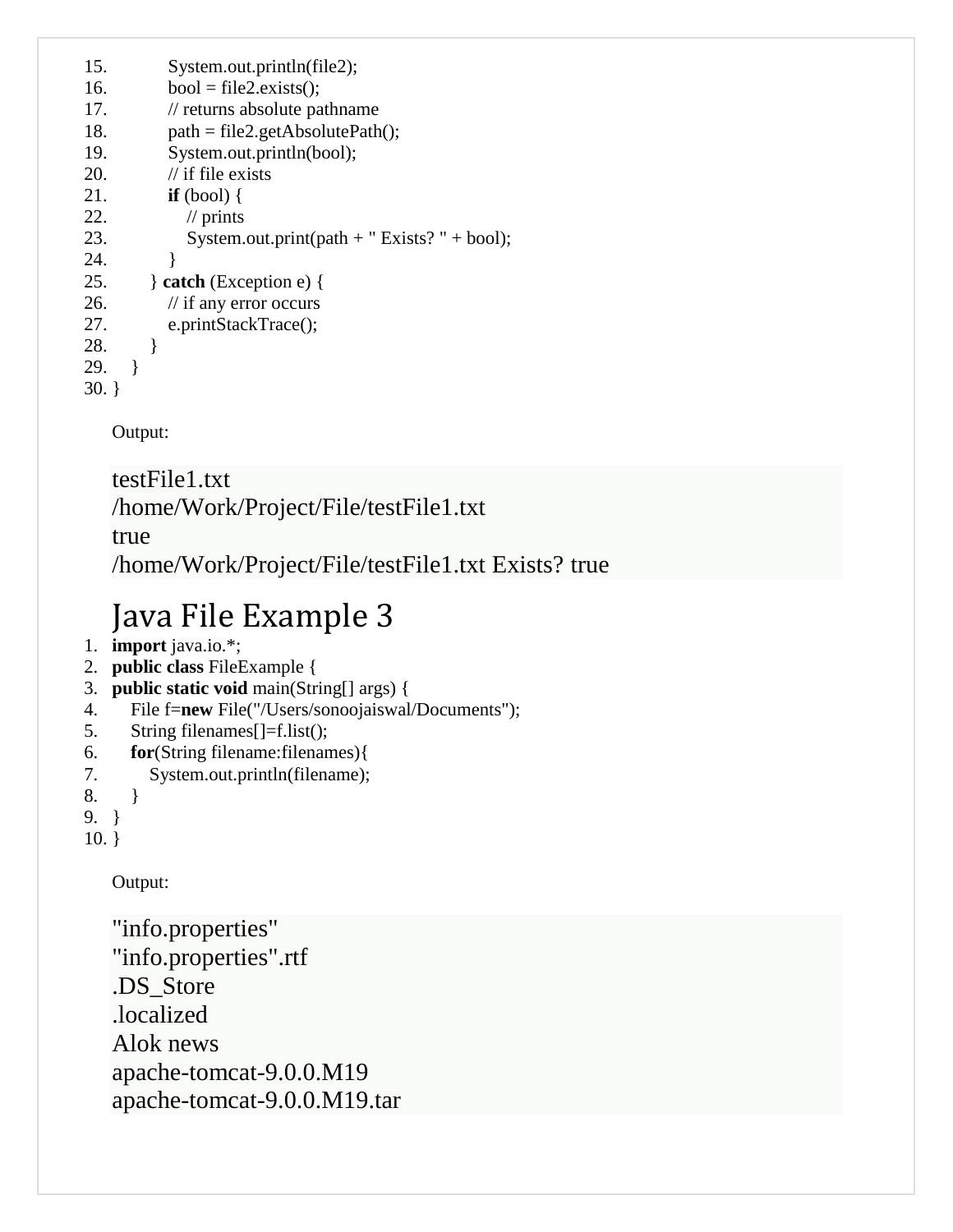bestreturn\_org.rtf BIODATA.pages BIODATA.pdf BIODATA.png struts2jars.zip workspace

## Java File Example 4

- 1. **import** java.io.\*;
- 2. **public class** FileExample {
- 3. **public static void** main(String[] args) {
- 4. File dir=**new** File("/Users/sonoojaiswal/Documents");
- 5. File files[]=dir.listFiles();
- 6. **for**(File file:files){

```
7. System.out.println(file.getName()+" Can Write: "+file.canWrite()+"
```
- 8. Is Hidden: "+file.isHidden()+" Length: "+file.length()+" bytes");
- 9. }
- 10. }
- 11. }

Output:

"info.properties" Can Write: true Is Hidden: false Length: 15 bytes "info.properties".rtf Can Write: true Is Hidden: false Length: 385 bytes .DS\_Store Can Write: true Is Hidden: true Length: 36868 bytes .localized Can Write: true Is Hidden: true Length: 0 bytes Alok news Can Write: true Is Hidden: false Length: 850 bytes apache-tomcat-9.0.0.M19 Can Write: true Is Hidden: false Length: 476 bytes

apache-tomcat-9.0.0.M19.tar Can Write: true Is Hidden: false Length: 13711360 bytes

bestreturn\_org.rtf Can Write: true Is Hidden: false Length: 389 bytes BIODATA.pages Can Write: true Is Hidden: false Length: 707985 bytes BIODATA.pdf Can Write: true Is Hidden: false Length: 69681 bytes BIODATA.png Can Write: true Is Hidden: false Length: 282125 bytes workspace Can Write: true Is Hidden: false Length: 1972 bytes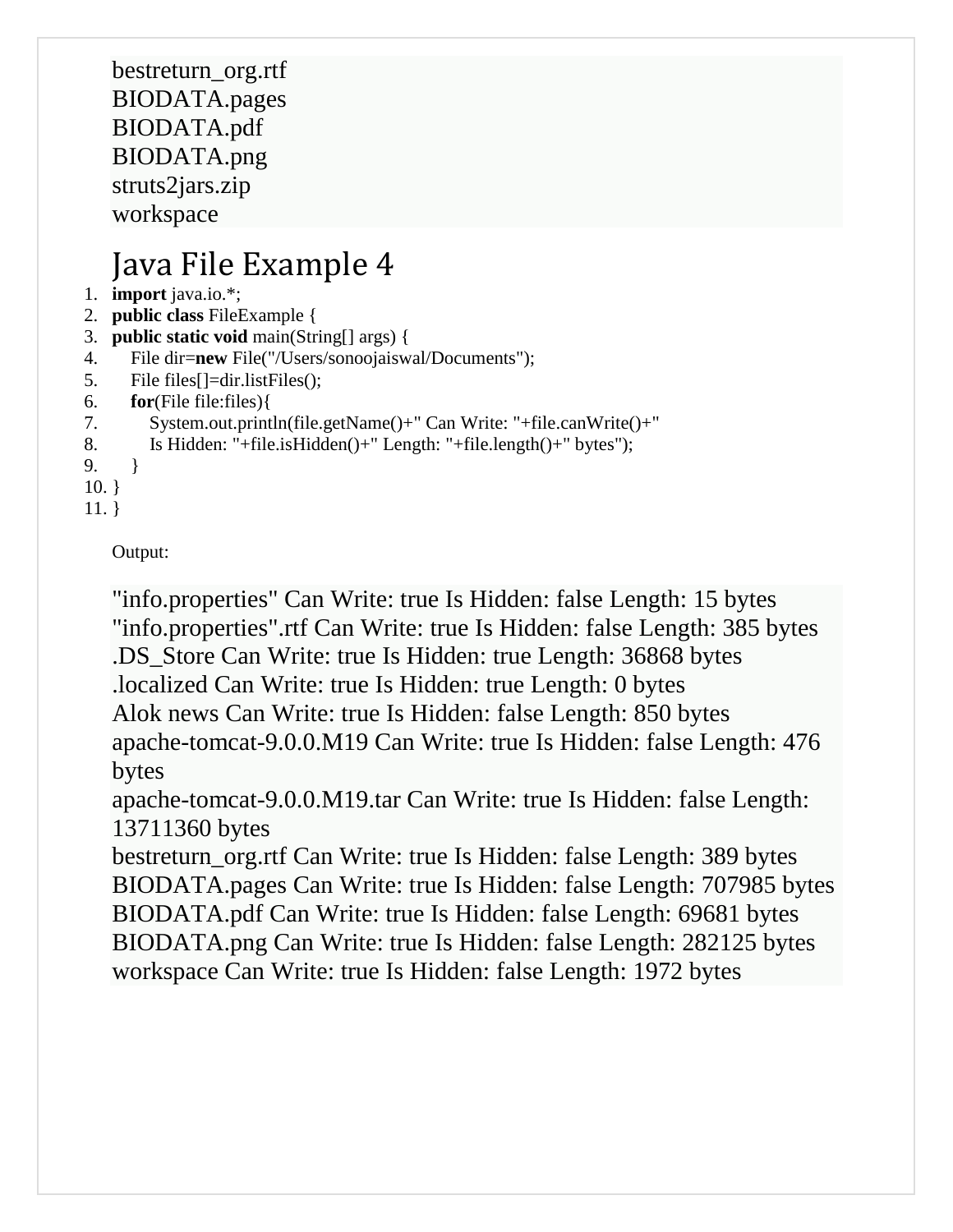## Reading and Writing Files

As described earlier, a stream can be defined as a sequence of data. The **InputStream** is used to read data from a source and the **OutputStream** is used for writing data to a destination.

Here is a hierarchy of classes to deal with Input and Output streams.



The two important streams are **FileInputStream** and **FileOutputStream**, which would be discussed in this tutorial.

#### FileInputStream

This stream is used for reading data from the files. Objects can be created using the keyword **new** and there are several types of constructors available.

Following constructor takes a file name as a string to create an input stream object to read the file −

```
InputStream f = new FileInputStream("C:/java/hello");
```
Following constructor takes a file object to create an input stream object to read the file. First we create a file object using File() method as follows −

File f = new File("C:/java/hello");